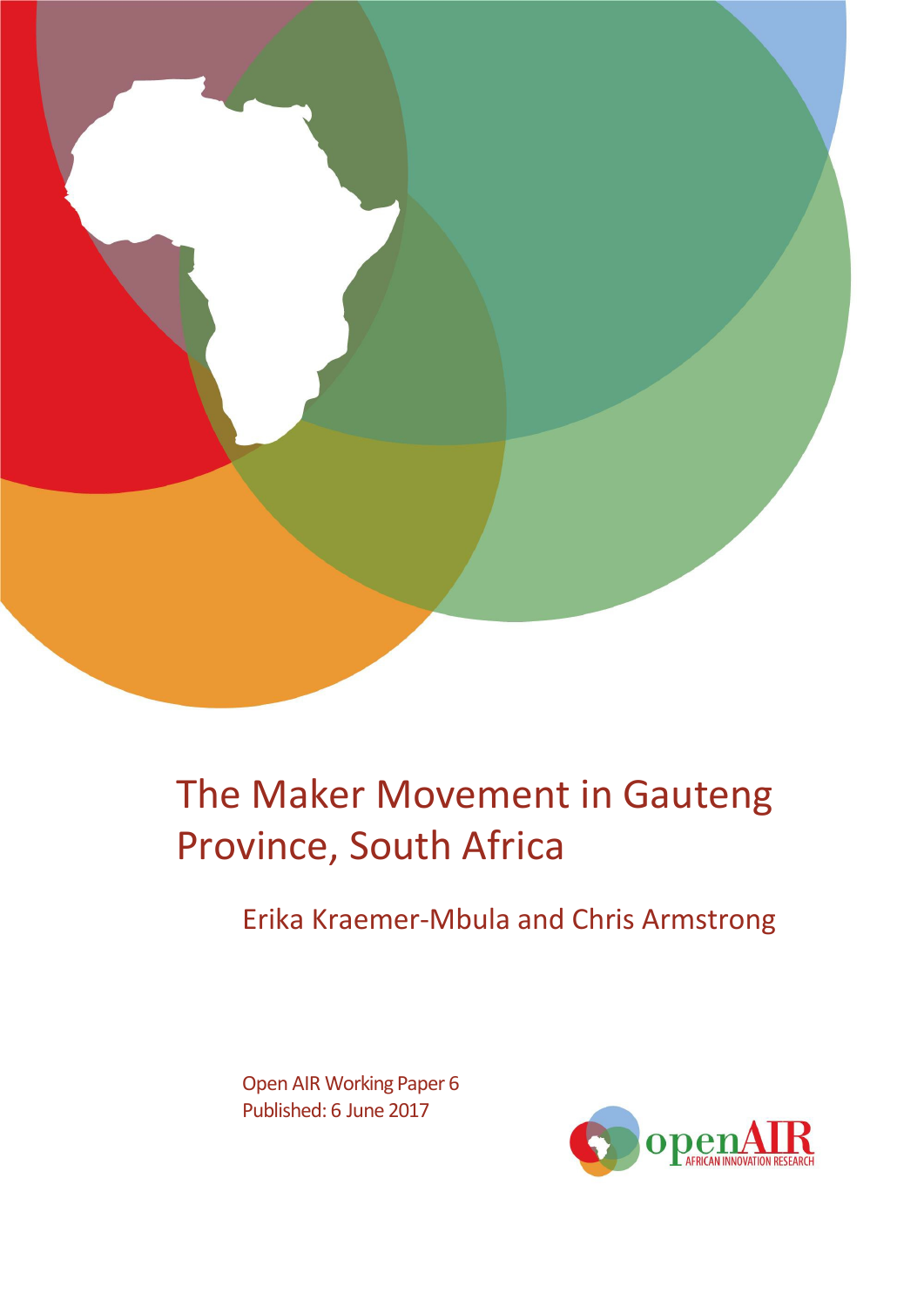## Authors

Dr. Erika Kraemer-Mbula Associate Professor, Faculty of Economic and Financial Sciences, University of Johannesburg Research Associate, Institute for Economic Research on Innovation (IERI), Tshwane University of Technology (TUT), Pretoria Researcher, DST-NRF Centre of Excellence in Scientometrics and Science Technology and Innovation Policy (SciSTIP)

#### Dr. Chris Armstrong

Visiting Fellow, Learning Information Networking Knowledge (LINK) Centre, University of the Witwatersrand (Wits), Johannesburg

Research Associate, Centre for Law, Technology and Society, Faculty of Law, University of Ottawa

## Abstract

This Working Paper sets out findings from research into the dynamics of the emerging "maker" movement in South Africa's Gauteng Province. The authors position the maker movement as a potentially strong contributor to, and manifestation of, informal-sector innovation on the African continent. Drawing on data from interviews conducted with participants in eight maker collectives Gauteng, the authors provide findings in relation to makers' approaches to outreach, skills development, networking, innovation and collaboration.

## Acknowledgements

The authors gratefully acknowledge the research assistance provided by Master's students Tulo Makwati (University of the Witwatersrand (Wits), Johannesburg), Sigfried Tivana (Tshwane University of Technology (TUT), Pretoria), and Lebo Toona (Tshwane University of Technology (TUT), Pretoria).

## Keywords

maker movement, informal sector, innovation, collaboration, skills development, learning, sharing, openness, Gauteng, South Africa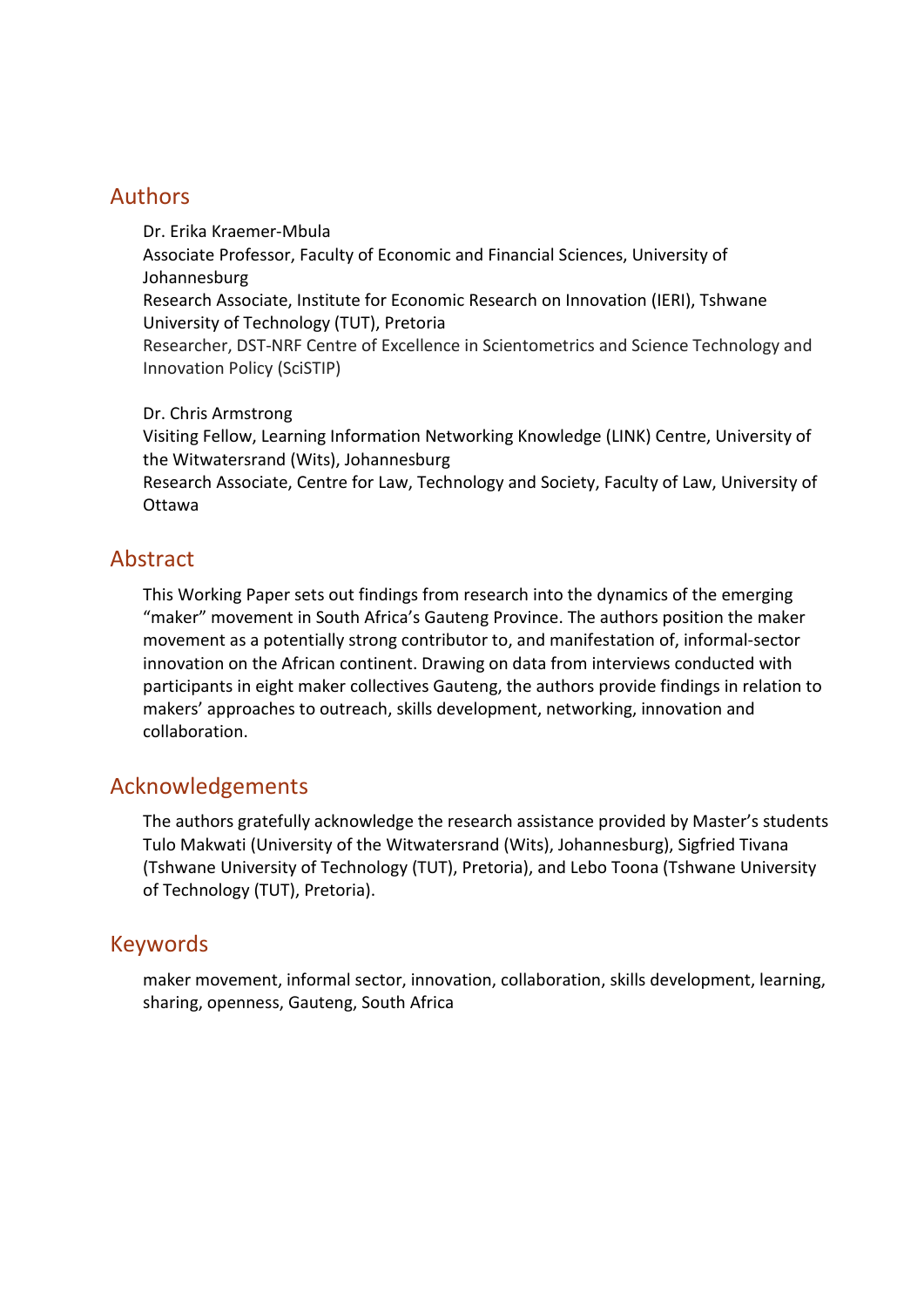

## Introduction

There is little doubt that the "maker" movement has begun to achieve meaningful momentum in South Africa. There are now established maker-oriented initiatives in the Western Cape Province (Cape Town, Knysna), KwaZulu-Natal (Durban), and Gauteng (Vanderbijlpark, Johannesburg, Pretoria) and the Free State (Bloemfontein), as well as instances of significant maker outreach into the Northern Cape, Limpopo and Mpumalanga Provinces. The year 2016 saw solidification of a national grouping, the South African Maker Collective, which coordinated successful Makers Corners at each of the three 2016 Decorex SA exhibitions – March in Durban, May in Cape Town, August in Johannesburg – and featured prominently in the annual Wits University Fak'ugesi African Digital Innovation Festival in Johannesburg in late August and early September 2016.

August 2016 also saw staging of a Mini Maker Faire Cape Town, under the umbrella of the global, US-based Maker Media brand. And late October saw the 2016 edition of Durban's MakerCon, convened and hosted by one of the driving forces of the national South African Maker Collective, Durban's The MakerSpace.

Notwithstanding the coherence and dynamism it has shown in 2016, South Africa's maker movement can still be seen as a new and emergent phenomenon. Even the pioneering US incarnation of the movement, Make Media in California, was launched only 10 years ago. South Africa's movement is only half as old as that, with its first truly maker-focused space, House4Hack in Centurion, opening its doors in 2011.

The research we conducted to generate the findings outlined in this Working Paper sought to get a sense of some of the drivers of this emergent movement. Specifically, we researched how the movement was playing out in South Africa's most economicallypowerful province, Gauteng. Gauteng is home to South Africa's most-populous city (Johannesburg), to the country's administrative capital (Pretoria), and, according to the Gauteng City-Region Observatory "holds 13 million people and generates a third of the country's GDP, on 2% of its land area" (GCRO, n.d.).

We conducted our field research in February-March 2016, when we interviewed 28 people participating in, or interacting in some fashion with, Gauteng maker collectives. In the next section, we provide a very brief introduction to the maker movement, in its global and African manifestations. Next, the section entitled "Research Methodology" outlines our research process and includes details regarding funding, the objectives, and where the research fits within the objectives and work of the network for whom this paper is authored, the Open African Innovation Research Partnership (Open AIR). It is followed by a section describing "The Maker Collectives Studied", providing descriptive information, and categorisations for the eight Gauteng maker collectives from which interviewees were drawn. Then there are five sections that provide our findings in respect of the dynamics of the eight maker collectives across the following dimensions: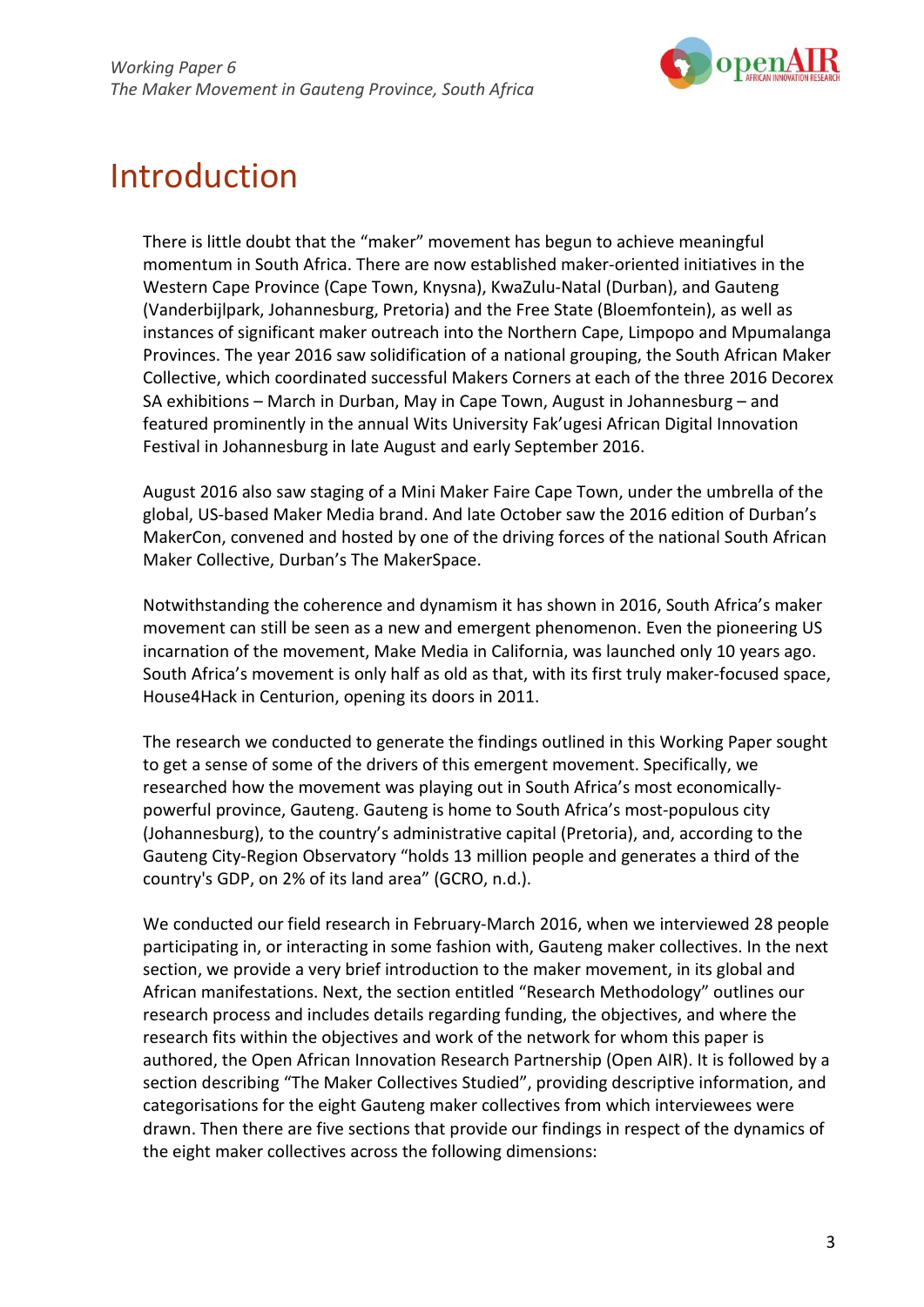

- outreach
- skills development
- **networking**
- **n** innovation
- **Collaboration**

We conclude with some preliminary conclusions and ideas for further investigation.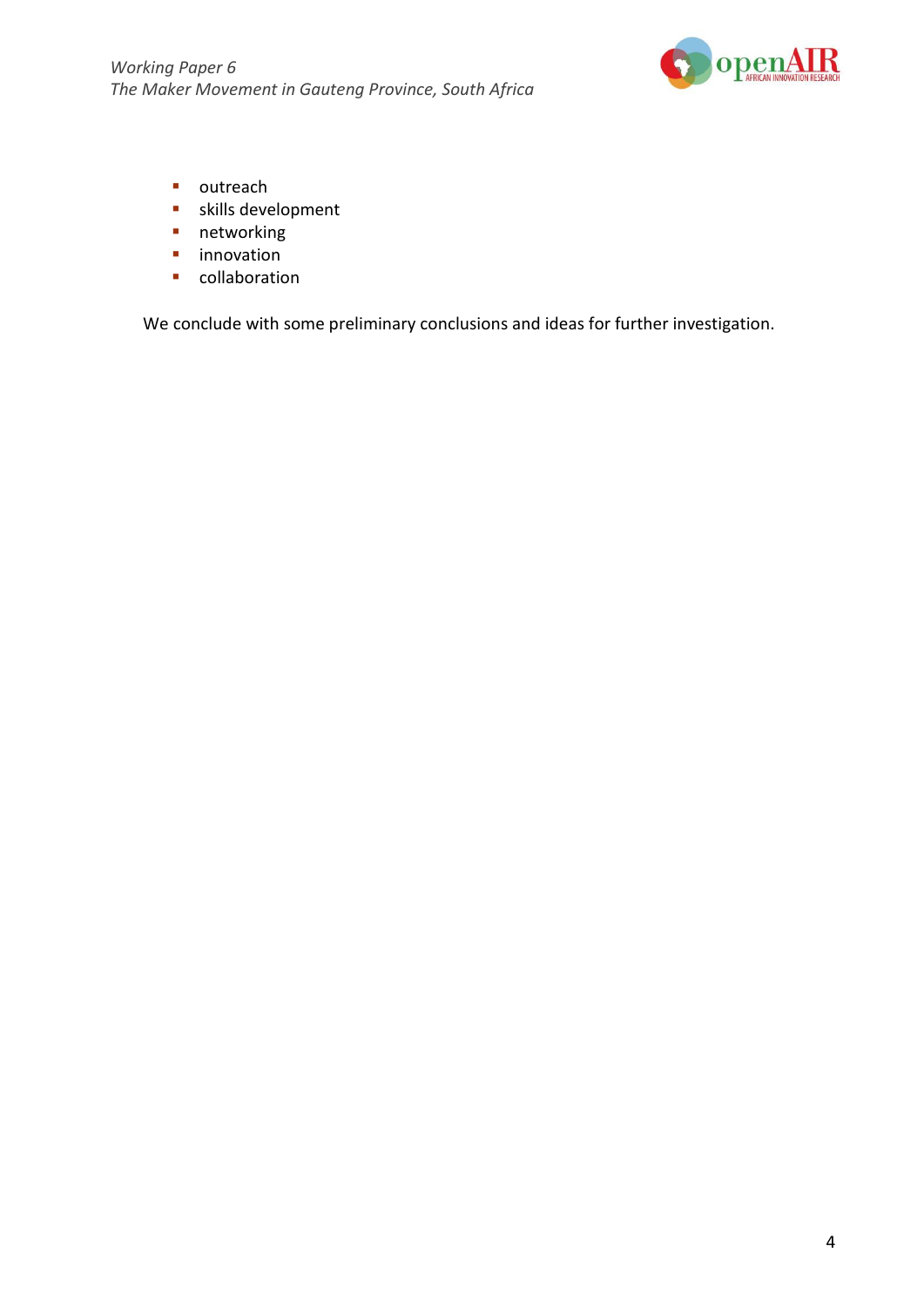

## The Maker Movement

## **1. Global**

The maker movement, which is a drive to support innovation by collectives of "crafters, hackers, and tinkerers" (Hatch, 2013), began roughly a decade ago in the United States (see Anderson, 2012; Eakin, 2013; Hatch, 2013; Maker Media, n.d.). In the words of Eakin (2013) makers are "digitally sophisticated hobbyists who […] are building all kinds of custom objects". A key proponent of the maker movement is San Francisco's Maker Media, which states that it aims to serve "a growing community of Makers who bring a DIY [do-ityourself] mindset to technology" (Maker Media, n.d.). Maker Media also says it aims to build the "worldwide Maker Movement, which is transforming innovation, culture and education" (Maker Media, n.d.). Maker Media publishes Make magazine and supports the convening of Maker Faires, at which Makers exhibit and share their work. The first issue of Make magazine was published in 2005, and the first Maker Faire took place in San Mateo, California, in 2006.

Maker Faires aim to popularise the maker concept and introduce it to potential new makers. The core work of "making" occurs in what are known as "makerspaces". Such spaces operate according to a variety of governance, management and funding models, and they vary in terms of the facilities and equipment they provide to their participants. Other names for such spaces are Hackerspaces, FabLabs and TechShops. As Cavalcanti (2013) points out in an account of the history of these terms, the oldest term is "hackerspace", which has its origins in software-hacking (and thus for some people should not be conflated with a makerspace, which has a strong hardware element). The names "FabLab" and "TechShop" are trademarked brands for types of makerspaces. The FabLab brand – FabLab stands for Fabrication Laboratory – originated at the Massachusetts Institute of Technology (MIT). FabLabs are supposed to be free (or very low cost) to the user. TechShops, which began in California, are for-profit makerspace franchises that have been established in several US cities (Cavalcanti, 2013).

Hardware found at a makerspace typically includes:

- computer numeric control (CNC) laser-cutters, which can cut wood, metal and other materials
- **E** computer-controlled vinyl-cutters, also known as sign-cutters
- CNC milling machines, which, among other things, can be used to make circuit boards
- woodworking routers
- **electronic components**
- **E** microcontrollers and microcontroller software (e.g., Arduino kits)
- **-** low-cost microcomputers (e.g., the Raspberry Pi)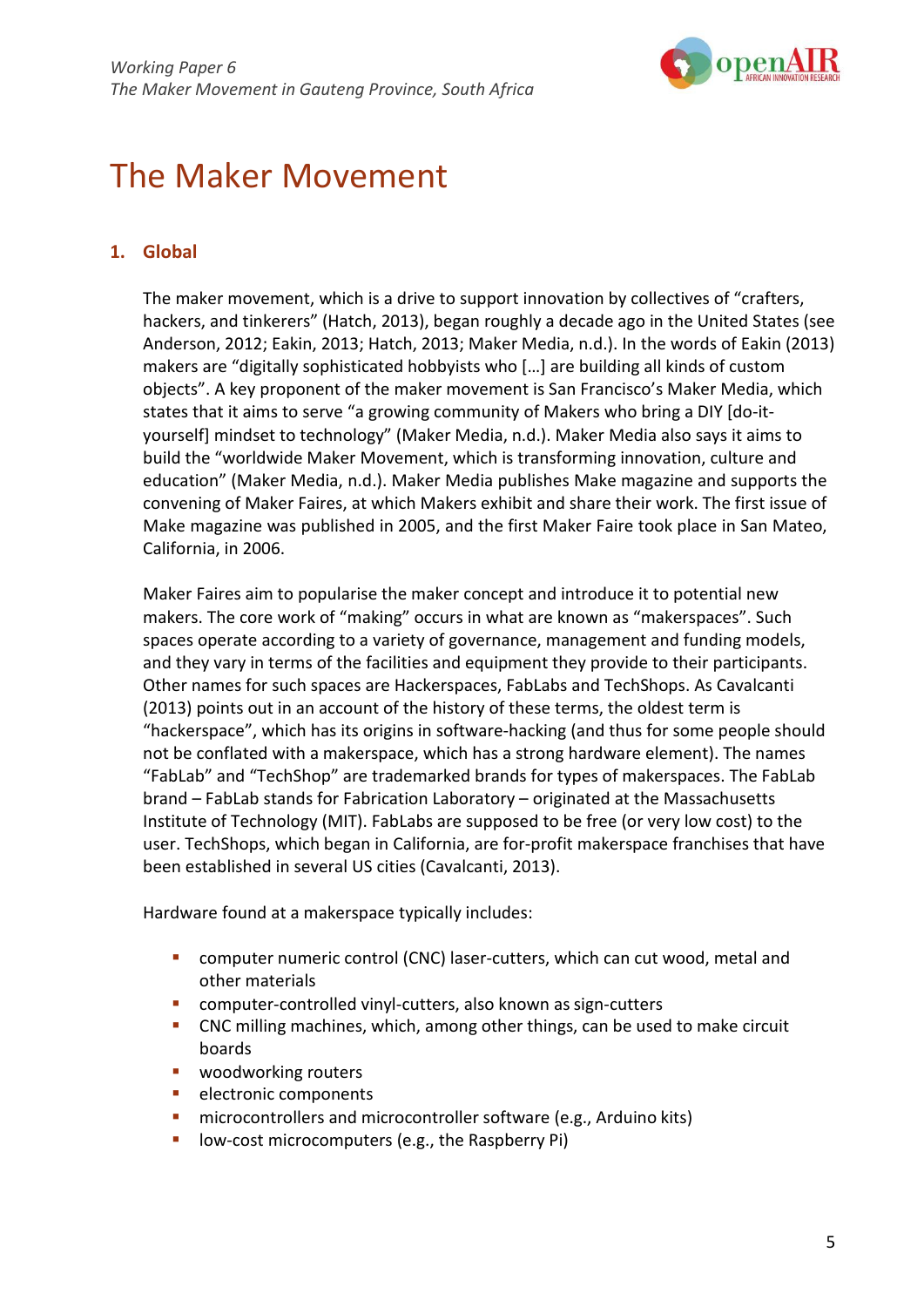

**PCs and/or laptops needed to programme and control the other hardware, via** computer-assisted design (CAD) software and other software packages.

## **2. Africa**

#### [Maker Faire Africa,](https://en.wikipedia.org/wiki/Maker_Faire_Africa) an initiative separate from the Maker Faire franchise of US-based Maker Media, emerged in 2009. It bills itself as

[a] fellowship of creators who believe making is the most authentic form of manufacturing, and manufacturing is what forges a vigorous middle class. […] we connect up, size up, mash up, and up the [ante] on redefining the future of the world's most promising continent through our own authentic, relentless African ingenuity. (Maker Faire Africa, n.d.)

To date, there have been five Maker Faire Africa gatherings, as follows:

- 2009 in [Accra](https://en.wikipedia.org/wiki/Accra)
- 2010 in [Nairobi](https://en.wikipedia.org/wiki/Nairobi)
- 2011 in [Cairo](https://en.wikipedia.org/wiki/Cairo)
- 2012 in Lagos
- **2014 in Johannesburg**

The US-based Maker Faire brand has also found its way to Africa, and its South African iterations to date have been the 2015 Maker Faire Cape Town and the 2016 Mini Maker Faire Cape Town.

To the best of our knowledge, House4Hack, established in 2011 in a former private home in the Pretoria suburb of Centurion, is South Africa's pioneering maker collective.

However, it must be acknowledged that there were references made by our interviewees to the maker-oriented work of the Cape Craft and Design Institute (CCDI). The CCDI was founded in 2001, but it would seem its incorporation of maker elements is relatively recent. It must also be acknowledged that FabLabs were introduced to South Africa, by the Department of Science and Technology (DST), in 2005; although in general these first DSTsupported FabLabs did not catch on with their intended beneficiaries, and very few of them are still fully operational.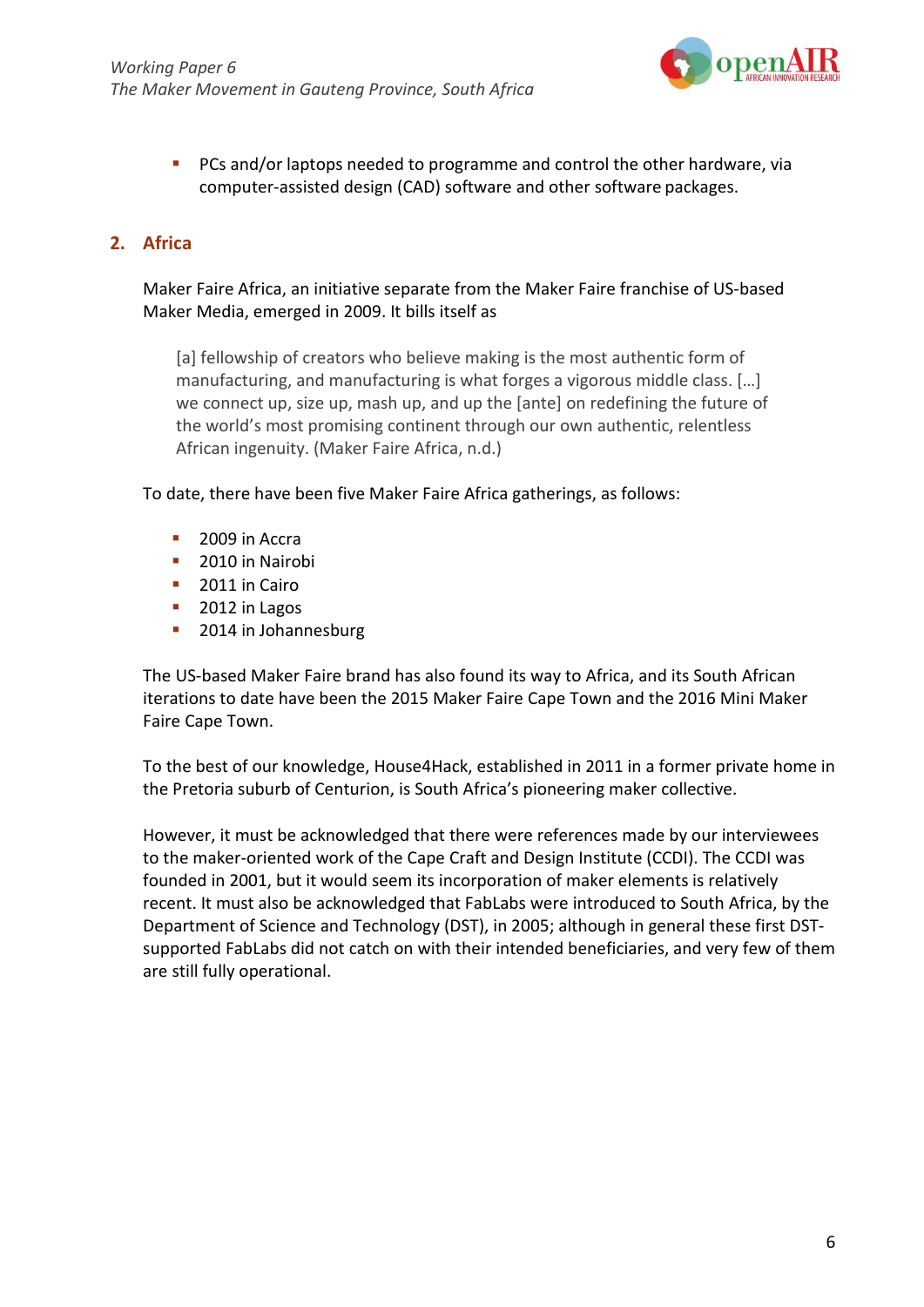

## Research Methodology

The research that informs this Working Paper falls under the Open AIR Partnership's "informal sector innovation" theme, which is grounded in the awareness that, across the African continent, the majority of business enterprises are informal. For Open AIR, the emergence of the maker movement in Africa potentially represents a contribution to, and manifestation of, the power of informal sector innovation on the continent. According to Open AIR,

The skills and knowledge for [African urban, informal] businesses are often acquired through apprenticeships, through imitation, and even through the expanding use of online sources. These are also some of the principles behind the global maker movement and this sharing of knowledge in creative settings can be conducive to innovation. (Open AIR, n.d.)

Moreover, as its name suggests, the Open AIR Partnership has a strong interest not only in innovation but also in modes of innovation oriented towards openness and open collaboration among groups of innovators. These too are principles often associated with the maker movement.

Accordingly, we sought through this research to generate understanding of the innovation and collaboration dynamics in Gauteng maker collectives. We also sought to determine the degree to which Gauteng maker collectives were successfully engaged in outreach and skills development with grassroots, informal South African innovators and craftspeople – a focus informed by our initial supposition, based on anecdotal evidence, that Gauteng maker collectives might be developing somewhat in isolation from the work of grassroots innovators and craftspeople, i.e., that there might be a prevailing middle-class, suburban, male demographic that would make broad outreach difficult. As is outlined later in this Working Paper, our supposition was not in fact borne out by our findings, as we found significant connections between several of the Gauteng maker collectives and grassroots, informal innovators and craftspeople. Also of interest, given the newness of the movement, was the degree to which Gauteng maker collectives were networking, and how they were networking, with other collectives in Gauteng, in South Africa as a whole, and internationally.

## **1. Focus on Gauteng**

Our decision to study the maker movement in a single South African province, Gauteng, was to some extent based on convenience, as we are both based at Gauteng universities. However, we were also of the view that a study in Gauteng had much to offer beyond convenience, given the province's substantial economic power in both the South African and continental contexts.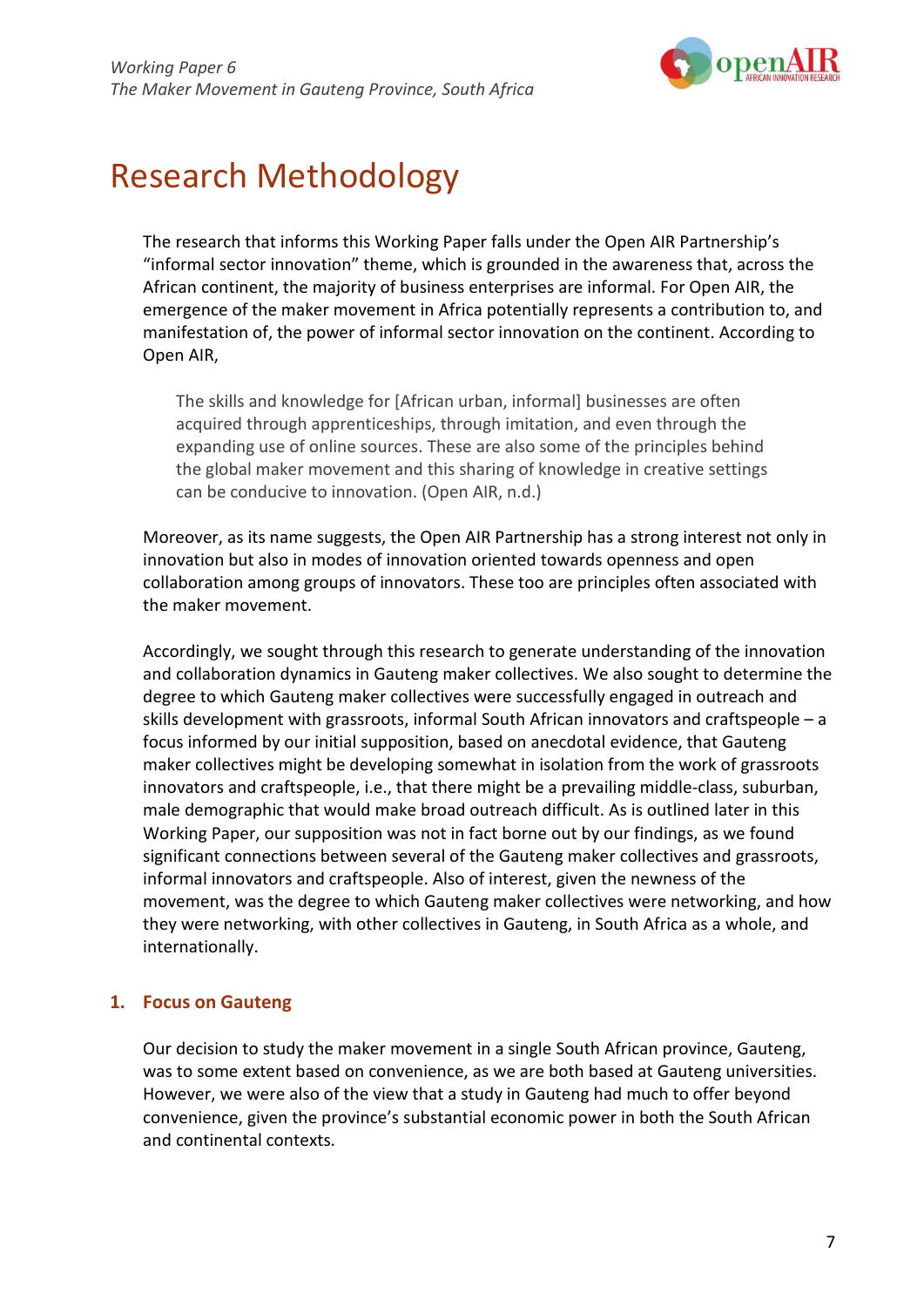

We also presumed that our findings would be of interest and value to our Open AIR colleagues elsewhere in Africa (e.g., in Egypt and Kenya) who are also investigating Maker movements, and our Open AIR colleagues in Canada investigating the movement in the Canadian capital city Ottawa. Among Open AIR's objectives are the cross-fertilisation of learnings not only between African contexts, but also between African and Canadian contexts, i.e., fostering of both South-South and South-North flows of research-based knowledge and insights on African innovation matters.

## **2. Data Collection and Analysis**

We collected our primary data via semi-structured interviews with participants in Gauteng maker collectives, guided by an interview protocol. We interpreted participation broadly to include both individuals working directly in Gauteng maker collectives and individuals interacting with the collectives in one way or another. The vast majority (24) of the interviewees were direct participants in Gauteng maker collectives, while the other four consisted of people supporting or interacting in some fashion with, the work of one or more of the collectives.<sup>1</sup>

The analysis of the information gathered led to the identification of five key themes: outreach, skills development, networking, innovation, and collaboration.

 $1$ The research was supported by a four-way institutional partnership among the University of the Witwatersrand (Wits) in Johannesburg, Tshwane University of Technology (TUT) in Pretoria, and two of the Open AIR Partnership's managing universities the University of Cape Town (UCT) and the University of Ottawa. Our research proposal received funding approval from the Open AIR Partnership offices at UCT and University of Ottawa in January 2016, which allowed a mix of SSHRC, IDRC and DFID funds to be accessed to cover our research and data analysis costs and the work of our three research assistants (listed in the "Authors' acknowledgements" above). Our research ethical clearance applications, to the ethics boards of Wits and TUT, were submitted in January 2016 and approved in February.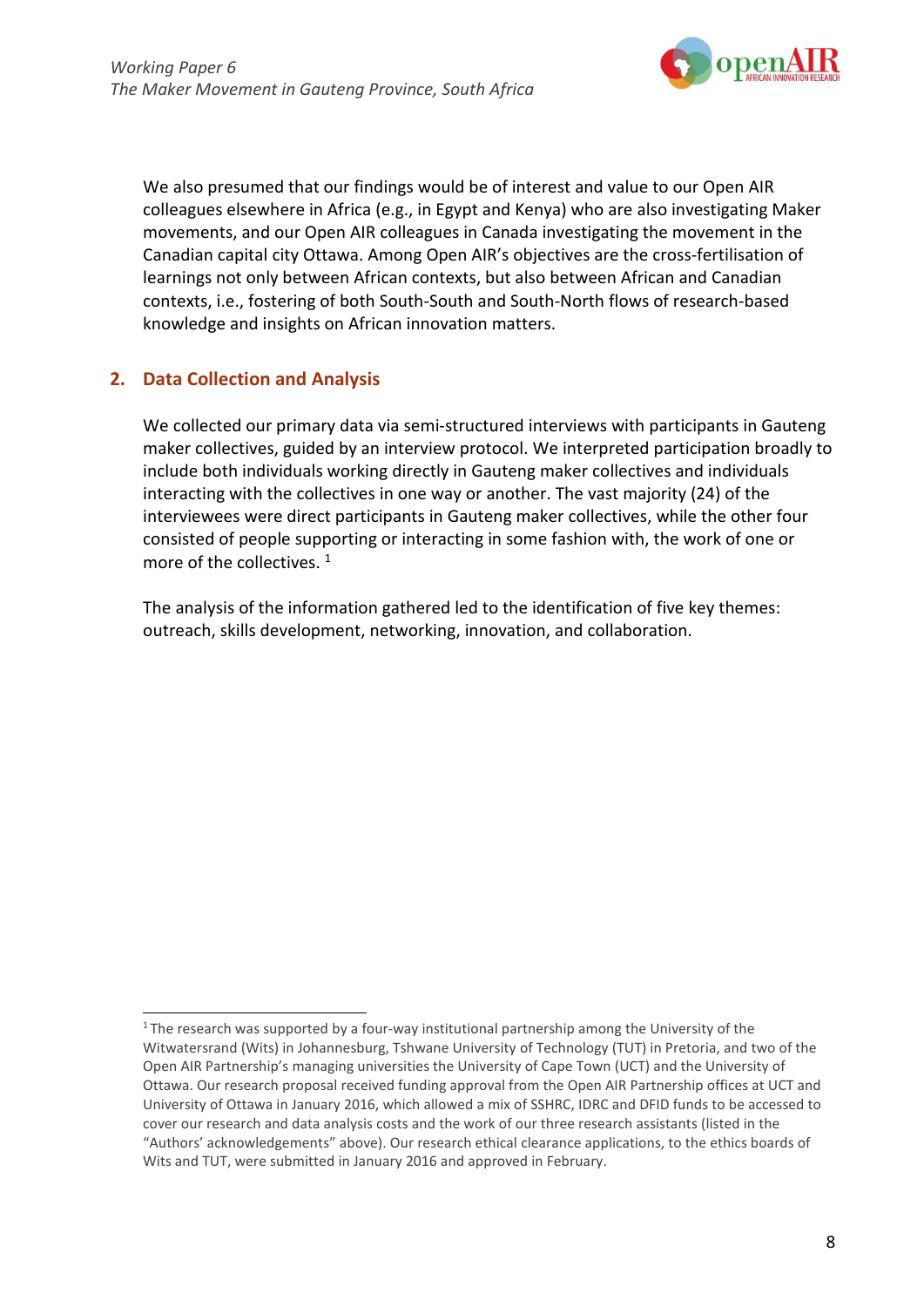

## The Maker Collectives Studied

We speak of maker "collectives", rather than "spaces", because we found that two of the eight maker groupings we identified – Geekulcha and I Make Makers Lab – were not confined to a single workspace, and we also wanted to be able to account for all of the collectives' participation in pop-up makerspaces, hackathons and innovation competitions, during which collective members are away from their core workspaces.

We were able to identify eight collectives in Gauteng Province, as outlined in Table 1 below.2 The Table provides their year of establishment, a description of the core workspace(s) they use, and their URLs. As can be seen, only four of the eight collectives identified existed before 2015, and the longest-running of the collectives, House4Hack, was only five years' old at the time of this research, having been established in 2011.

| <b>Name of</b><br><b>Collective</b> | Year of<br><b>Establishment</b>                                           | <b>Core Workspace(s)</b>                                                                                                                                                                                                                                                                                          | <b>Online Presence</b> |
|-------------------------------------|---------------------------------------------------------------------------|-------------------------------------------------------------------------------------------------------------------------------------------------------------------------------------------------------------------------------------------------------------------------------------------------------------------|------------------------|
| House4Hack                          | 2011                                                                      | several rooms in a private home,<br>Centurion, Pretoria                                                                                                                                                                                                                                                           | www.house4hack.co.za   |
| BinarySpace                         | 2012                                                                      | a room in a private home,<br>Vanderbijlpark                                                                                                                                                                                                                                                                       | www.binaryspace.co.za  |
| <b>Makerlabs</b>                    | 2013                                                                      | a storeroom in the basement of<br>$\bullet$<br>a private office, Randburg,<br>Johannesburg                                                                                                                                                                                                                        | http://makerlabs.co.za |
| Geekulcha                           | 2014<br>(Geekulcha<br>founded in 2013,<br>maker element<br>begun in 2014) | rooms at mLab Southern Africa<br>and the FabLab, Innovation Hub,<br>Pretoria<br>trainings at Ekasi Lab Ga-<br>$\bullet$<br>Rankuwa<br>hackathons and innovation<br>competitions at high schools<br>public hackathons at multiple<br>locations<br>(starting 2016) use of UK-funded<br>Maker Library Network mobile | http://geekulcha.com   |

#### *Table 1: The Eight Maker Collectives*

<sup>&</sup>lt;sup>2</sup> After completion of the data collection, we learned of an additional maker-oriented collective that we had not been aware of at the time of the research: the Sebokeng FabLab, established in 2014 at the Vaal University of Technology (VUT) Southern Gauteng Science and Technology Park. In August 2016, a new makerspace, the Made In Workshop, opened in Randburg, Johannesburg. Late 2016 and early 2017 saw the launch of eKasi Labs in Soweto, Alexandra and Mohlakeng townships, and an additional one planned for launch in Sebokeng in mid-2017. The Soweto eKasi Lab had a FabLab, the Sebokeng eKasi Lab was expected to link up with the FabLab already existing at the same VUT premises, and maker-oriented facilities were being planned for the Alexandra and Mohlakeng eKasi Labs.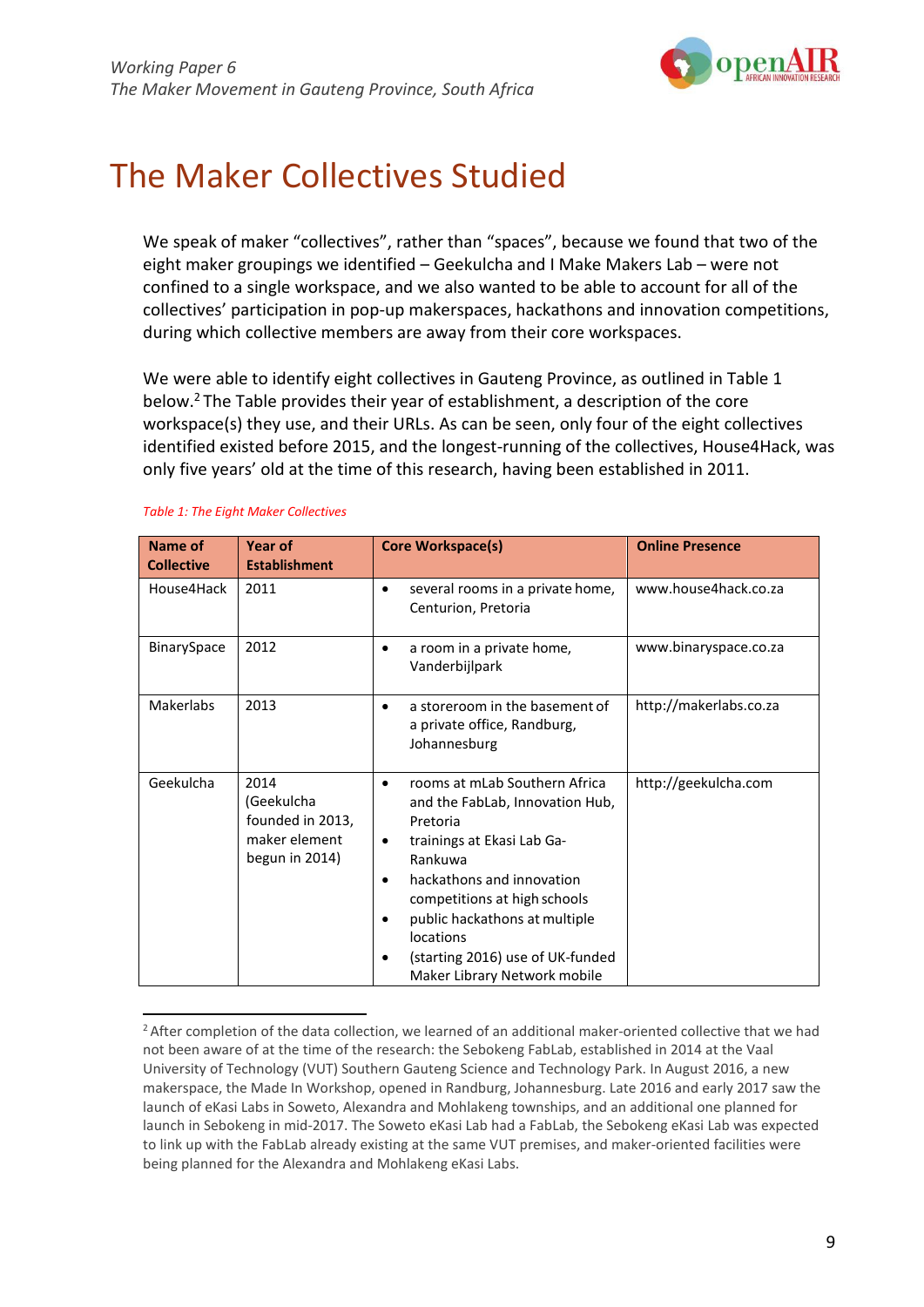

|                                                                |                                                                                                                                                          |                        | Maker unit for pop-up Maker<br>trainings and events                                                                                                                                                                                                          |                                             |
|----------------------------------------------------------------|----------------------------------------------------------------------------------------------------------------------------------------------------------|------------------------|--------------------------------------------------------------------------------------------------------------------------------------------------------------------------------------------------------------------------------------------------------------|---------------------------------------------|
| <b>Wits Digital</b><br>Innovation<br>Zone (DIZ)<br>Maker Space | 2015                                                                                                                                                     | $\bullet$              | rooms in the Digital Innovation<br>Zone (DIZ) building, University<br>of the Witwatersrand (Wits)<br>Tshimologong Digital Innovation<br>Precinct, Braamfontein,<br>Johannesburg                                                                              | http://tshimologong.joburg                  |
| University of<br>Pretoria (UP)<br>MakerSpace                   | 2015                                                                                                                                                     | $\bullet$              | rooms in University of Pretoria<br>Merensky Library, Hatfield,<br>Pretoria                                                                                                                                                                                   | https://www.facebook.com<br>/MakerspaceAtUP |
| eKasi Lab<br>Ga-Rankuwa                                        | 2015<br>(eKasi Lab<br>established in<br>2014, maker-type<br>work began in<br>2015)                                                                       | $\bullet$              | a room in Manufacturing section<br>of the eKasi Lab, Ga-Rankuwa<br>Arts and Crafts Centre, Ga-<br>Rankuwa                                                                                                                                                    | https://www.facebook.com<br>/ekasilabs      |
| I Make<br>Makers Lab                                           | 2015<br>(I Make Makers<br>Lab established in<br>2015 as part of<br>existing Makers<br>Village; the<br>Village's Railways<br>Café established<br>in 2011) | $\bullet$<br>$\bullet$ | workspaces at I Make Makers<br>Lab in Makers Village, Irene,<br>Pretoria, part of craft village<br>complex also hosting Irene<br><b>Trading Post and Railways Cafe</b><br>I Make Mobile Lab (began<br>August 2015) used to engage<br>with rural craftspeople | www.makersvillage.co.za                     |

Table 2 below breaks down the eight collectives we studied according to their municipalities, and the localities where they sit within their municipalities.

| <b>Municipality</b>  | Locality            | <b>Collective</b>                              |
|----------------------|---------------------|------------------------------------------------|
| City of Tshwane      | Ga-Rankuwa          | eKasi Lab Ga-Rankuwa                           |
| City of Tshwane      | Pretoria            | Geekulcha                                      |
| City of Tshwane      | Pretoria            | University of Pretoria (UP) MakerSpace         |
| City of Tshwane      | Irene               | <b>Make Makers Lab</b>                         |
| City of Tshwane      | Centurion           | House4Hack                                     |
| City of Johannesburg | Randburg            | Makerlabs                                      |
| City of Johannesburg | <b>Braamfontein</b> | Wits Digital Innovation Zone (DIZ) Maker Space |
| Sedibeng District    | Vanderbijlpark      | BinarySpace                                    |

Across the eight collectives, we found different models being followed in relation to governance, management, staffing, and funding. In terms of governance and management, we differentiated between collectives that were informally governed and managed by their members, and those that were embedded in larger and formal management structures (such as universities or government initiatives). In terms of staffing, we differentiated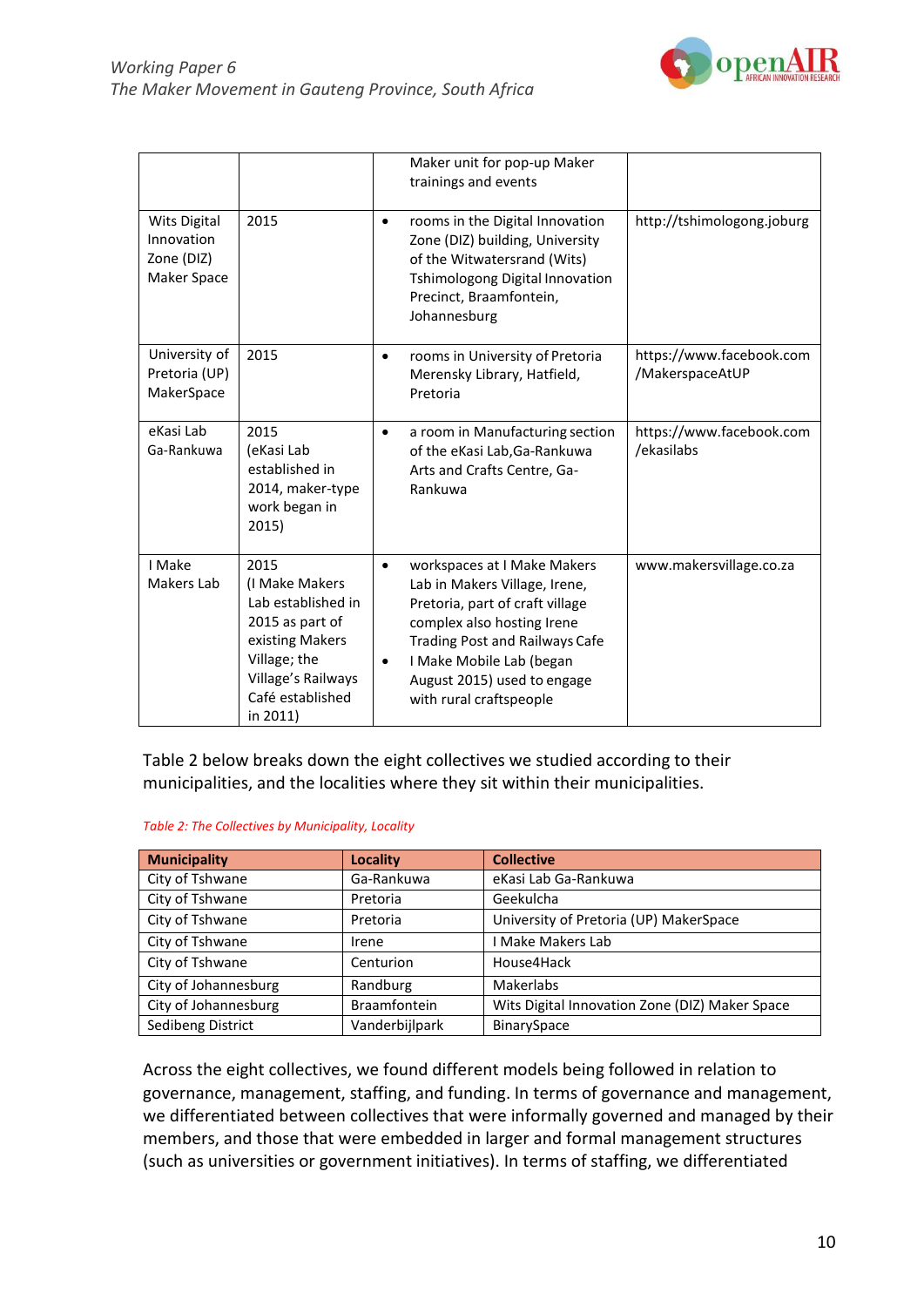

between collectives that had dedicated paid staff designated to carry out specific tasks, and those that did not. In terms of funding, we looked at a variety of funding strategies, including collectives that relied on membership fees, those that had a steady stream of funding from one single source, and collectives that relied on a range of funding sources that changed over time. We decided to delineate the models as follows:

- community-based (three collectives)
- **university-based (one collective)**
- **government-based (one collective)**
- **hybrid (three collectives)**

#### **1. Community-based Collectives**

We categorised three of the collectives – House4Hack, Makerlabs and BinarySpace – as community-based, because their origins did not lie in an organisational or institutional initiative.

The pioneering collective among these three – also a pioneer in the Gauteng provincial and South African national contexts – was found to be House4Hack in Centurion. House4Hack was established in 2011 by two friends, one of whom made available a house as the workspace for the collective. Both BinarySpace, established in 2012 in Vanderbijlpark, and Makerlabs, established in 2013 in Randburg, were found to be, to a significant extent, offshoots of House4Hack. The founders of BinarySpace and Makerlabs were both former House4Hack participants who decided that traveling to House4Hack in Centurion was inconvenient and that they wanted to have a makerspace closer to where they lived (the distance from Centurion to Vanderbijlpark is 113 km; and from Centurion to Randburg the distance is 39 km).

All three of these community-based collectives were found to be governed and managed by their members on an unpaid, volunteer basis.

In terms of funding, House4Hack did not charge membership fees, and financed itself through members' in-kind contributions of equipment and services; through charging small fees for some of the training courses it provides; through rent paid by offshoot businesses making use of space at the House4Hack house on a daily basis; and through occasional skills development and mentorship provided to funded programmes. For instance, at the time of our research, House4Hack was providing Maker training and mentoring to prospective entrepreneurs in a pre-incubation innovation programme funded by SABMiller's SAB Foundation Social Innovation Awards programme. Both BinarySpace and Makerlabs were found to be charging very small monthly membership fees to users of their workspaces and equipment.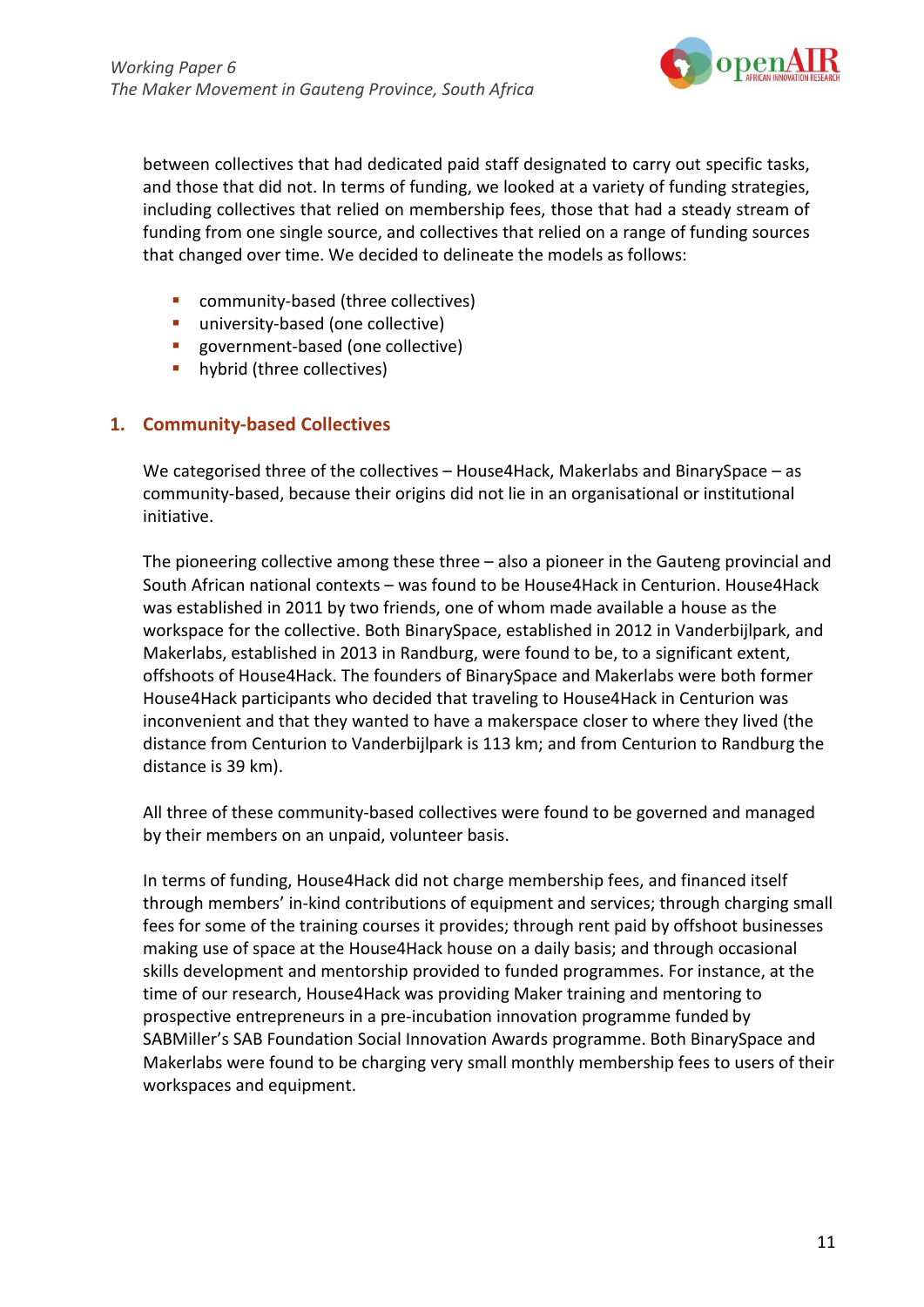

## **2. University-based Collective**

The one university-based collective we identified was the University of Pretoria (UP) MakerSpace. This collective was established in 2015 by the UP Department of Library Services, housed in a room in the Merensky 2 Library on UP's main campus in Hatfield, Pretoria. It was found that the MakerSpace manager was a paid UP staff member, and the space was staffed by students who were paid stipends by the university. The users, all of whom were UP students, did not have to pay membership fees and only paid (small amounts) on occasions when they made extensive use of certain materials, e.g., 3Dprinting filament.

## **3. Government-based Collective**

The one government-based maker collective we identified was the collective operating at eKasi Lab Ga-Rankuwa, in Pretoria North. We found the collective housed in the Manufacturing section of the eKasi Lab, which is a co-creation, innovation and entrepreneurship hub funded and managed by the Gauteng Provincial Government's Innovation Hub in Pretoria through its eKasi Labs programme. In addition to Gauteng provincial government support via the Innovation Hub, the eKasi Lab was also being supported by the City of Tshwane, which owned and operated the Ga-Rankuwa Arts and Crafts Centre where the Lab resided. The users of the maker equipment (e.g., 3D printer, laser cutter) within the Manufacturing section of the eKasi Lab were all participants in an Innovation Hub innovation/enterprise incubation and commercialisation programme. Users did not have to pay for use of the facilities during their time in the programme, which began with an initial nine-month product incubation phase, followed by an 18-month commercialisation phase for innovators whose incubated products that showed commercialisation potential.

## **4. Hybrid Collectives**

The other three collectives we identified – Wits Digital Innovation Zone (DIZ) Maker Space, Geekulcha, and the I Make Makers Lab – followed what we categorised as hybrid models of governance, management and funding.

We found that the Wits Digital Innovation Zone (DIZ) Maker Space was a hybrid in several respects. The broader DIZ facility, of which the Maker Space was part, fell under the Joburg Centre for Software Engineering (JCSE), which was governed and managed by the University of the Witwatersrand (Wits) but also received core funding from the City of Johannesburg. The DIZ was, in turn, part of a broader hybrid entity, the Wits Tshimologong Digital Innovation Precinct, founded and coordinated by Wits as a three-way universitypublic-private precinct with significant funding and operational involvement from, among others, the City of Johannesburg, the Gauteng Provincial Government, the national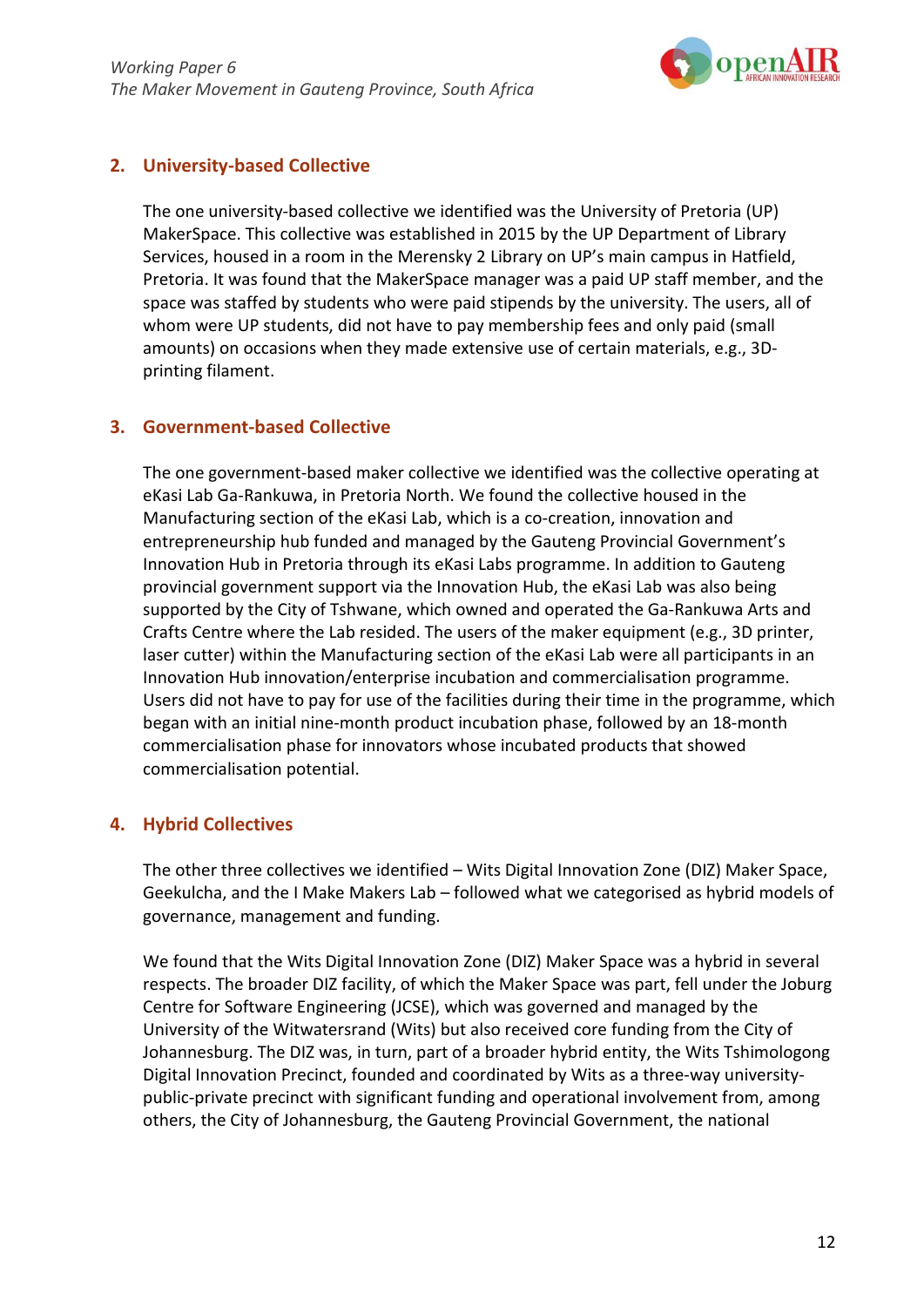

(publicly-funded) Technology Innovation Agency, and private firms IBM, Microsoft, Cisco and Telkom.

The DIZ, as one element of the Tshimologong Precinct, aimed to be an incubator for digital entrepreneurial start-ups. Start-ups were paying small monthly membership fees for access to the DIZ's communal hot desks and meeting spaces and, as part of their membership, they got access to the DIZ Maker Space. The Maker Space fell, along with the rest of the DIZ, under the overall governance and management of the JCSE, but the personnel who were running the space, and who provide much of its equipment and training services, were two private-sector firms. These two firms received rent-free use space in the DIZ in return for the equipment and training they provided to Maker Space users.

The second collective we categorised as a hybrid, Geekulcha, was receiving Gauteng Provincial Government support by virtue of being located in the Gauteng Provincial Government's Innovation Hub (specifically, in the Innovation Hub's mLab Southern Africa offices). Geekulcha was also receiving funding support – for delivery of training, hackathons, and other innovation/entrepreneurship start-up competitions/events – from the City of Tshwane, the City of Johannesburg, the Northern Cape Provincial Government, national government departments, foreign donors, international organisations, and private-sector IT firms. Such funding allowed Geekulcha to employ management staff based at the mLab, to employ interns, and to cover the operating costs of its outreach programmes.

Geekulcha's maker programmes were for the most part being delivered by universitystudent interns, from Tshwane University of Technology (TUT) and other universities, who delivered the programmes across a wide array of locations: at high schools, universities, public events, at the Innovation Hub's mLab offices, at the Innovation Hub's under-utilised FabLab facility, and at government-supported facilities such as the aforementioned eKasi Lab Ga-Rankuwa. Additionally, at the time of our research data collection, Geekulcha had just begun cooperation with the British Council's Connect ZA programme, through which Geekulcha was going to start to make use of the UK-supported Maker Library Network mobile caravan, allowing Geekulcha to expand its maker programmes into new areas of Gauteng.

The third hybrid collective we identified, the I Make Makers Lab initiative, was one of the initiatives headquartered at Makers Village, a large craft village in Irene, next to Pretoria, run by the non-profit D'Afrique Fairtrade Foundation. Drawing on experience gained through work with craft villages and maker-oriented development projects in India, Ghana and The Netherlands, the founder of the D'Afrique Fair Trade Foundation had built up an interlocking set of activities at the craft village, including:

- Makers Village, including the I Make Makers Lab
- Irene Trading Post
- **Railways Café**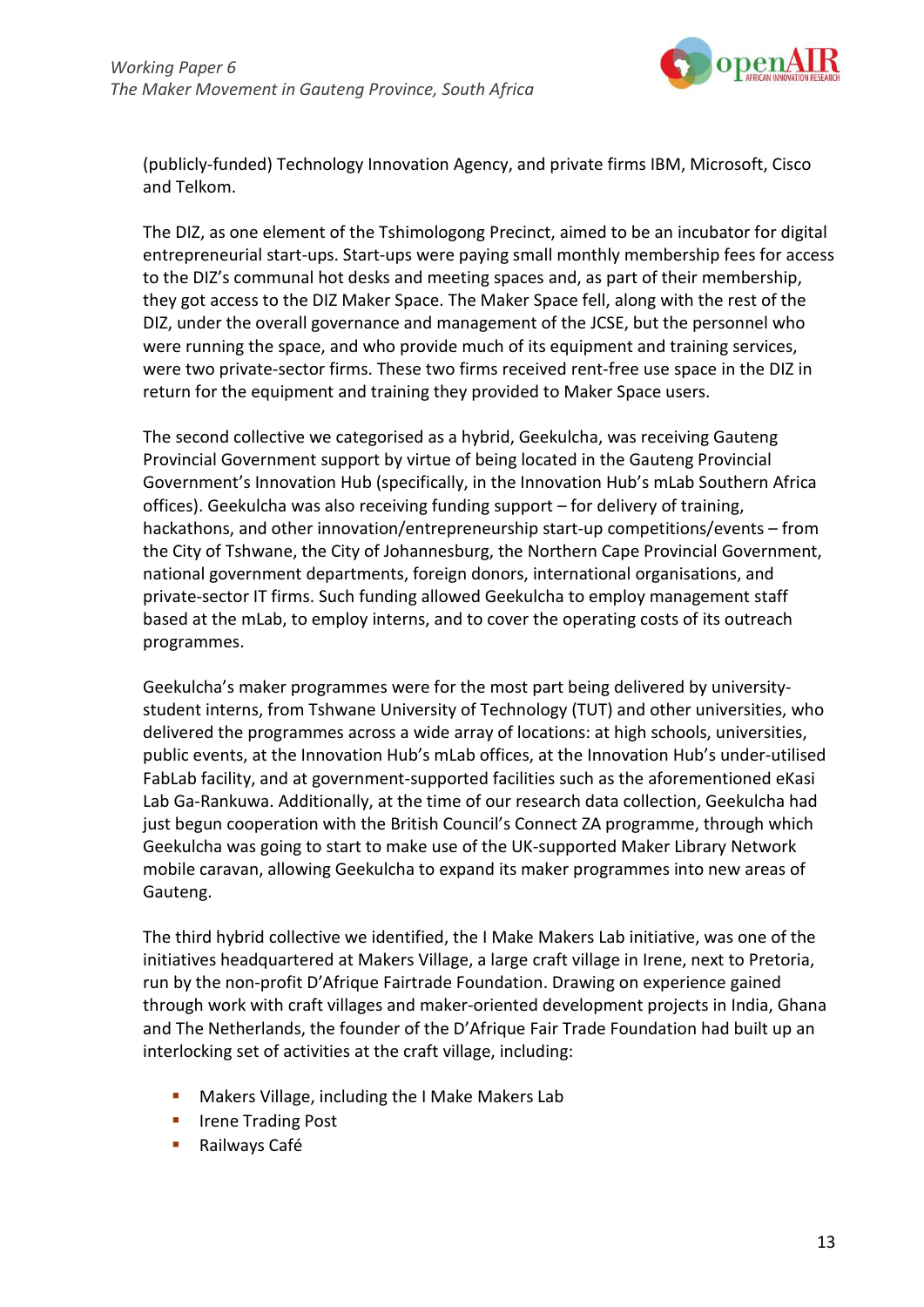

The Makers Village was producing designer craft items – in wood, glass, metals and textiles – for sale at the Irene Trading Post. On the same premises, the Railways Café was operating as a popular restaurant and live music venue which would attract several hundred patrons on some weekend evenings. The people working at the site at the time of our research data collection were combining entrepreneurial craft work in the Makers Village with work for, and service delivery to, the Trading Post and Railway Café. According to interviewee 18, the craftspeople typically worked in more than one capacity, i.e., they did their craft work using Makers Village facilities (and earning direct income as independent entrepreneurs), while also providing labour and services to the Café and/or Trading Post. Most of the Village's operating costs, including paying each of the craftspeople a monthly wage, were covered by revenue from the Café and Trading Post, and the Village was, according to interviewee 18, self-sustaining.

Established in 2015, the I Make Makers Lab was a relatively recent component of the Makers Village. The equipment for the Lab was funded by South Africa's state Industrial Development Corporation (IDC), and some of the programmes run via the Lab were being conducted in partnership with a variety of private-sector, educational and government entities. For instance, several of the participants in the Makers Lab at the time of our research were part of a national-government-funded apprenticeship programme falling under the Media, Information and Communication Technologies Sector Education and Training Authority (MICT SETA). The I Make Makers Lab also had a Mobile Lab (funded by the IDC), through which the collective was conducting visits to groups of rural craftspeople in Limpopo, Mpumalanga and KwaZulu-Natal Provinces. Governance and management of the entire village, including the Trading Post, Railway Café, the I Make Makers Lab, and the I Make Mobile Lab, fell under the D'Afrique Fair Trade Foundation, with operational matters handled by a small management team.

Table 3 below provides an overview of the models – and corresponding governance, management, staffing and funding arrangements – we identified across the eight collectives.

| <b>Model</b>        | Name of<br><b>Collective</b> | Governance,<br><b>Management, Staffing</b>                                                  | <b>Funding</b>                                                                                                                                                                                                        |
|---------------------|------------------------------|---------------------------------------------------------------------------------------------|-----------------------------------------------------------------------------------------------------------------------------------------------------------------------------------------------------------------------|
| Community-<br>based | House4Hack                   | governed and<br>٠<br>managed on a<br>volunteer basis by the<br>members of the<br>collective | no membership fees<br>$\bullet$<br>member voluntary<br>contributions of workspace<br>and materials<br>some income received from<br>rental of workspaces to<br>offshoot businesses building<br>commercialised products |

#### *Table 3: Collectives' Models*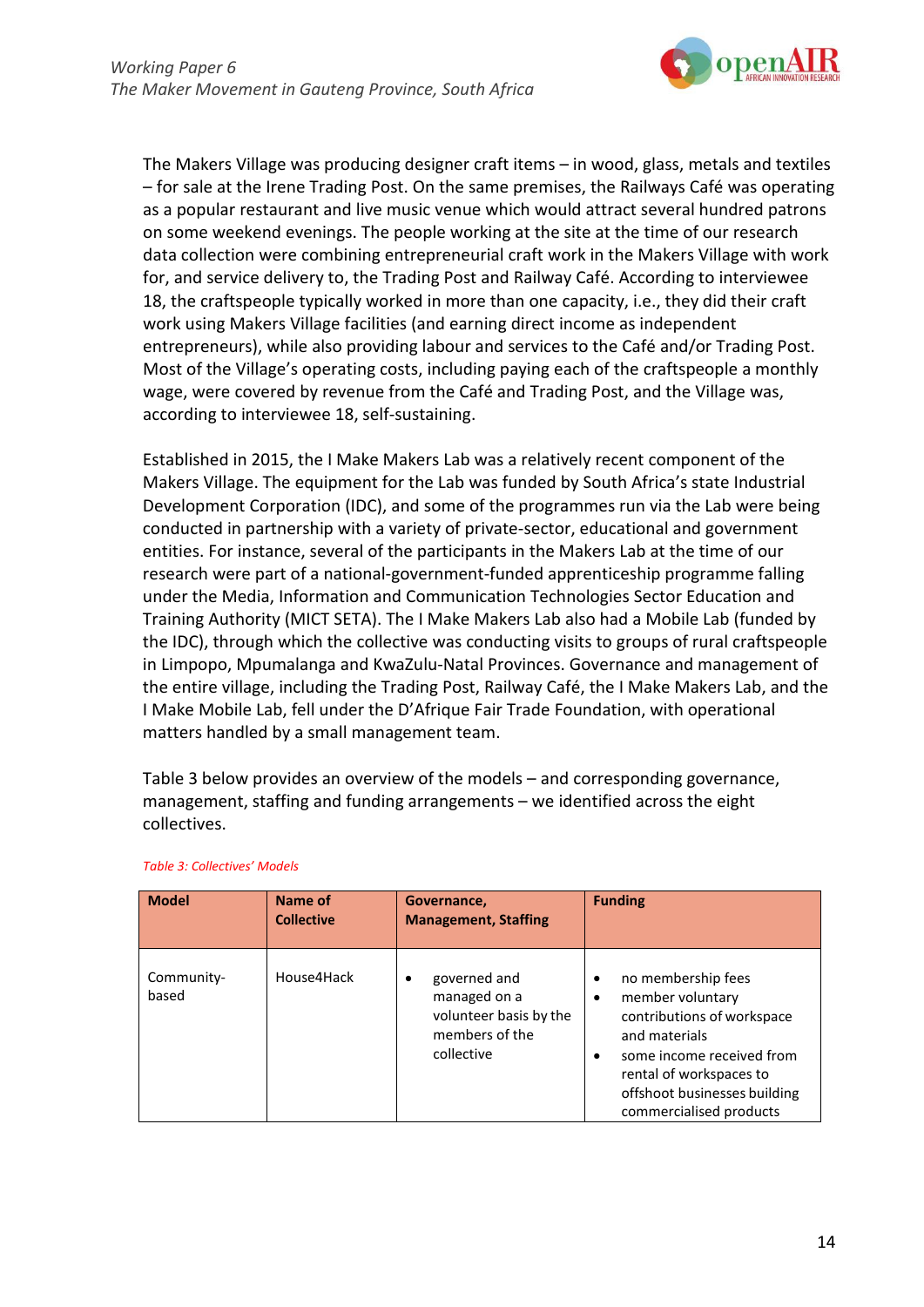

|                      |                                                 |                                                                                                                                                                                                                                                                        | some corporate funding, e.g.,<br>$\bullet$<br>SAB Foundation, for<br>training/mentorship provision                                                                                                                                                                                                                                    |
|----------------------|-------------------------------------------------|------------------------------------------------------------------------------------------------------------------------------------------------------------------------------------------------------------------------------------------------------------------------|---------------------------------------------------------------------------------------------------------------------------------------------------------------------------------------------------------------------------------------------------------------------------------------------------------------------------------------|
| Community-<br>based  | BinarySpace                                     | governed and<br>$\bullet$<br>managed on a<br>volunteer basis by<br>members of the<br>collective                                                                                                                                                                        | small monthly membership<br>$\bullet$<br>fees                                                                                                                                                                                                                                                                                         |
| Community-<br>based  | Makerlabs                                       | governed and<br>$\bullet$<br>managed on a<br>volunteer basis by<br>members of the<br>collective                                                                                                                                                                        | small monthly membership<br>$\bullet$<br>fees                                                                                                                                                                                                                                                                                         |
| University-based     | University of<br>Pretoria (UP)<br>MakerSpace    | governed and<br>$\bullet$<br>managed by paid<br>university staff<br>staffed by paid<br>$\bullet$<br>students                                                                                                                                                           | university-funded<br>$\bullet$                                                                                                                                                                                                                                                                                                        |
| Government-<br>based | eKasi Lab Ga-<br>Rankuwa                        | governed, managed<br>$\bullet$<br>and staffed paid City<br>of Tshwane and<br><b>Gauteng Government</b><br><b>Innovation Hub</b><br>employees                                                                                                                           | funded by City of Tshwane<br>$\bullet$<br>and Gauteng Provincial<br>Government                                                                                                                                                                                                                                                        |
| Hybrid               | Digital Innovation<br>Zone (DIZ) Maker<br>Space | governed and<br>$\bullet$<br>managed by Wits<br>University<br>staffed by members of<br>$\bullet$<br>two private-sector<br>firms who receive<br>rent-free space in<br>return for running the<br>space, providing<br>training, and providing<br>some of the<br>equipment | funded by Wits University and<br>$\bullet$<br>City of Johannesburg<br>monthly membership fees for<br>$\bullet$<br>regular users                                                                                                                                                                                                       |
| Hybrid               | Geekulcha                                       | governed by Gauteng<br>$\bullet$<br>Provincial<br>Government's<br><b>Innovation Hub</b><br>managed by a<br>$\bullet$<br>management team<br>composed of Tshwane<br>University of<br>Technology (TUT)<br>graduates                                                       | office space and training<br>$\bullet$<br>spaces provided by Gauteng<br><b>Provincial Government's</b><br><b>Innovation Hub</b><br>programmes funded by<br>$\bullet$<br>public, private-sector,<br>university and donor funders<br>salaries of management team,<br>$\bullet$<br>and operational costs,<br>covered by public, private- |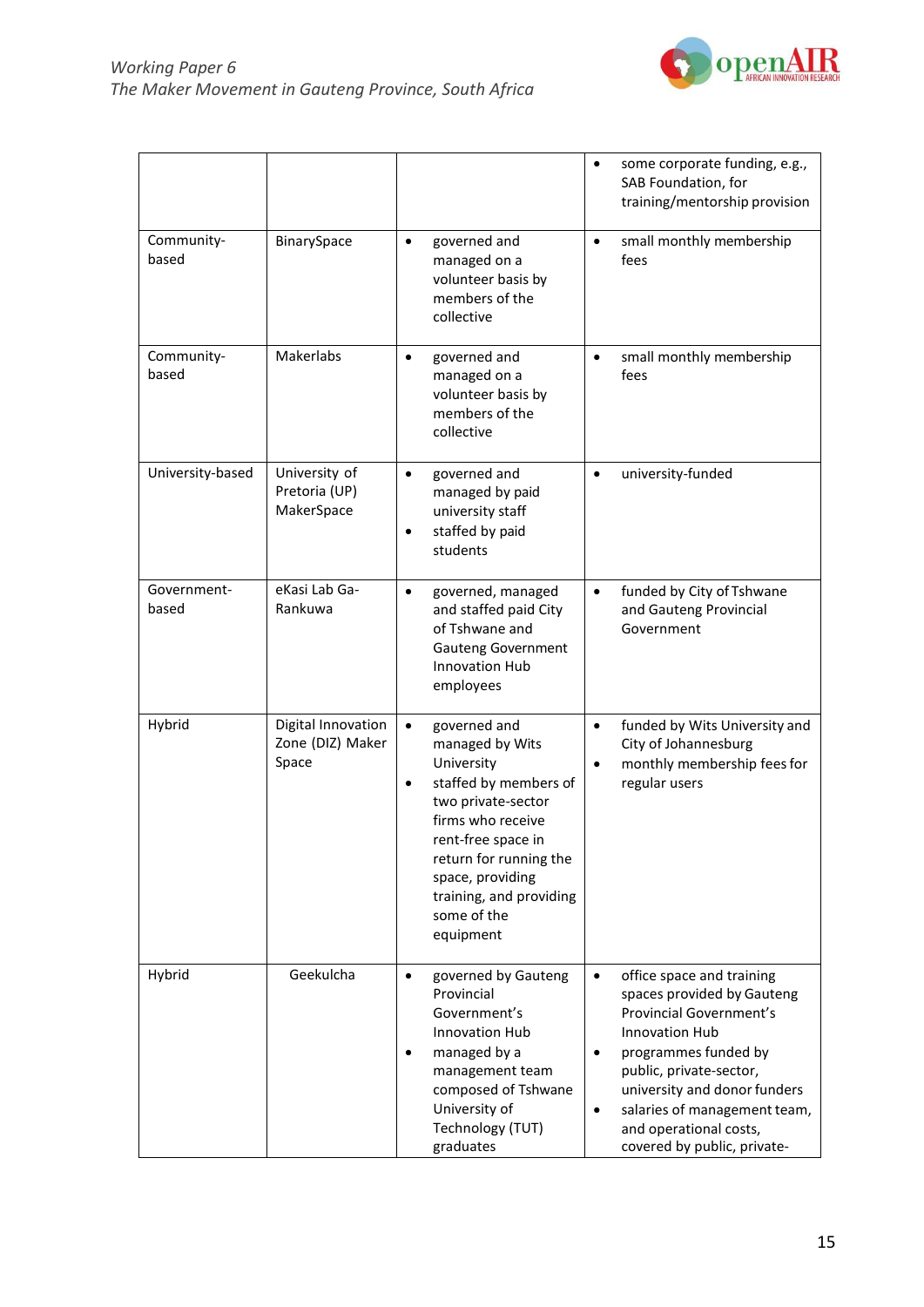

|        |                             | staffed by university<br>student interns                                                                                                                                                                                                                                                                                                       | sector, university and donor<br>funders                                                                                                                                                                 |
|--------|-----------------------------|------------------------------------------------------------------------------------------------------------------------------------------------------------------------------------------------------------------------------------------------------------------------------------------------------------------------------------------------|---------------------------------------------------------------------------------------------------------------------------------------------------------------------------------------------------------|
| Hybrid | <b>I Make Makers</b><br>Lab | governed by a non-<br>profit foundation,<br>managed by<br>management team<br>paid by the<br>foundation<br>staffed by paid<br>craftspeople who<br>combine work for<br>their individual craft<br>businesses with work<br>for the foundation's<br>income-generating<br>enterprises (e.g., craft<br>store, procured craft<br>services, restaurant) | equipment funded by state<br>٠<br>Industrial Development<br>Corporation (IDC)<br>operational and staffing<br>$\bullet$<br>funded through income from<br>craft store, paid craft services,<br>restaurant |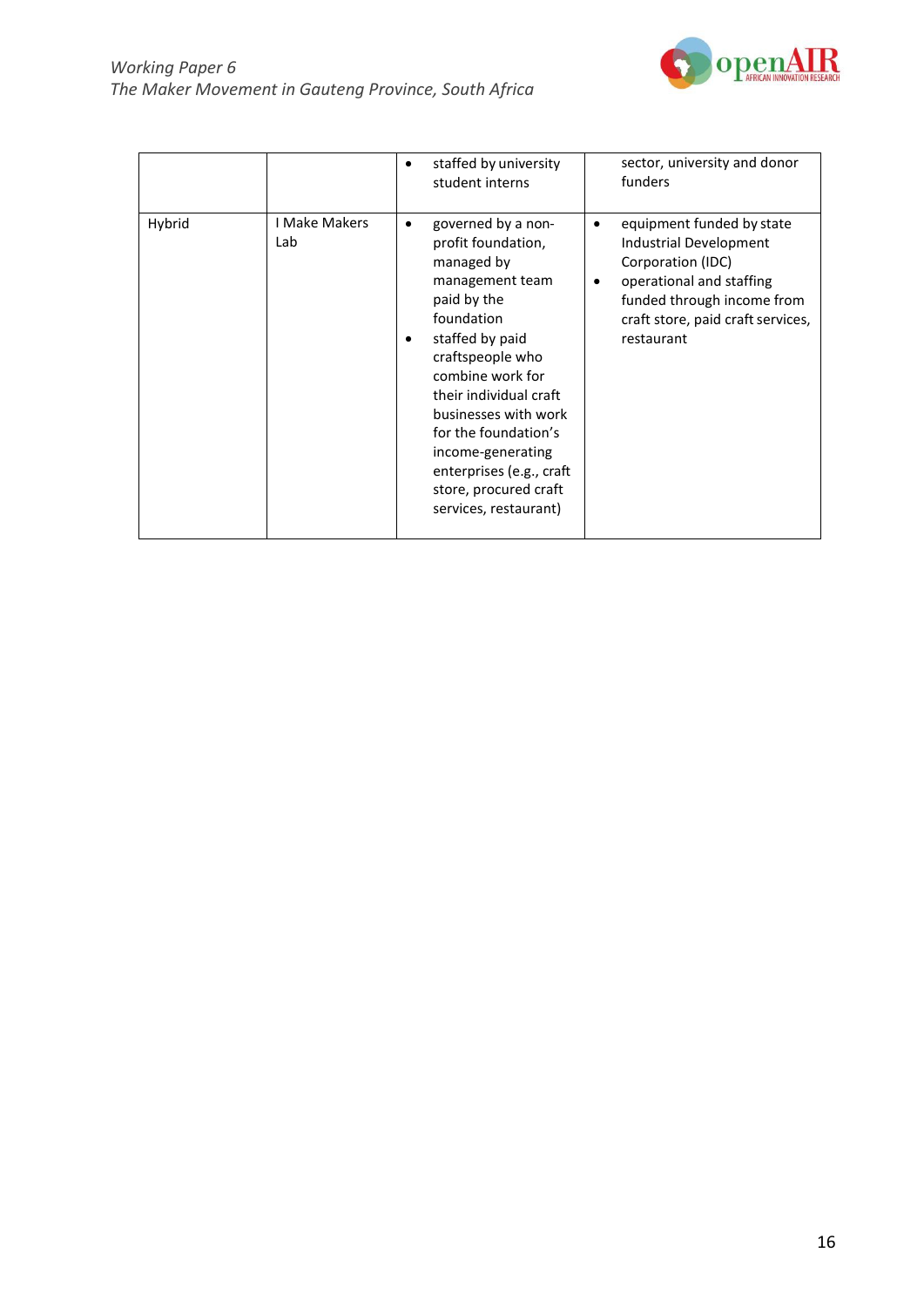

## **Outreach**

All of the interviewees spoke of the importance of maker collectives' outreach, with the outreach targeting multiple groups, and with the objectives and forms of outreach dependent on the target groups. Key target groups identified were:

- $\blacksquare$  the general public
- university students
- **high school students**
- entrepreneurs
- grassroots, informal innovators and craftspeople
- **girls and women**

### **1. The General Public**

We found that the collectives' outreach to the general public had both online and offline elements.

### **(a) Online**

All of the collectives were making use, to varying degrees, of websites and online social media to make their activities known and to invite participation in their meetings or events. Six of the collectives had one or more dedicated online channels for outreach purposes. For the other two – Wits DIZ Maker Space, the I Make Makers Lab – much of the online outreach regarding the work of the collective was being conducted via the online presence of partner initiatives. For the Wits DIZ Maker Space, online outreach was primarily being driven by the online presence of the two private-sector firms running and equipping the space, along with the online work in support of the DIZ more generally as an innovationentrepreneurial hub and, even more generally, the online promotion of the Wits Tshimologong Precinct of which the DIZ was part. For the I Make Makers Lab, online outreach was for the most part being conducted as part of the broader online presence of the Makers Village.

Also valuable to the online presence of the Gauteng Maker movement was the consistent coverage the movement was receiving from the Johannesburg-based htxt.africa website, which has a dedicated "Makers" section (htxt.africa, n.d.).

## **(b) Offline**

In keeping with the hands-on, DIY, hardware focus of the maker movement, there was general agreement among interviewees that many of the key forms of outreach to the general public were via offline means, chiefly: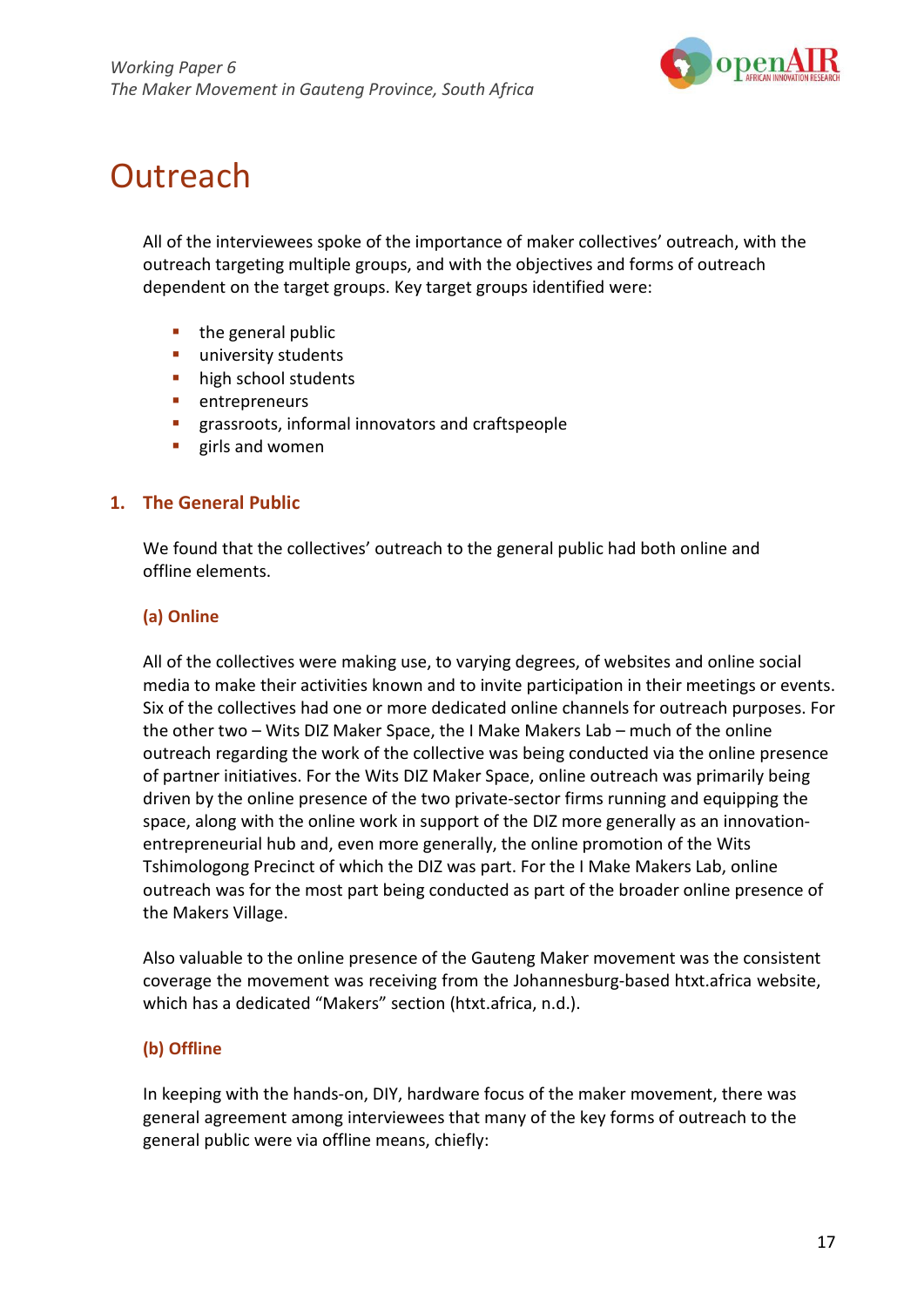

- **•** weekly meetings, open to the public, hosted by the collectives at theircore workspaces;
- convening, and/or participating in, hackathons and innovationentrepreneurship-start-up competitions/events; and
- convening, and/or participating in, pop-up demonstration-training events.

*Weekly meetings:* Three of the collectives – House4Hack, Makerlabs and BinarySpace – were conducting the majority of their outreach via promotion and hosting of a weekly meeting, on a weekday evening, at their core workspace.

*Hackathons and competitions:* It was found that members of all of the collectives had hosted and/or participated in one or more hackathons or innovation/entrepreneurship start-up competitions/events, and that these hackathons and events had been advantageous in allowing the collectives to:

- give exposure to their collectives and the abilities of their collectives
- **draw new people into their collectives**
- give exposure to the broader maker movement
- **EXT** meet and network with makers from other collectives

Geekulcha was running a wide range of hackathons and competitions/events, including, for instance, SkateHacks in which youth were workshopped through a process of adding electronics to their skateboards (for tracking and reporting purposes).

Key outreach moments cited by the Wits DIZ Maker Space were two #Hack.Jozi Challenge events staged by the JSCE and City of Johannesburg at the DIZ, as well as public hackathons focused on, in one instance, government open data, and, in another instance, building robotic arms.

*Pop-up demonstration-training events:* The following were identified by several interviewees as being important outreach and networking instances for Gauteng collectives:

- Maker Faire Africa in November 2014, which took place in Newtown, downtown Johannesburg, but also included participation by Wits University in the neighbouring Braamfontein district, and in which several Gauteng makers, and some of the collectives that were already in existence at that point, participated;
- Decorex SA's Johannesburg exhibition in August 2016, which featured participation by several Gauteng Maker collectives in a pop-up Makers Corner, under the banner of the national South Africa Maker Collective;and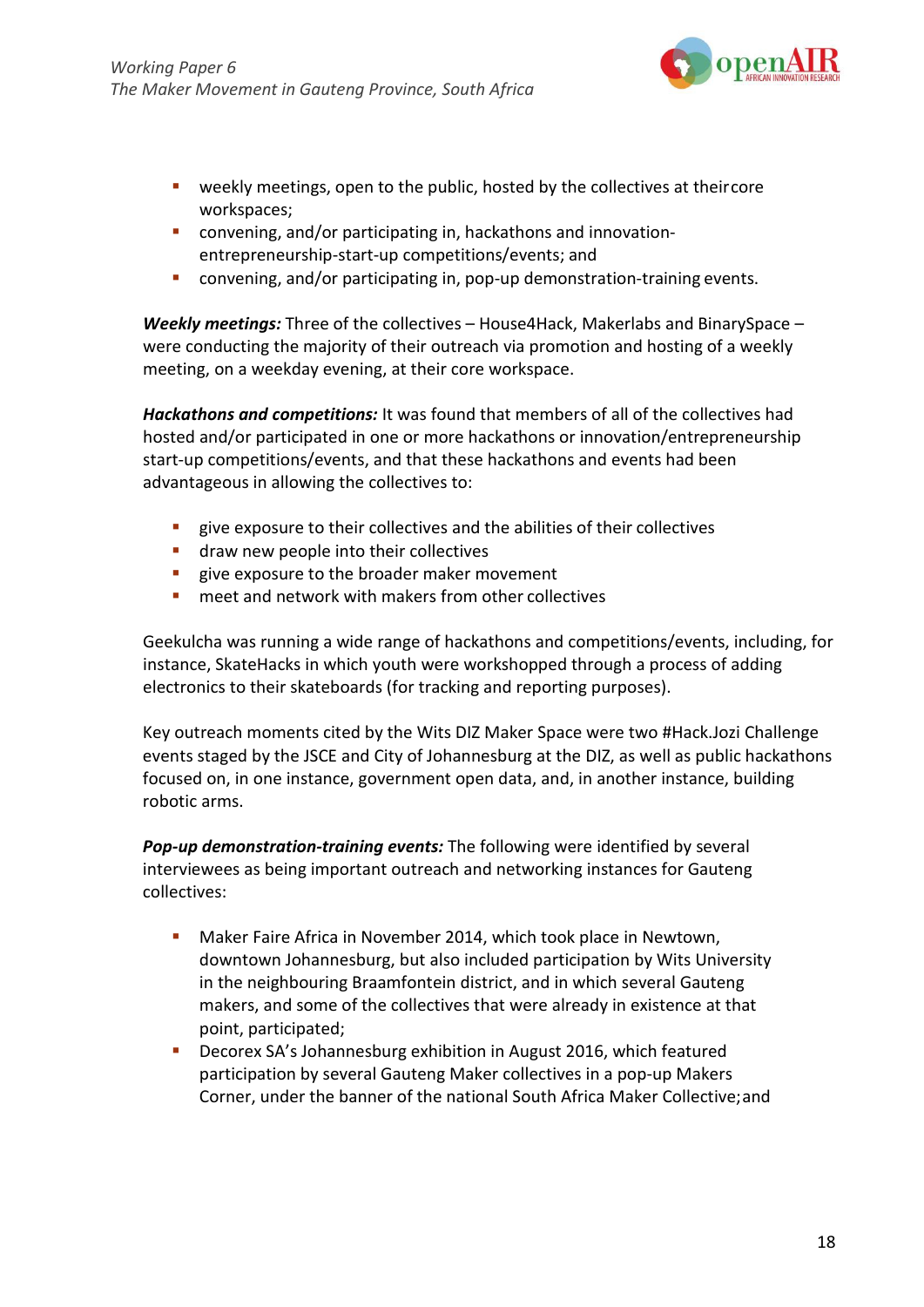

 the annual Wits University Fak'ugesi African Digital Innovation Festival in the Wits Tshimologong Digital Innovation Precinct in Braamfontein.3

### **2. University Students**

The outreach focus of the University of Pretoria (UP) MakerSpace is on UP students, and we were told by interviewees that one the collective's most successful events in its first year of operation was its Student Innovation Contest in September 2015, which the MakerSpace ran in conjunction with the Southern African arm of the US-funded ResilientAfrica Network (RAN).

The Wits DIZ Maker Space had made links with university students, from both Wits and the University of Johannesburg, through demonstration sessions and trainings.

### **3. High School Students**

There was a strong current of engagement by Gauteng maker collectives with high school students, in service to the goals of what has come to be known internationally as STEM education or STEAM education.4

Geekulcha, in particular, was expending a significant amount of its outreach work in the direction of STEM and STEAM. At time of our data collection in February-March 2016, Geekulcha said more than 7,000 high school students had participated in Geekulcha trainings and competitions (interviewee 3, 2016).

The Wits DIZ, I Make Makers Lab and House4Hack had also engaged in maker activities with high schools, in service to STEM and STEAM goals.

#### **4. Entrepreneurs**

eKasi Lab Ga-Rankuwa, the Wits DIZ Maker Space, and I Make Makers Lab were all operating within broader initiatives that had an explicit entrepreneurial incubation and job creation focus. The eKasi Lab programme, run out of Gauteng Province's Innovation Hub, states online that it aims to establish "co-creation and innovation spaces" that foster "skills and enterprise development" (eKasi Labs, n.d.). The Wits Tshimologong Digital Innovation Precinct website states that the focus of the DIZ is "[g]rowing jobs through high-tech startups and skills development" (Tshimologong, n.d.). The Makers Village, of which the I Make

<sup>&</sup>lt;sup>3</sup> The August-September 2016 Wits Fak'ugesi Festival, which took place after our data collection, featured participation by Gauteng collectives under the banner of the South African Maker Collective and also featured collaboration between Geekulcha, other collectives, and the local arm of the UK-based Maker Library Network, with this collaboration facilitated by the British Council's Connect ZA programme. 4 STEM = science, technology, engineering and mathematics; STEAM = science, technology, engineering, arts and mathematics.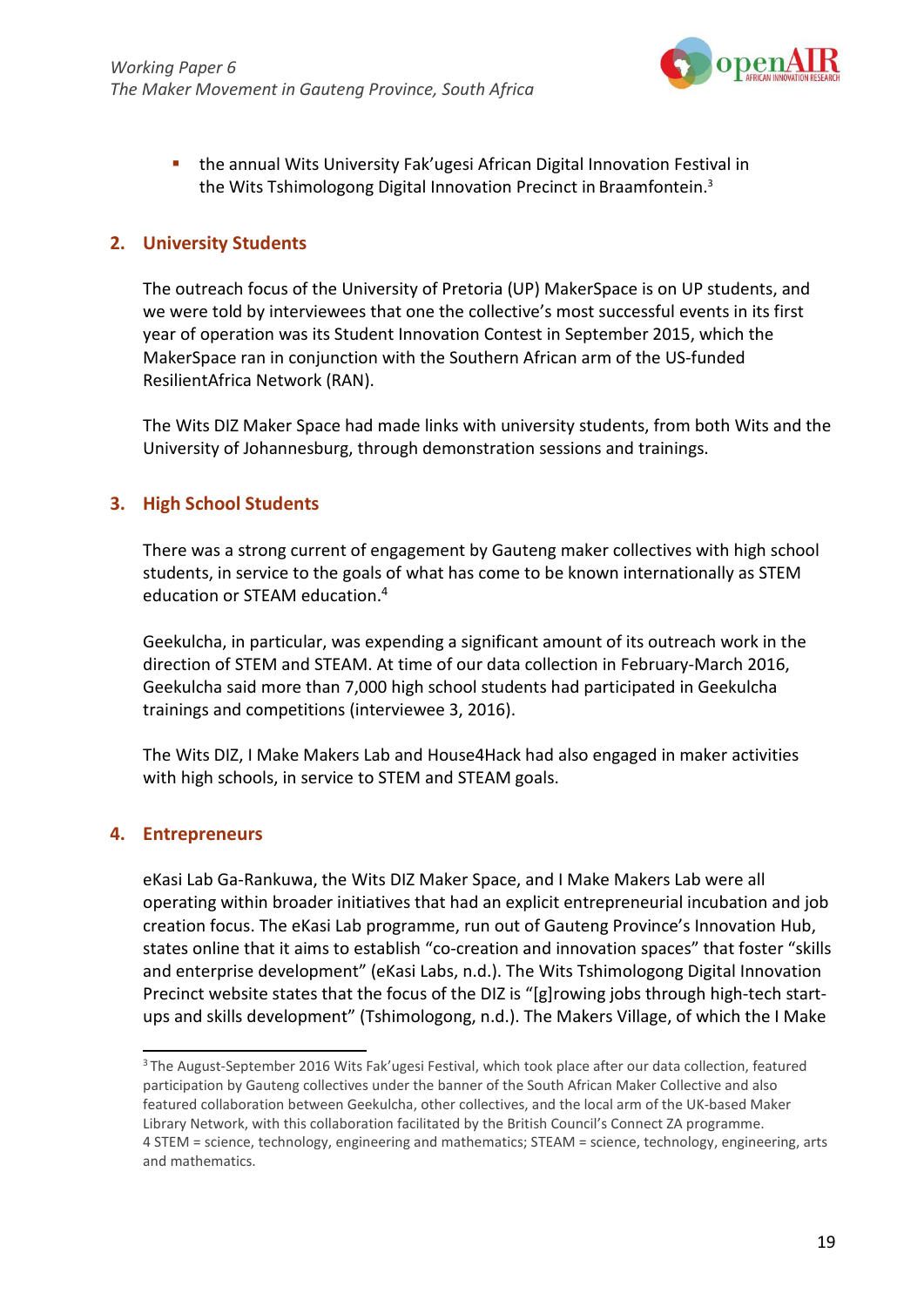

Makers Lab is a recent addition, positions the entire Village as an "incubation unit" (interviewee 18, 2016). Accordingly, we found that much of the outreach work of eKasi Lab Ga-Rankuwa, the Wits DIZ Maker Space, and I Make Makers Lab was linked to the objectives of their parent projects.

For instance, the maker collective participants we found working in the Manufacturing section of eKasi Lab Ga-Rankuwa were all enrolled in an Innovation Hub entrepreneurial incubation programme. At the Wits DIZ Maker Space, a core area of service delivery for the two firms managing, equipping and running the Maker Space was the start-up entrepreneurs using the hot-desk space in another section of the DIZ building. These DIZbased entrepreneurs, by paying a monthly DIZ membership fee, had direct access to the Maker Space personnel and (under supervision) the maker equipment, in order to develop prototypes and other materials necessary to take their start-up ideas forward. Also contributing to the entrepreneurial aspect of the Wits DIZ Maker Space was the on-site work of the two start-up firms, African Robot and BushveldLabs that were running the space. African Robot, for instance, makes and sells 3D-printed-toys – see the "Innovation" section below.

Likewise, the I Make Makers Lab in the Makers Village was serving to a great extent as a resource for the entrepreneurial activities of the craftspeople in the Village – in concert with the Village's other facilities for glassmaking, woodworking, metalworking and sewing.

Geekulcha, in keeping with having its headquarters at the Innovation Hub, had many entrepreneurially-oriented programmes, including work with participants in eKasi Lab Ga-Rankuwa's Innovation Hub-funded innovation incubation and commercialisation programmes.

The UP MakerSpace, although it did not have an explicit entrepreneurship support mandate, was found to have engaged in entrepreneurially-oriented outreach. Its 2015 Student Innovation Contest had an entrepreneurial element, with one of the partners in the Contest being the UP Graduate Centre, which provided advice to contest winners on how to take forward their ideas into the marketplace.

None of the three community-based maker collectives– House4Hack, Makerlabs and BinarySpace – was found to be explicitly targeting entrepreneurs, but as shall be seen below in the section below entitled "Innovation", successful entrepreneurial spin-offs have emerged from the works of makers currently or formerly participating in the activities of House4Hack.

## **5. Grassroots, Informal Innovators and Craftspeople**

As stated above, one of questions we sought to address with this research was the extent to which Gauteng maker collectives were engaged in outreach to grassroots, informal innovators and craftspeople. Our supposition going into the research, based on anecdotal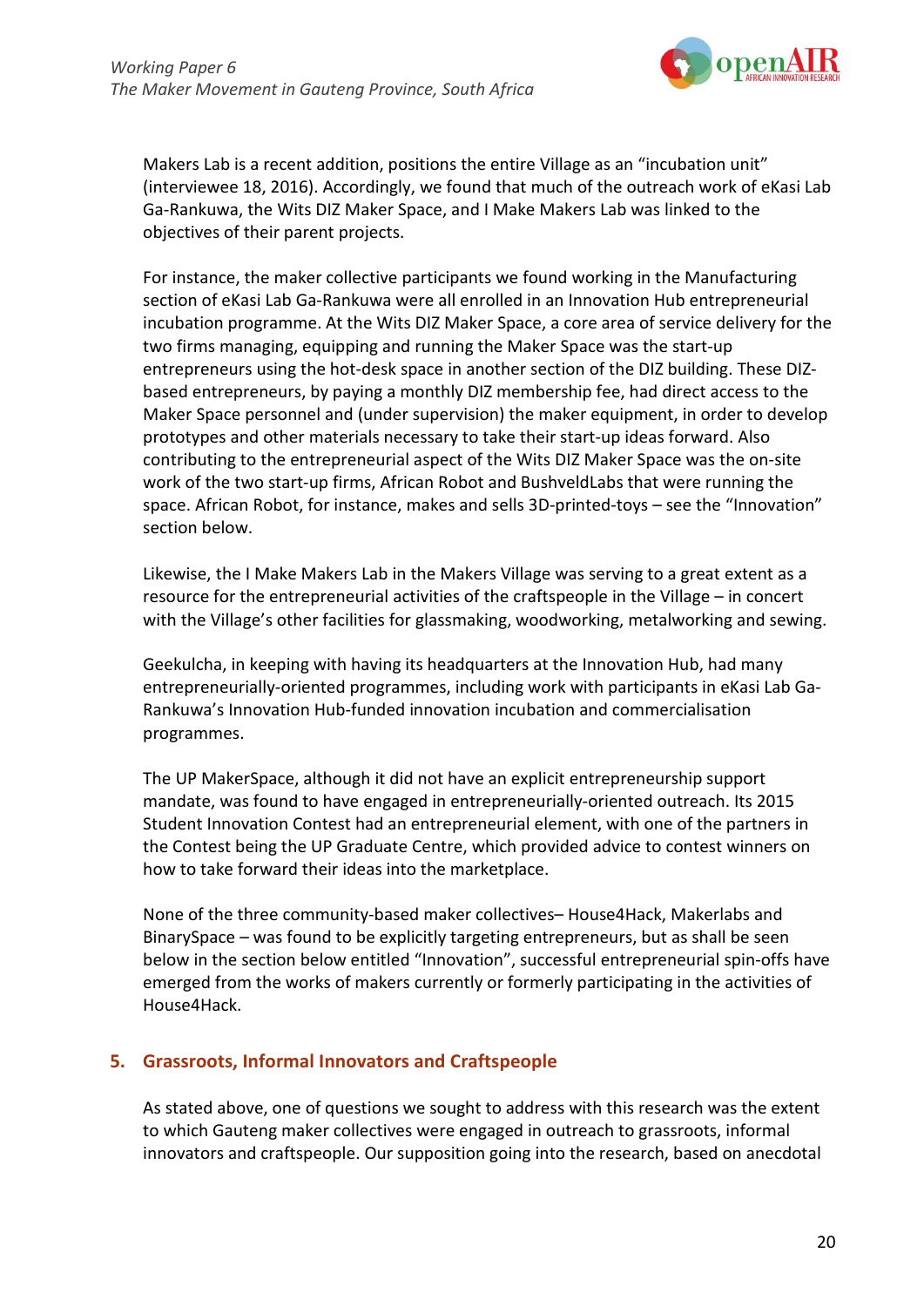

evidence, was that most of the collectives would have a pronounced middle-class, suburban, male demographic that would pose barriers to strong outreach to grassroots innovators and craftspeople. But the findings did not correspond with our initial suppositions.

We found that three of the collectives – Geekulcha, eKasi Lab Ga-Rankuwa, and I Make Makers Lab – were actively engaged in ongoing outreach to grassroots innovators and craftspeople. 5

Much of Geekulcha's outreach, including its work with eKasi Lab Ga-Rankuwa, was linked to grassroots, informal entrepreneurs and craftspeople, including large numbers of girls and women, from disadvantaged areas in Gauteng. In addition, Geekulcha was just beginning, at the time of our research, to make use of the UK Maker Library Network's South African mobile maker caravan for improved outreach, via a cooperation agreement with the British Council Connect ZA programme (interviewee 3, 2016).

At eKasi Lab Ga-Rankuwa, the entrepreneurs we interviewed could all be said to have begun as grassroots, informal innovators. They had all entered the Lab's innovation incubation/commercialisation programme by responding to a public call put out in the Ga-Rankuwa area, an area with high levels of unemployment and poverty. One of the interviewees was a woman who was using the facilities in support of an emerging printing, woodworking and engraving enterprise.

In the case of the I Make Makers Lab, the entire Makers Village of which the Lab is part was found to be focused on connecting with grassroots innovators and craftspeople from disadvantaged areas. At the time of our research, the Makers Village had roughly 700 entrepreneurs working at the site, combining their work for their own (mostly-craftrelated) enterprises with work for the Village's core income-generating units: its restaurant/entertainment venue and craft store (interviewee 18, 2016). In addition, the Makers Village was using its I Make Mobile Lab to connect with, and work with, rural craftspeople in Limpopo, Mpumalanga and KwaZulu-Natal Provinces. At the time of our research, the Makers Village had entered into an agreement with a group of roughly 80 crafters in the remote St Lucia region of KwaZulu-Natal – an agreement through which the Makers Village would work for three years with the crafters to develop a new product, using a combination of local traditional crafting practices and other practices made possible by equipment in the Mobile Lab, such as 3D printers, laser cutters, and embroidery machines (interviewee 18, 2016).

While we did not collect precise demographic data in respect of the maker collectives we studied, we feel confident in saying, based on the information received through the interviews, that Geekulcha, eKasi Lab Ga-Rankuwa, and the I Make Makers Lab were all

<sup>&</sup>lt;sup>5</sup> Later in 2016, after the completion of our data collection, evidence also emerged of the Wits DIZ Maker Space managing to successfully connect with township-based innovators in Johannesburg, with the entrepreneurs prototyping innovative products at the DIZ Maker Space.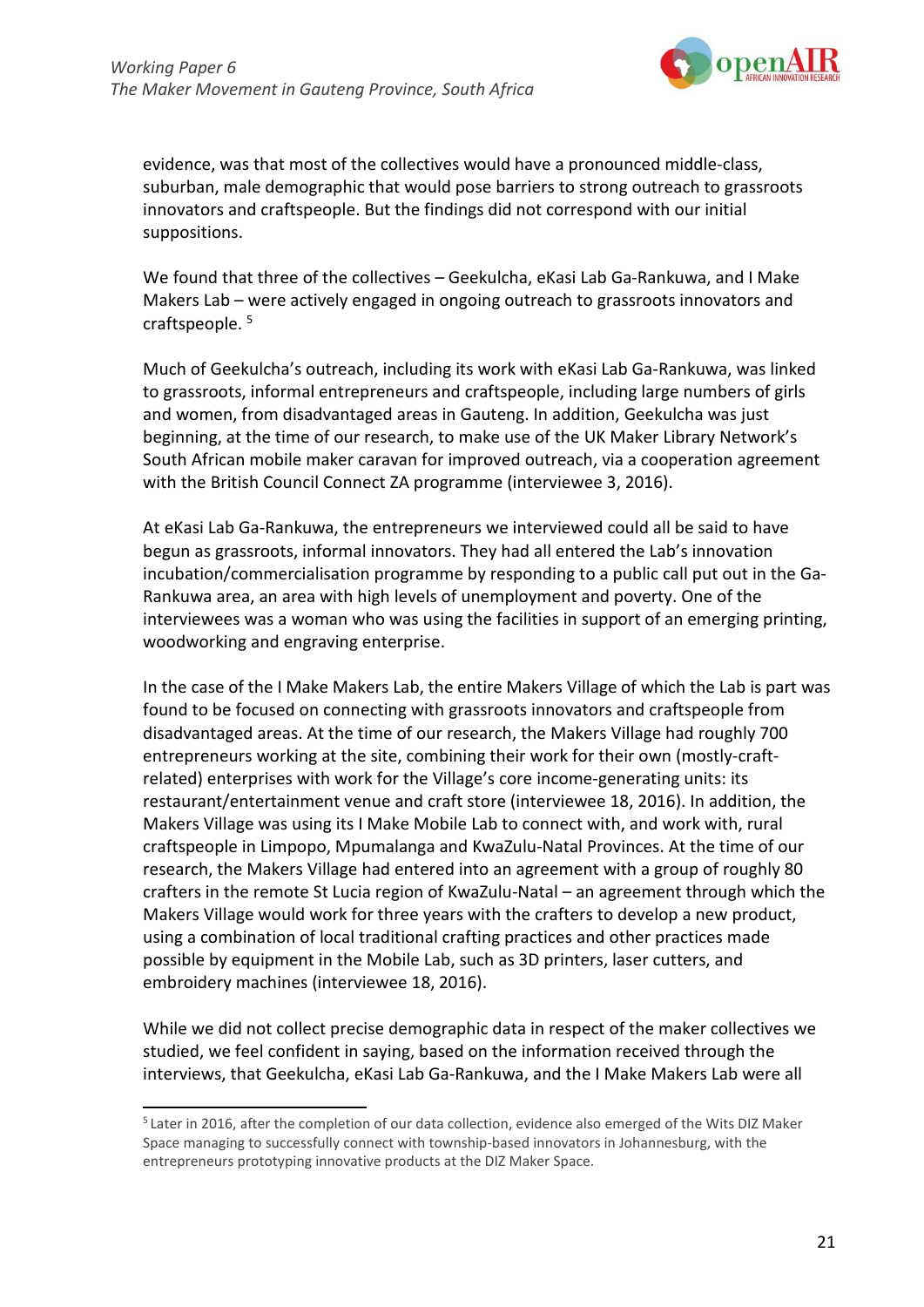

succeeding in extending their outreach to reach grassroots innovators and craftspeople. At the same time, it was true that the profile of the majority of participants in the three community-based maker collectives we identified – House4Hack, BinarySpace and Makerlabs – largely appeared to fit with the middle-class, suburban, male stereotype. Notably, however, there was awareness on the part of members of all three of these collectives that they needed to find ways to move beyond narrow demographics.

## **6. Girls and Women**

We found that the strongest outreach towards women was in the work of I Make Makers Lab, Geekulcha and eKasi Lab Ga-Rankuwa, but with cognizance among all interviewees of the advantageousness of better gender balance.

The Irene Makers Village, where the I Make Makers Lab is based, was found to have a large number of women craftspeople, thus making it relatively straightforward for women to become involved in I Make activities. By way of example, one of the businesses that the I Make Makers Lab was helping to incubate at the time of our data a collection was a shoemaking business being established by a woman. The I Make Mobile Lab was also achieving significant outreach to women. For example, it was found that the majority of the rural people participating in the aforementioned St Lucia craft initiative, making use of the I Make Mobile Unit, were women.

Geekulcha was found to have many initiatives with a focus on participation by girls and women. And by the time of the finalisation of this report, Geekulcha had a femalemember of its management team was devoting specific attention to programmes aimed at girls and women.

eKasi Lab Ga-Rankuwa's public calls for innovators to apply for support was seen to be giving it the potential to connect with local women entrepreneurs. Indeed, one of the most active users of the eKasi Lab's maker equipment at the time of our data collection was a woman.

And while the other maker collectives from which our interviewees were draw were being used predominantly by males, there was evidence of recognition of the need to address the gender imbalance. For instance, interview 11 (2016), at the UP MakerSpace, stated that:

Every [woman] that's ever been in here seems to be very scared of technology. And any [woman] that's interested in technology doesn't seem to know about this place. So perhaps marketing is where we have made a mistake there.

And it was found that House4Hack had made concerted efforts, though with limited success, to draw larger numbers of women into its collective. According to interviewee 15 (2016), from House4Hack: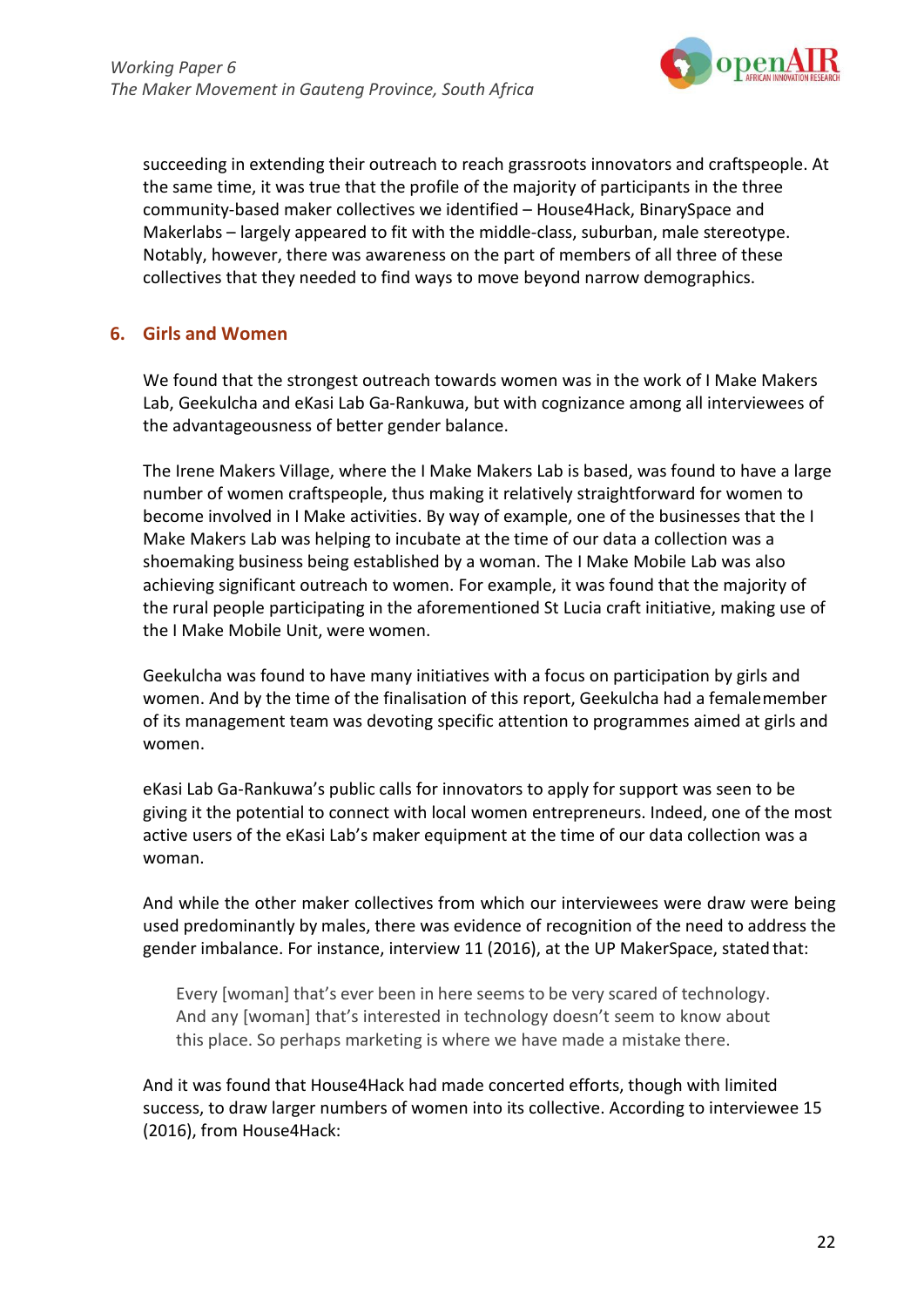

Any software developer meet-up, it's 99% […] white males basically. Any technology-related stuff, that tends to be the demographic. So, for example, one of the things I tried to do for a year […] we said let's take away any barriers there are to women coming here. […] Do we need extra toilets or whatever it is, you know, whatever we could think of as potential barriers, we said we would make sure there wasn't any […]. So we do actually get women that come here, and there's some that come fairly regularly as well, but there isn't a big group of them. So one of the things I tried to do was, for example, to start a House4Hack women group. But to do that you need a woman who's going champion it and for that you need someone who comes regularly and so on.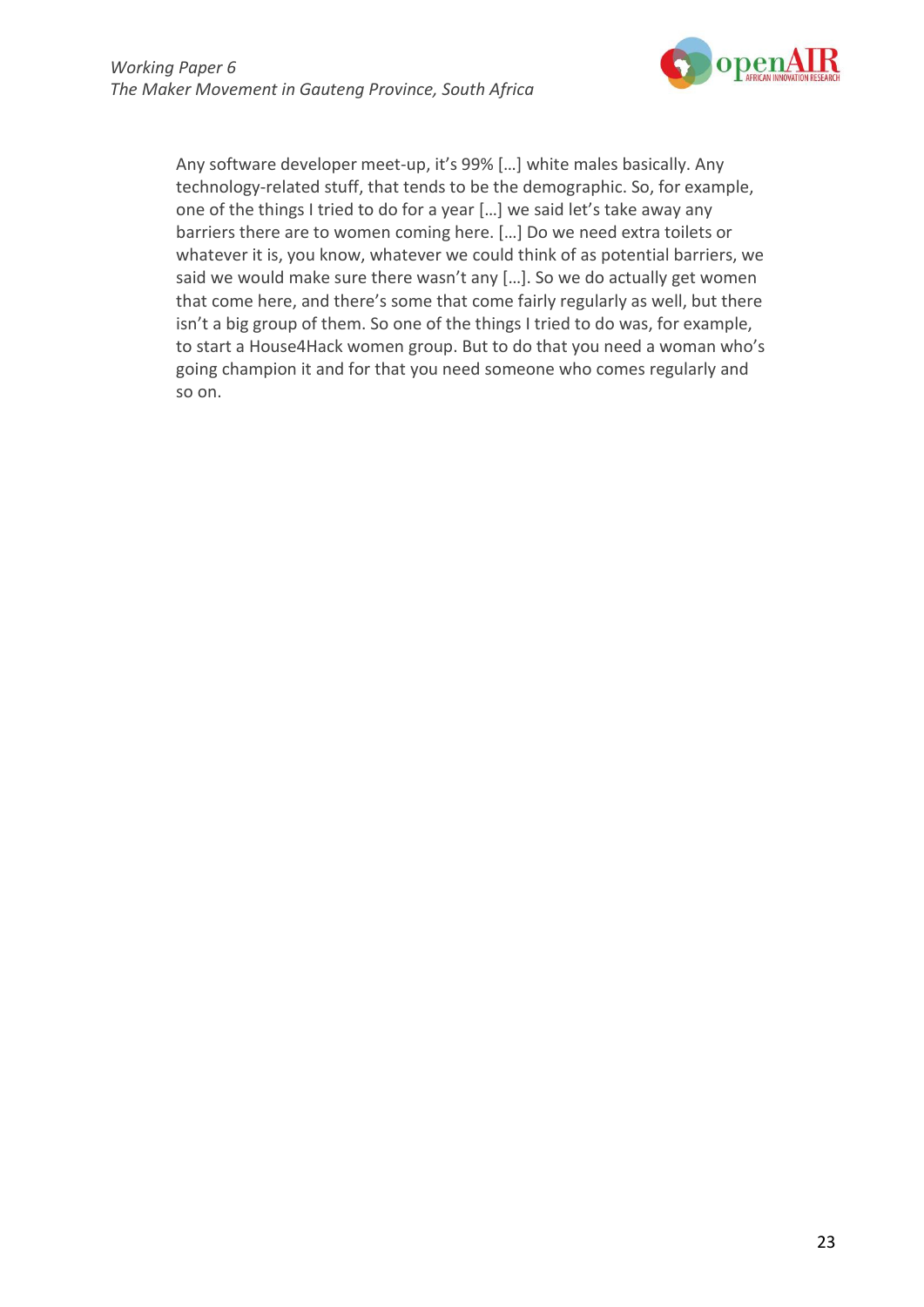

## Skills Development

The maker collectives that were part of this study were all actively committed to the development of skills, not only among their members but also as a service to others. Moreover, in some cases the provision of skills-development services constituted a source of revenue for the initiative.

The specialised knowledge and abilities held by many makers constitute valuable skill sets that can be transferred to students (in line with the aforementioned STEM and STEAM objectives) and entrepreneurs. The maker movement, internationally, has been acknowledged to hold great potential implications for education. New tools and technology, such as 3D printing, robotics, and microprocessors, are appealing to the youth, and this has resulted in makers moving into classrooms to instil the principles of learningby-sharing and problem-solving through collaboration.

The UP MakerSpace was found to be providing specific courses to students enrolled at the university, and was collaborating actively with lecturers in the design and implementation of assignments for engineering students.

The Wits DIZ Maker Space had put significant focus on its training services, with training facilities created via donations of Mac computers by Wits University, and was found to be offering training on different technical aspects to private companies, schools, colleges, Wits students, and students from the University of Johannesburg. Many of these trainings were demos, on a pro bono basis.

As indicated above, the I Make Makers Lab was also found to be involved in skills development work, with craftsmen and craftswomen in remote rural areas, through its Mobile Unit. The I Make Makers Lab was also being used to deliver on the Makers Village's training partnership with the aforementioned MICT SETA (an industry- and state-supported national skills development body), through which recent university or college graduates, roughly half of them black and female, were receiving on-site technical training and experiential learning at the Village. Linked to this initiative, I Make had developed a Makers Academy, which at the time of this research had just been formalised. As indicated by interviewee 18 (2016):

Basically, I am bringing in all the craft training under that […] and then all the CNC training. I have spoken to SETA, because we are going to register a formal CNC certificate course. With that I work with the University of Tshwane […] because they assisted us with […] the course materials. […] Because I think that, in the South African environment, that […] provide[s] a good space for people to have additional opportunity for employment. Because, you know, staff moving, people move on, and there's a lot of people that buy CNC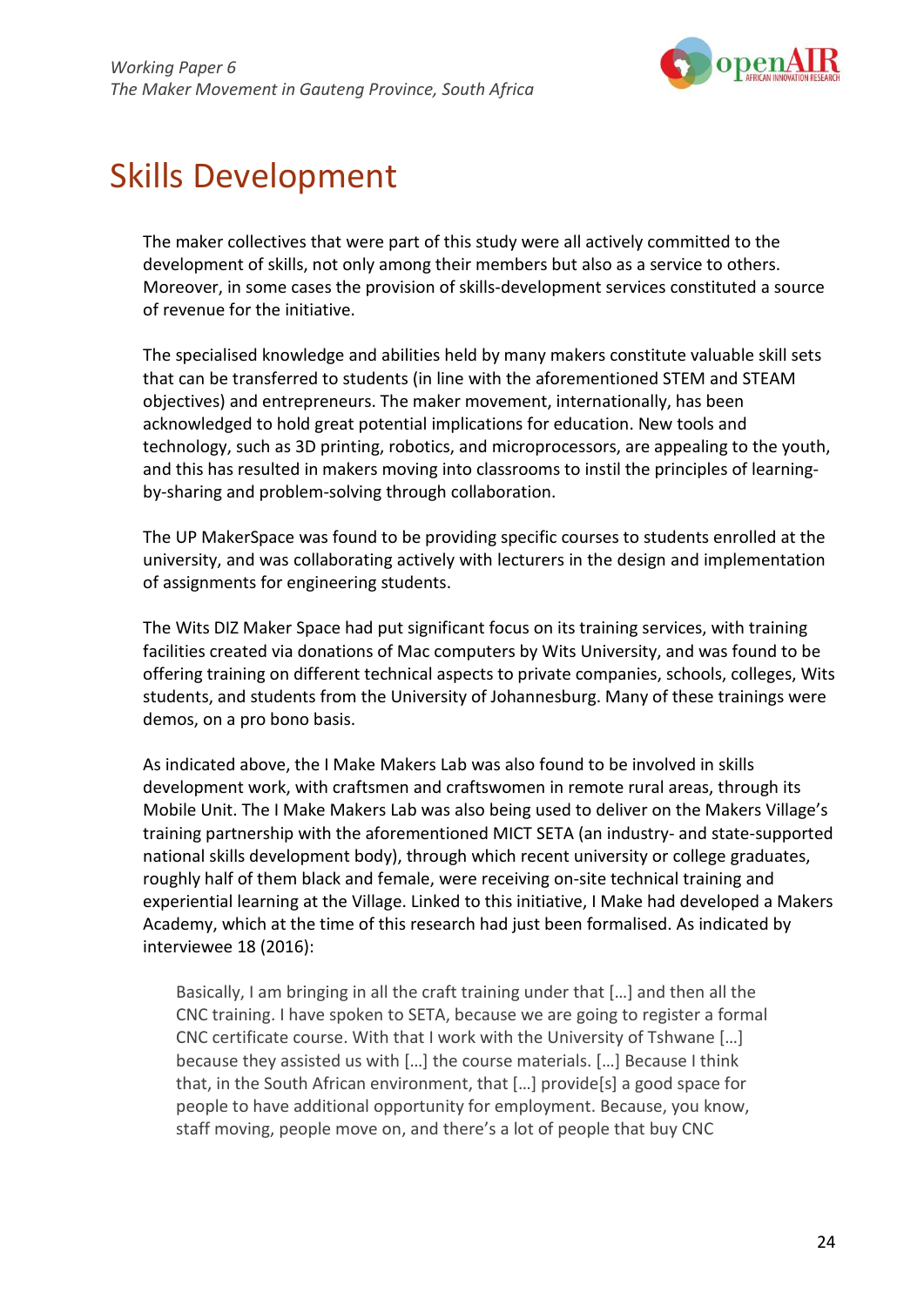

equipment, yet […] if you really have to identify, what is the kind of candidate that runs an operation like that? There is always training involved.

According to a Geekulcha interviewee, "we champion skills development". Much of Geekulcha's work aims to achieve "skills redistribution" – e.g., skills transfer by university students who have their internships at Geekulcha and engage in collaborative projects with high school students, with other youth, and with young entrepreneurs at mLab Southern Africa where Geekulcha is headquartered (interviewee 3, 2016). Geekulcha's approach is to build an "ecosystem" where people learn, develop skills, and create solutions (interviewee 3, 2016).

There was also evidence of joint skills development activities by more than one of the Gauteng maker collectives. For instance, at the time of our data collection, I Make Makers Lab trainees were receiving 3D-printing training from the Morgan 3D-printer business run on-site at House4Hack. Also, Geekulcha was serving as a key training provider for innovators being incubated by eKasi Lab Ga-Rankuwa, with Geekulcha providing skills development sessions both on-site at the eKasi Lab and also at the Innovation Hub. Geekulcha was also participating in skills development sessions at the Wits DIZ, with elements of collaboration with the Wits DIZ Maker Space.

See also the sub-section on "Learning and Knowledge-sharing" in the section below on "Collaboration".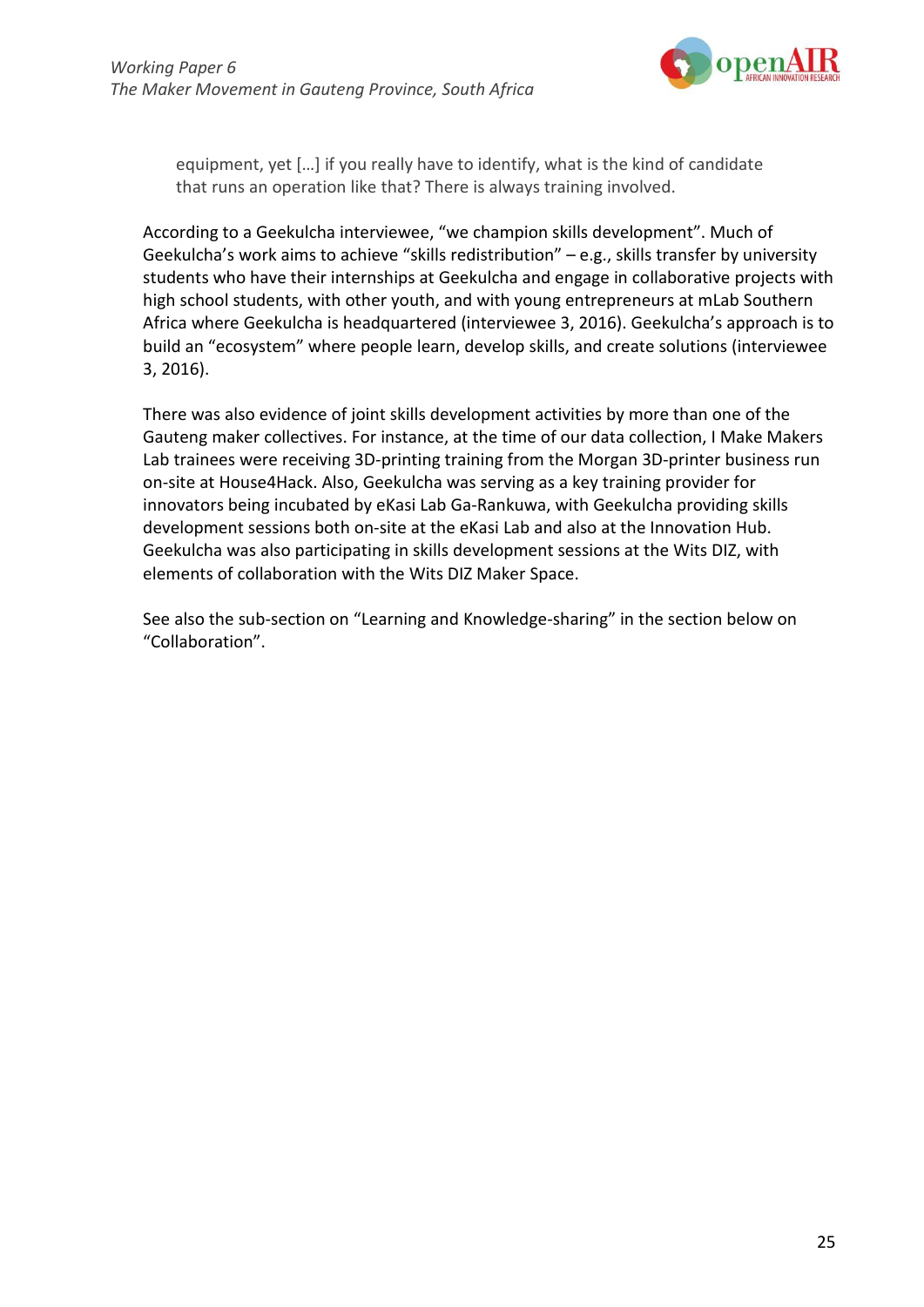

# Networking

## **1. Within Gauteng**

We found substantial evidence of interpersonal networks connecting Gauteng maker collectives. For instance, certain members of the three community-based collectives – House4Hack, BinarySpace and Makerlabs – had strong interpersonal connections forged during period 2011-2013 when the eventual founders of BinarySpace and Makerlabs regularly attended House4Hack weekly meetings – before establishing their own collectives (BinarySpace in 2012, Makerlabs in 2013). There was evidence of continued interaction among members of these three collectives, both via online tools and via offline face-to-face contact at hackathons-competitions and demonstration events, e.g., at the Maker Faire Africa 2014 event in Johannesburg.

We also found evidence of cooperation between the I Make Makers Lab in Irene and present and past members of the House4Hack collective. At the time of writing, not only were I Make members receiving 3D-printing training (as mentioned above) at House4Hack, but I Make was also awaiting delivery of a large Cheetah 3D printer procured from Fouche 3D Printing, a company formed by a former House4Hack participant Hans Fouche – with Fouche 3D Printing and I Make having made initial contact via their representatives' attendance at weekly House4Hack meetings.

Also mentioned above were Geekulcha's links with both eKasi Lab Ga-Rankuwa and the Wits DIZ Maker Space.

The most recent instances of networking among Gauteng maker collectives took place after our interviews. In August 2016, there was participation by I Make, House4Hack resident Morgan 3DP, and House4Hack offshoot Fouche 3D Printing, in the Decorex SA 2016 Makers Corner in Johannesburg. In late August and early September 2016, House4Hack, BinarySpace, Geekulcha, and an independent Johannesburg maker, collectively participated in the Wits Fak'ugesi Digital Innovation Festival.

## **2. National**

Many of the interviewees felt that, in addition to networking among themselves, the Gauteng maker collectives could benefit from participation in a national network or federation of some sort, through which to share knowledge and experiences and collaborate via certain events. At the time of our interviews in February-March 2016, Durban's The MakerSpace and an independent maker in Johannesburg were particularly active in working towards solidification of the newly-launched (in early 2016) South African Maker Collective. These efforts resulted in successful staging of pop-up Makers Corners at each of the three Decorex SA 2016 exhibitions. In addition, the Collective helped to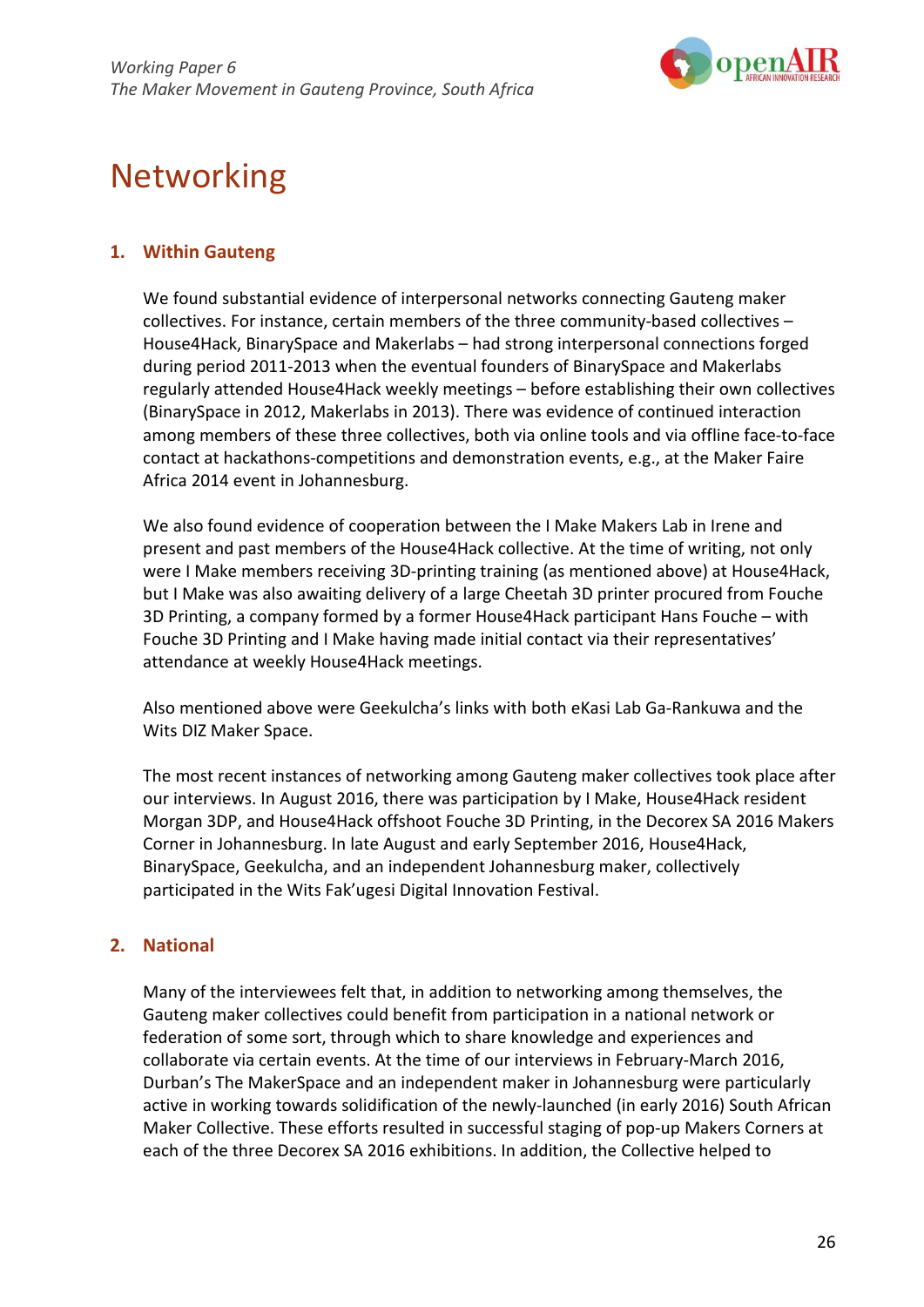

coordinate the successful Gauteng maker presence at the August-September 2016 Wits Fak'ugesi Digital Innovation Festival.

### **3. International**

There was also evidence of awareness of, and some linkage with, maker activities elsewhere in Africa, elsewhere the developing world, and in the developed world. For instance, the D'Afrique Fairtrade Foundation that runs the I Make Makers Lab and Mobile Lab was basing some its work with South African makers on the experiences of it founder in working with makerspaces in India, Ghana, and The Netherlands. Geekulcha, meanwhile, was collaborating on some of its programmes with entities in Mozambique, Kenya and Botswana. In fact, one of the entrepreneurs interviewed at eKasi Lab Ga-Rankuwa said he had received useful collaborative support from Mozambican innovators, via a Geekulcha event at the Innovation Hub, in the course of developing his enterprise idea. In addition, Geekulcha's aforementioned participation in the British Council's Connect ZA initiative is putting Geekulcha collective members in contact with makers from Nigeria and the UK.

Examples we found of other international connections were: one Makerlabs participant's exposure to maker activities in Kenya, and another Makerlabs member's time spent at a makerspace in Nottingham, UK. And it was found that one of the drivers of the South African Maker Collective's participation in Decorex SA 2016 and Wits Fak'ugesi 2016 received her initial exposure to maker activities during a period of work as a designer in London.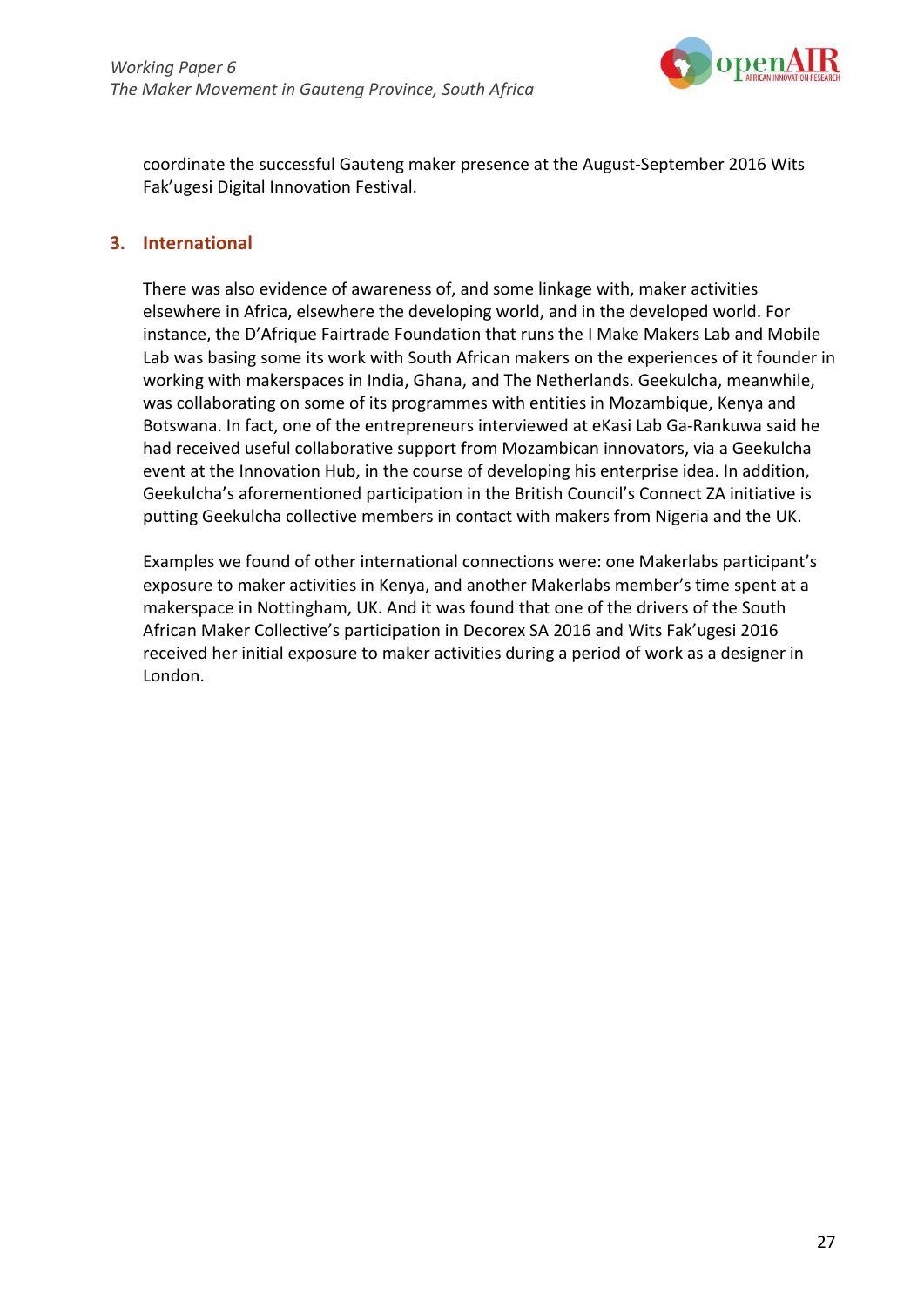

## Innovation

As explained above in the section on "Outreach", several of the Gauteng maker collectives we identified operate within initiatives that have a pronounced entrepreneurship focus, i.e., a focus on innovation as a means towards enterprise incubation and development.

Interestingly, however, we found that the clear majority view of respondents across the maker collectives studied – both the entrepreneurship-focused and non-entrepreneurshipfocused collectives – was that the innovation processes most central to the Gauteng maker collectives, and to the maker movement in general, are in fact *pre*-incubation, and *pre*commercialisation processes. The majority view was that maker-oriented innovation is by nature *not* focused on end results, including commercialised end-results. Typical of this perspective was the view of one of the interviewees from House4Hack, who said as follows:

I had a guy here from that's like an angel investor, and I sort of explained the whole thing to him, and his conclusion was that we are like a pre-commercial space. […] Because the whole idea [is] it's a place where you can freely share ideas, freely learn from other people. So we try to do this. I mean, if you sort of look at the House4Hack, like the whole idea is to promote technical innovation, but we're not really a business incubator. (interviewee 14, 2016)

#### According to interviewee 15 (2016):

A lot of the projects that are built here are for personal use, or just for the kick of it and […] even though they could be commercialised, but we all know that the effort to build it for our own personal use and the effort to build it for commercial is two different things. One can take years out of their life, one is like maybe a couple of weekends, for a few months.

#### According to another interviewee:

I am an inventor. I'm not really an entrepreneur in the traditional sense of the word. So I'll always want to invent stuff. That's my passion. So I've been doing that since my school days. I used to participate in these [expos] for young scientists. So that's always been part of what I do. (interviewee 21, 2016)

There were, at the same time, strong exceptions to this majority view, with respondents linked to three of the collectives – the UP MakerSpace, eKasi Lab Ga-Rankuwa, and the I Make Makers Lab – all positioning maker-oriented-innovation processes in more innovation/enterprise incubation and commercialisation terms. We saw above, in the section on "Outreach", the view from interview 18 (2016) of the I Make Makers Lab that the entire Makers Village (of which the I Make Makers Lab was part) was an "incubation unit". According to this same interviewee,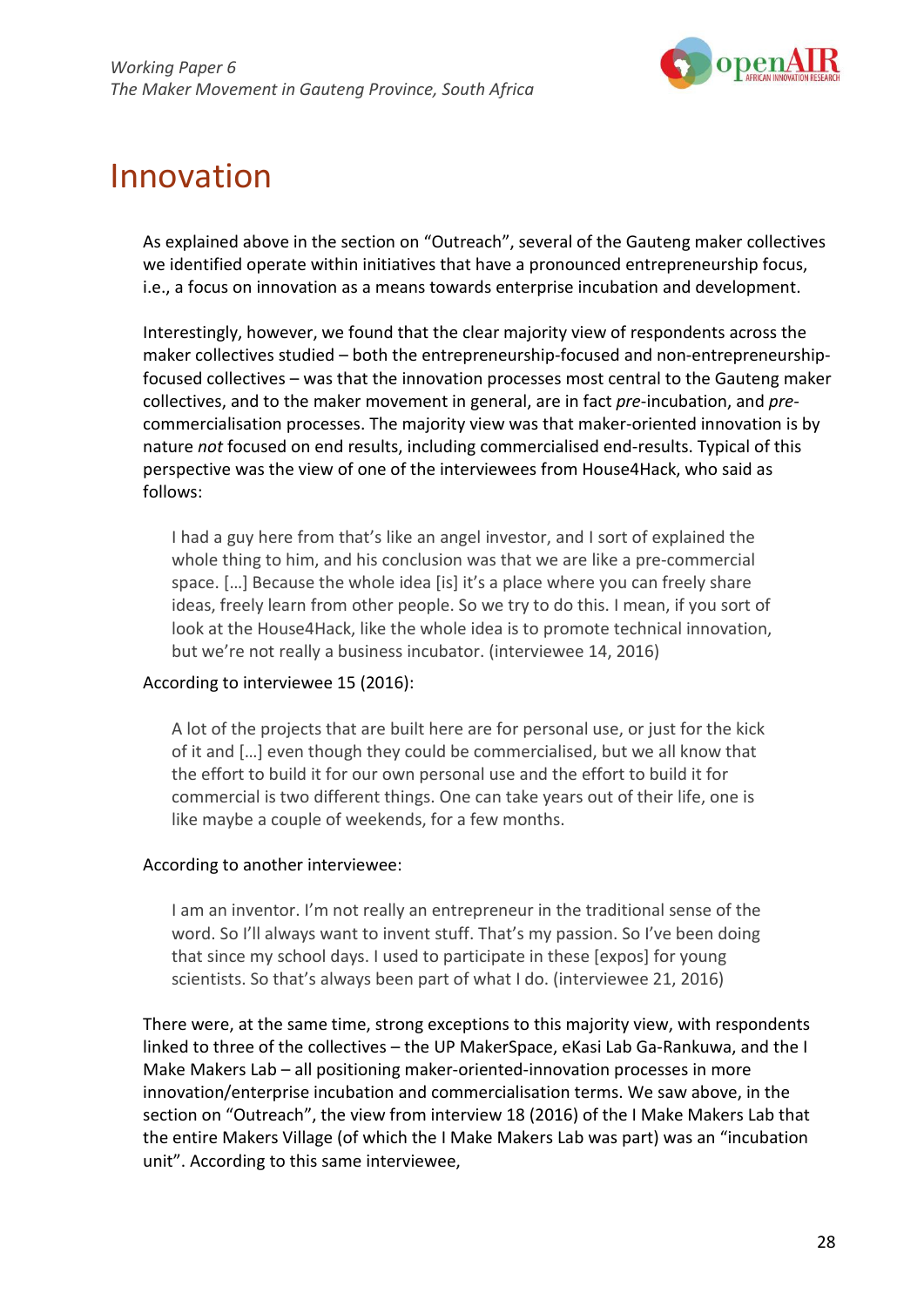

[w]e go for the consumer market. And I am trying to also develop that in people. Because, you know, technology change[s] so quickly, that, how do we even begin to prepare people for careers of the future if they don't even exist yet? So, I do believe that if one can marry those aspects of education, technology and markets, there's a huge space for the future for people to be entrepreneurial, because now […] you can operate the technology in such a way [that] you don't just become a user, but you actually do something with it. (interviewee 18, 2016)

In the Geekulcha collective, meanwhile, there seemed to be equal appreciation for both the pre-incubation *and* incubation, and pre-commercial *and* commercial – potential of maker activities. For instance, the interviewees from Geekulcha extoled the virtues of making for youth skills development, based on STEM and STEAM goals, but at the same time were proud of the young innovators they had worked with who had managed to win hackathons and start-up competitions, or get accepted into an incubation programme, and were now moving towards taking their ideas to market.

Notwithstanding these differences in conception of the ultimate goals of maker innovation, we found there was general agreement across both camps – the pre-incubation/precommercial and incubation/commercial camps – as to the kinds of innovation that maker collectives are best at delivering. We categorise these kinds of innovation as follows:

- **tinkering, hacking, DIY, organic innovation**
- innovation born of poverty, necessity
- **P** process innovation, incremental innovation
- **•** re-purposing, recycling

After outlining our findings in relation to those four types of innovation, we will then briefly consider some of the actual products that had been developed, or were in the process of being developed, by members of Gauteng maker collectives we looked at.

## **1. Tinkering, Hacking, DIY, Organic Innovation**

According to one interviewee, his collective's work was "[v]ery organic […] Like we throw things together, and see what happens, and then take it from there" (interviewee 15, 2016). According to another interviewee,

it's going back to the culture of DIY, so back to the culture of do it yourself. But with a heavy influence of technology and the Internet and things like that, and things like YouTube. You know, the amount of times I've taught myself to do something from […] a 15-year-old kid on the Internet (interviewee 1, 2016)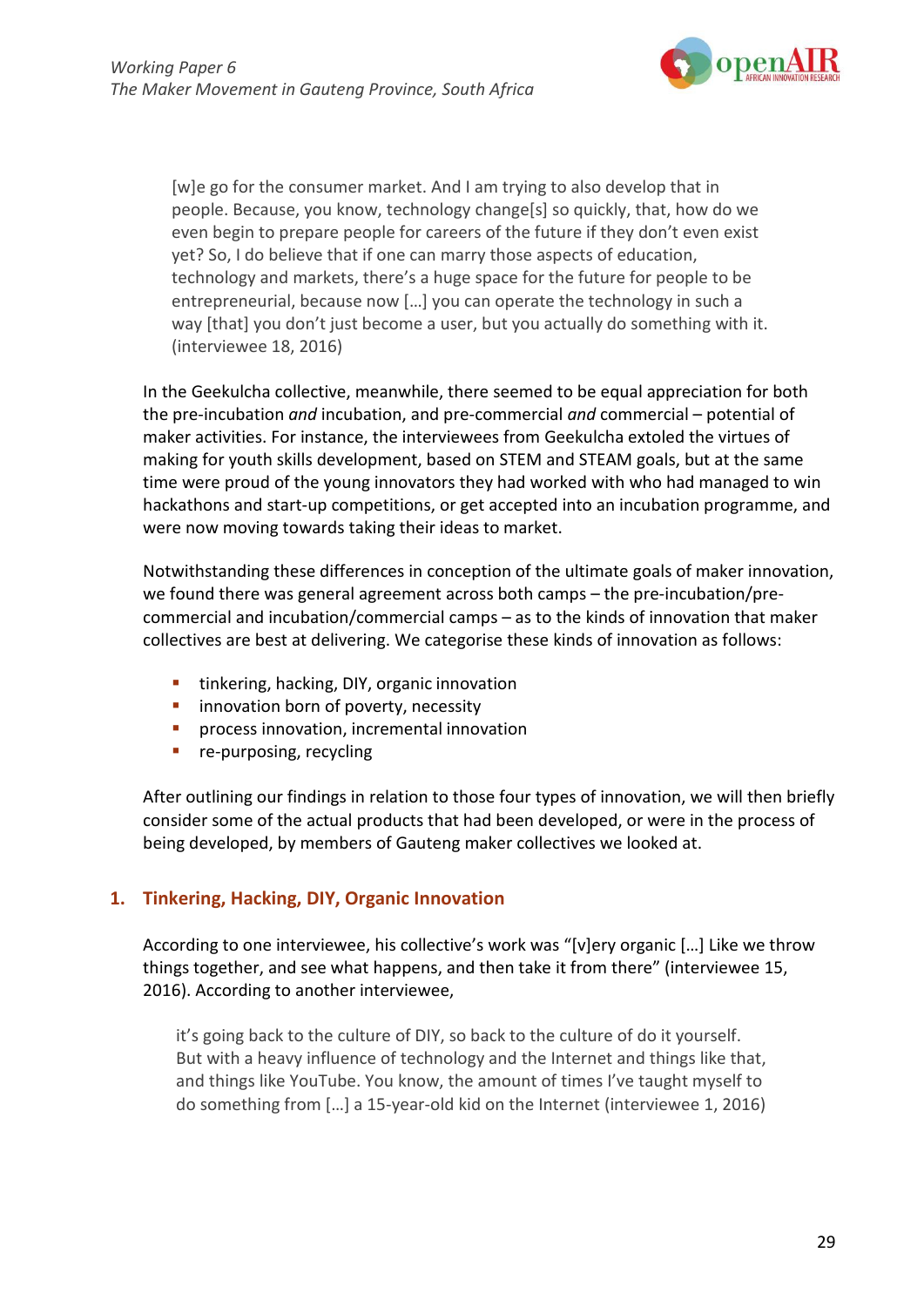

According to interviewee 22 (2016), "part of the maker movement that […] resonates strongly with me is: Anyone can try it, anyone can be doing it. It can be a dad and his son, tinkering in the garage, coming up with something". In the words of interviewee 1 (2016), "I think that's why a lot of guys within the maker movement are excited about South Africa, is because we have this grassroots, craft, do-it yourself kind of mentality anyway".

## **2. Innovation Born of Poverty, Necessity**

There was a strong sense among many of the respondents that South Africa, notwithstanding its enclaves of wealth and prosperity, is to a great extent a country of poverty, and that it is, accordingly, home to a strong ethic of innovation born of poverty and necessity. According to one interviewee:

I think it's hard to nail down exactly what it is, because it's so broad and general. […] I think we have a bigger […] need for the maker movement, as opposed to some other places. Because I do think true innovation happens [...] out of necessity, and I think South Africa has a lot more of that necessity than, say, places in Europe. (interviewee 1, 2016)

The poverty-driven innovation dynamic was seen by many respondents as both an opportunity and a challenge: an opportunity in that there is undoubtedly a rich vein of poverty-induced innovation in South Africa, but a challenge in that many of the Gauteng maker collectives studied (e.g., House4Hack, BinarySpace, Makerlabs, the Wits DIZ Maker Space, the UP MakerSpace) did not yet have strong connections (as seen above in the section on "Outreach") with low-income communities.

At the same time, even members of the predominantly suburban, middle-class maker collectives, while aware of the gulf between their realities and the realities of the most impoverished South Africans, still seemed to see themselves as to some extent impoverished within the global economic-technological context. Several interviewees were keenly aware of how difficult it is to procure the necessary maker equipment at affordable prices in South Africa in comparison with Europe and the US. There was frequent reference among interviewees to the Afrikaans-language saying " 'n Boer maak 'n plan" ("A farmer makes a plan"). The respondents who cited this saying typically used it to refer to what they perceived as a tradition in South Africa of knowing how to make do with what one has at one's disposal.

#### According to one interviewee:

One of the realities about South Africa, as a nation, with all of its multifaceted dimensions, is the fact that we tend to be natural improvisers. You know it's almost as if the pioneering spirit of the previous centuries has been kept alive. And we don't have the broad population having the kind of luxury of living in the so-called "First World conditions" where everything is organised. And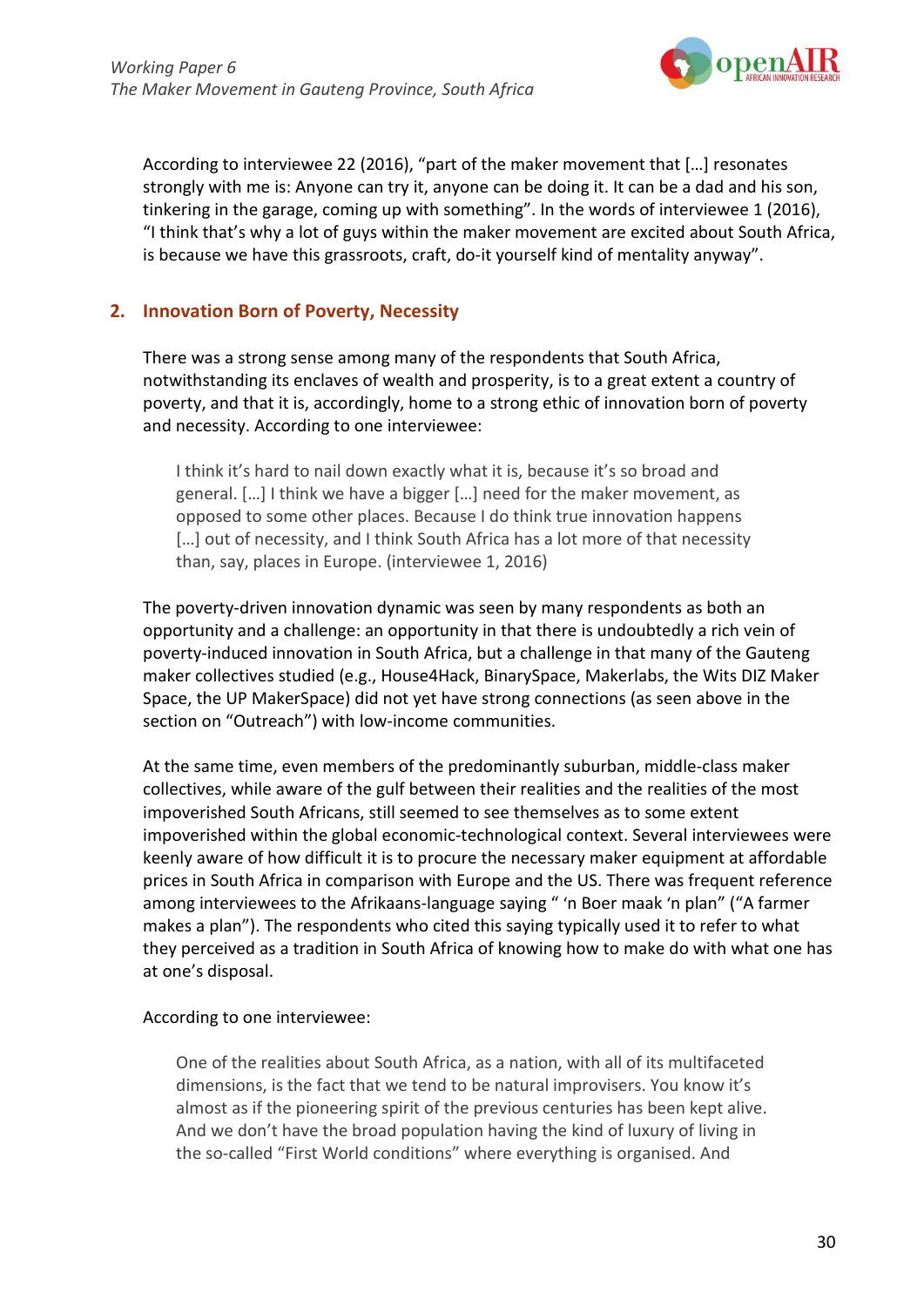

therefore, you know, we have a saying in Afrikaans, which says " 'n Boer maak 'n plan". […] And if I could tell you some of the stuff my father did […] He was a maker of note, he was an improviser, because we didn't have much financial means […] We lived on a small farm[…] I could [tell] you stories about his inventions and maker talent that could keep you busy for a long time. That's the […] answer to this question about how the South African maker mentality, let's say, might be different from other parts, especially the more developed parts of the world, where people have sort of, I think, lost the ability to think for themselves. […] We're not helpless. We make a plan. (interviewee 23, 2016)

One of the most oft-mentioned innovations that has emerged from a Gauteng maker collective, the Morgan 3D Printer, appeared to be, in the minds of many respondents, emblematic of the innovation-born-of-necessity ethic (Morgan 3DP, n.d.). Developed by a participant in the House4Hack collective in Centurion, the Morgan 3D Printer is among the most celebrated products of the South African maker movement. Its developer, Quentin Harley, developed the printer as a "rep rap" (rapid replicator prototype) printer, i.e., the printer can, to a great extent, replicate itself, by printing many of the parts needed to assemble a printer of the same type. One of Harley's motivations for developing a low-cost 3D printer was that the models available from overseas were, at the time of the Morgan printer's development, too expensive. The Morgan 3D Printer was positioned by interviewee 21 (2016) as an effort "to put a high-quality machine into the hands of makers".

## **3. Process Innovation, Incremental Innovation**

Several of the respondents appeared to position innovation occurring with Gauteng maker collectives as being primarily *process*-oriented, as opposed to *product*-oriented.

## According to interviewee 22:

I met someone who said she's a "process knitter, not a product knitter". So I guess for makers as well, you get process makers and product makers. And, as much as I always dream and scheme that I am going to design and take a product range to market, I always end up just making more and more new things, trying out ideas, trying out techniques, dreaming and scheming up something else, and not necessarily taking it all the way to market. Which hopefully will also still be part of the journey. But I find that the process of making, and the act of making, is very important and very valuable to me. (interviewee 22, 2016)

Interviewee 15 gave the example of House4Hack's PiScope project, through which the collective built an astrophotography unit using parts of a telescope, a Raspberry Pi and a Raspberry Pi Camera. According to interviewee 15 (2016),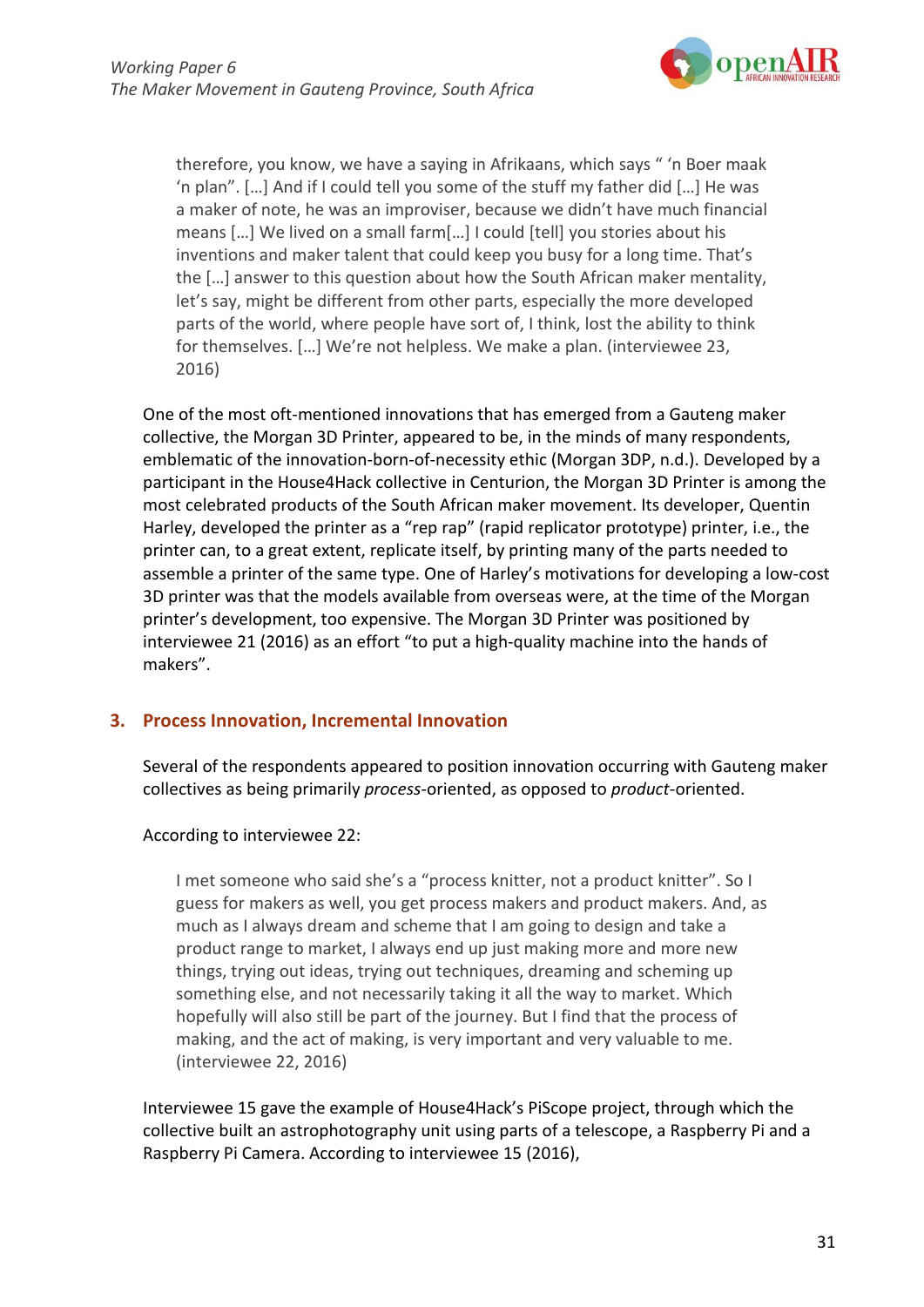

It has been done before, so I wouldn't say it's like unique in that sense but, you know […] it hasn't been done in the way we are doing it, and we've come up with great ideas of what it can do that [have] never been tried before, and stuff like that.

#### In respect of the ethos of incremental innovation in Gauteng maker collectives, interviewee 20 (2016) described it in these terms:

I don't think as a maker that there's anything really that you are doing that's, like, brand-spanking-new. It's not […] there's something very similar out there. You've just got a different twist on it.

## **4. Recycling, Re-purposing**

Several respondents spoke of South Africans' talent for innovation grounded in recycling and re-purposing of existing items. According to one interviewee, "we basically take technology, whether it's cutting edge or not, and we repurpose it" (interviewee 15, 2016). In the words of another interviewee:

To a real maker, something broken isn't broken, it's just parts for a new project, and definitely that has a huge, huge impact […] a lot of things you see, like even that projector blew recently, but it's like, I know just from looking at it, there's a cool magnifying glass I can get there, there's a this, there's a that, there's a little fan, there's a motor, and all of those can then, you know, that's then a free part for doing a project […] So recycling [is] very much a big part of it. (interviewee 1, 2016)

#### According to interviewee 4 (2016) from the Geekulcha collective,

in the South African context […] I can say that […] using some of the recyclable materials and all that, we just can come up with new [ideas] and build some of the new things and then, as well as, I think if […] enough training could be provided, it can also help some of the younger ones to actually come up fresh with these ideas.

For example, two of the high school girls Geekulcha had worked with, from Mamelodi township next to Pretoria, won a start-up competition with an innovation called Fash Tag, which consisted of "these very stylish name tags, made from recycled materials" (interviewee 3, 2016).

Another innovation support effort with a recycling dimension was Geekulcha's work with youth who were making cars out of recycled wire. Via Geekulcha training, the youth were now "putting electronics into them, giving them more life" (interviewee 3, 2016). One of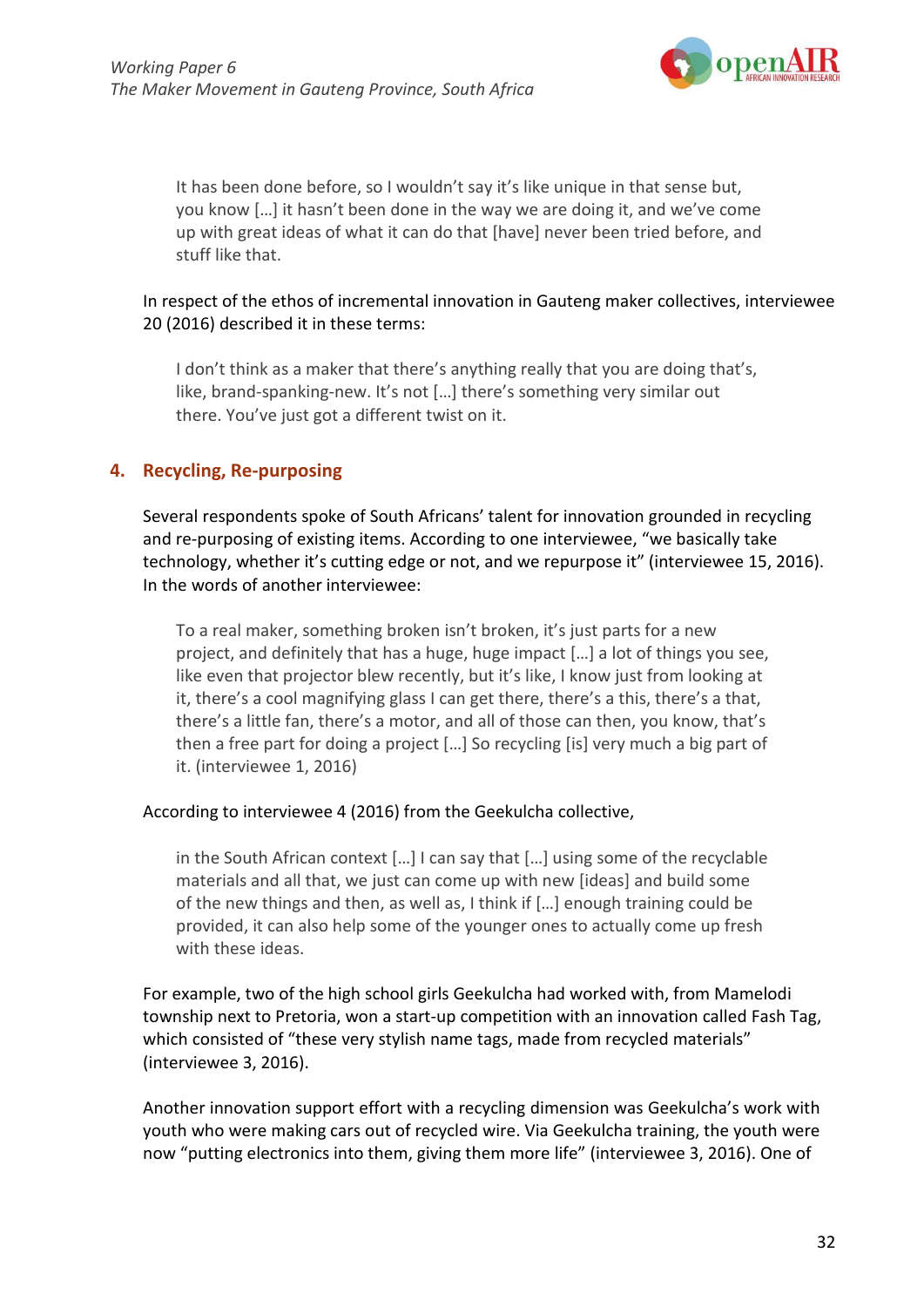

the originators of this "remote-control wired care" innovation, developed in the very days of the Geekulcha collective before it had formalised itself, was interviewee 4 (2016), who described the process in this way:

Remember the wired car that you, we used to play with at home? So that was a manual one, we used to drive it. So now we were build one that was embedded with Arduino, you can […] use a mobile app to control the car […] We were […] going through this art, combining it with electronics, trying to make creative stuff […] We didn't have that idea that it was a makerspace. It was just actually trying to put our skills into use, and trying to see what we can create. But since we don't have the resources to build some of the electronic car we were trying to build, so we decided […] we can just try to use some of the recycled materials.

In a similar vein, one of the entrepreneurs we interviewed (interviewee 26, 2016), who had received some maker training from Geekulcha, was working towards a business based on a set of "art toy" characters made from recycled materials. He was working towards featuring the characters in animated cartoons, and also 3D-printing miniature versions of the characters that, he said, could be sold along with information on "how to create your own art toys using household things, because most of my art toys are made from […] urban waste."

## **5. Products**

Notwithstanding the frequent statements by interviewees to the effect that their collectives were to a great extent about learning, about process innovation, about preincubation, and about pre-commercial activity, we found evidence that Gauteng's maker movement has in fact generated several innovative finished products, some of which have been scaled and commercialised to a limited extent.

The best-known of these products, all developed by members or former members of Gauteng's pioneering makerspace, House4Hack, are:

- the Robohand, a 3D-printed prosthetic hand developed by Richard van As, who lost all the fingers on his right hand in an industrial accident in 2011
- **the Morgan 3D printer developed by Quentin Harley and his company** Morgan3DP
- 3D-printed chocolates and large Cheetah 3D printers, developed by Hans Fouche and his company Fouche 3D Printing

The Robohand has been scaled up through use internationally, including in the US and Syria, and there are at present more than 200 users of Robohand prosthetics around the world (Robohand, n.d.). The Morgan 3D Printer is being produced on-site at House4Hack, and, at the time of our research, more than 40 of the units had been sold. And we saw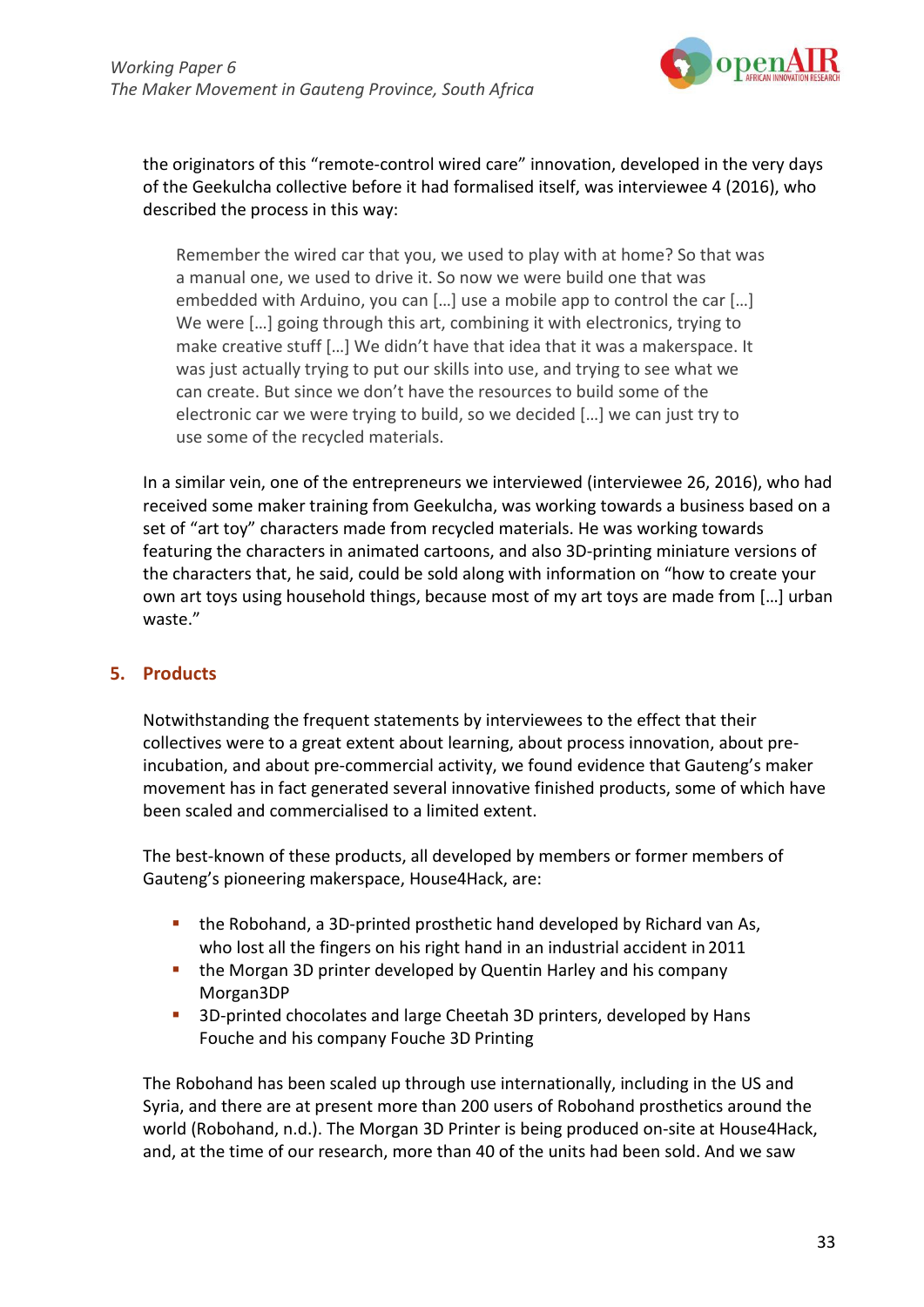

above that Fouche 3D Printing was, at the time of our research, about to deliver one of its large-size Cheetah 3D printers to I Make Makers Village.

Other emergent or established businesses that we found, or were told about, linked to Gauteng maker collectives, included:

- **the aforementioned (in the "Outreach" section) 3D-printed toys being** produced by African Robot at the Wits DIZ Maker Space
- the aforementioned (earlier in this section) animation and 3D-printing of characters developed from recycled materials
- the aforementioned (in the "Outreach" section) printing, woodworking and engraving business run by one of eKasi Lab Ga-Rankuwa maker collective members and hoping to make inroads into the tombstone-engraving sector in the near future
- **the aforementioned (in the "Outreach" section) shoemaking business being** developed by a participant in the I Make Makers Lab collective
- a graphic design business being developed by two former Pretoria-area high school students (and former Geekulcha trainees) who won a start-up competition

In addition, we learned of a number of non-commercially-oriented successful innovations:

- **the BinarySpace high altitude balloon (Van de Bon, 2015)**
- **the House4Hack high altitude glider (House4Hack, 2014)**
- **Perosthetic legs produced as part of the Amazing Race competition among** Pretoria University Engineering students, organised by the UP MakerSpace (interviewee 12, 2016).

In addition, Geekulcha's large maker community, and its large number of hackathons and trainings per year, had generated a number of interesting social innovations, including:

- Smart Bottle, a bottle with integrated electronics: "the idea is to getpeople living in urban areas to buy that bottle. It can be refilled, and then each time you refill, there's a profit of money that goes towards acquiring water tanks, boreholes for people in the rural areas" (interviewee 3, 2016)
- **Face Learn, a gamified learning application using facial recognition** software: "what they did is, they took a lot of questions in geography and history, put them into software, and then made sure that kids learn through hand gestures and all that, to make it more fun" (interviewee 3, 2016)

One of Geekulcha's most successful innovations, which had proved to be a powerful tool for drawing youth into the maker culture (and which could, according to one interviewee, have commercial potential in the future), was the aforementioned building of electronics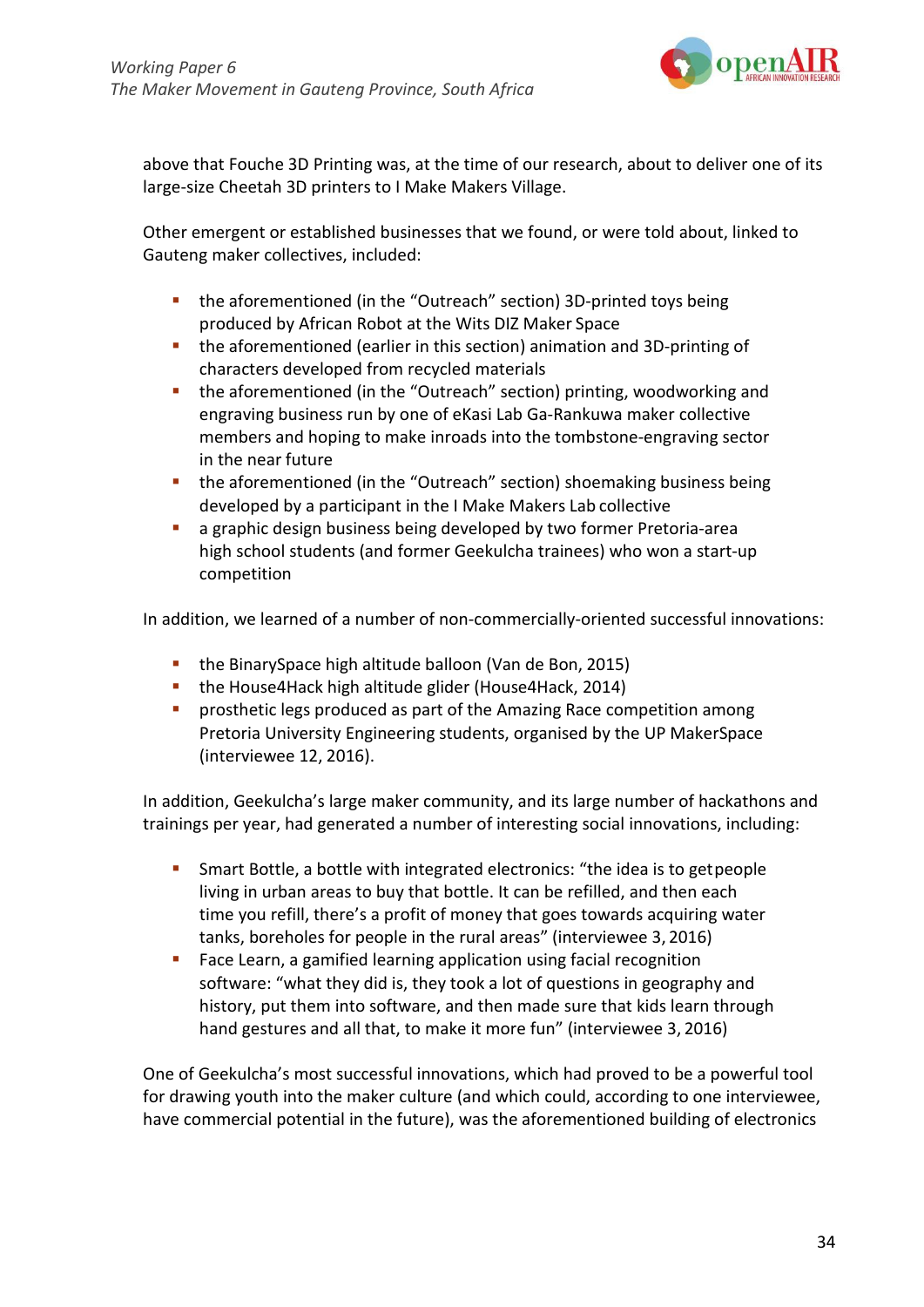

## and computing into skateboards, via Geekulcha's SkateHacks programme. According to interviewee 4 (2016), putting electronic tracking into skateboards was

based on having to monitor your skating. […] It was actually monitoring [distance] and trips that you do. And then [...] we can actually do gamification. We can just do challenges on the skateboard, which we're monitoring via an app and which we can send our data through a cloud. It was actually measuring the speed, the distance that the skater travelled, and then actually measure if a skater has fallen, stuff like that, and actually measure the height [...] that a skater can actually reach, and all [...] gathering this kind of information, and seeing how, from our tech side, can we actually convert some of the ideas there were giving us into some of the tech stuff that we can include.

Geekulcha began its SkateHacks events in cooperation with the Northern Cape Provincial Government, because the Northern Cape capital city, Kimberley, plays host every year to the Kimberley Diamond Cup Skateboarding World Championship.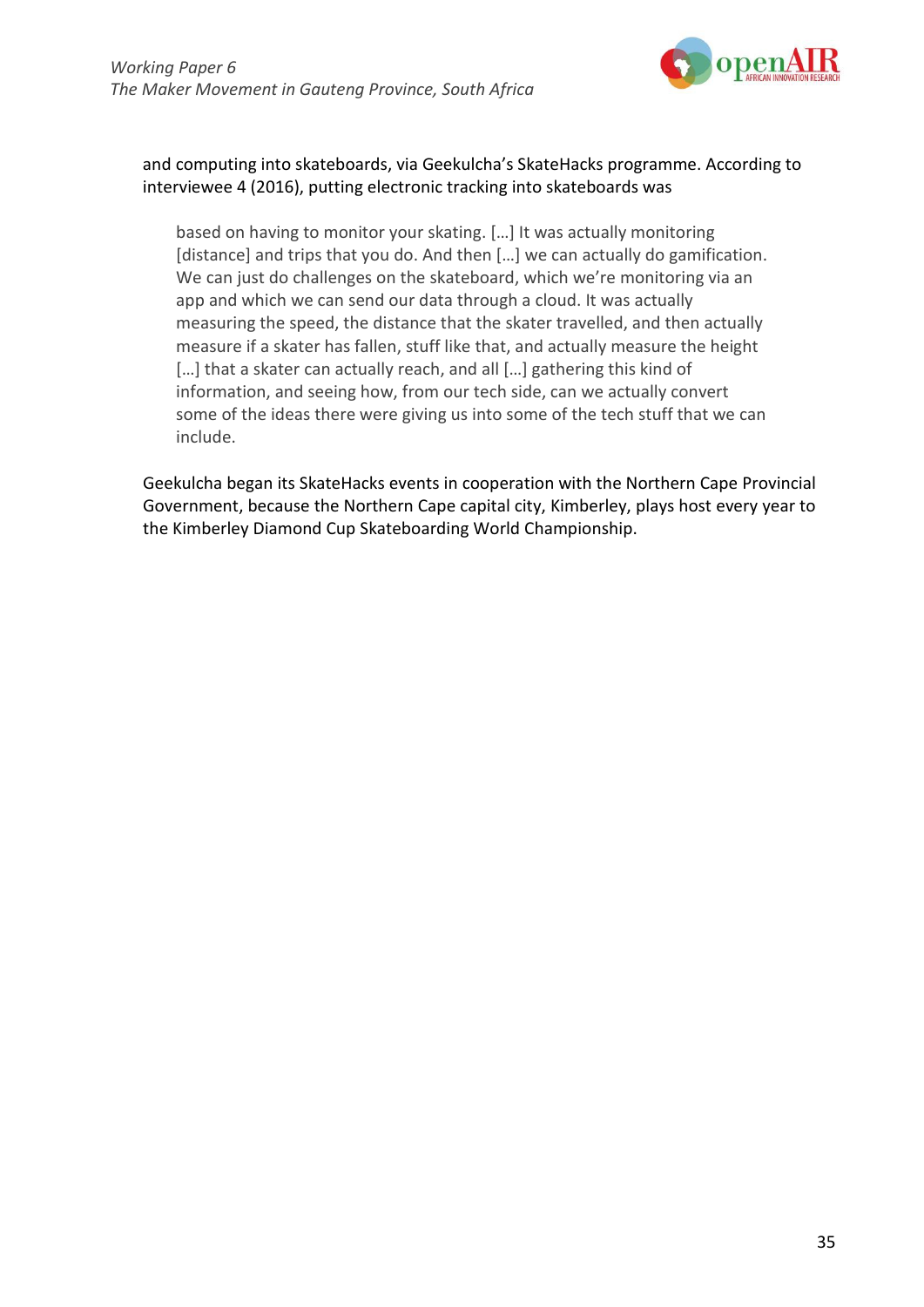

## Collaboration

All interviewees shared the view that a central dynamic of the activities of their maker collectives was collaboration, with the collaboration represented by the following:

- Learning- and knowledge-sharing
- **adherence to the principle of openness**

### **1. Learning and Knowledge-sharing**

There was frequent reference in the interviews to learning and knowledge-sharing as core to the work of – and even, at a broader level, to the ethic or philosophy of – the collectives. Numerous interviewees spoke of how they enjoyed teaching someone else how to do something, and in turn being taught. Often this peer-to-peer learning was a matter of a software-oriented person passing on software skills to a more electronics/hardwareoriented person, or vice versa.

According to interviewee 2 (2016), from the Makerlabs collective:

The idea is I think a lot of people originally coming here, is to learn skills. It was one of the reasons I was keen because I wanted to learn more about electronics, and get more into the hardware side of things. I am from the software side. [...] So it kind of emerged from that.

Interviewee 2 (2016) also explained: "I want to learn this stuff. I realised that you can sit on the Internet and try to learn stuff by yourself, but it's much easier if somebody shows you stuff."

In the words of interviewee 5 (2016), from the BinarySpace collective:

So I came here […] assuming that I'm out of my depth between all these guys. And then I realised but everybody thinks that. We have people from all walks of life, and everybody has something to offer, and something to learn.

#### According to interviewee 7 (2016), also from BinarySpace:

For a lot of guys, the reward is the learning experience, especially for me. I don't mind helping you with something. I don't mind even developing your whole project for you. Because for me, learning something out of it, is the goal, or, is the reward.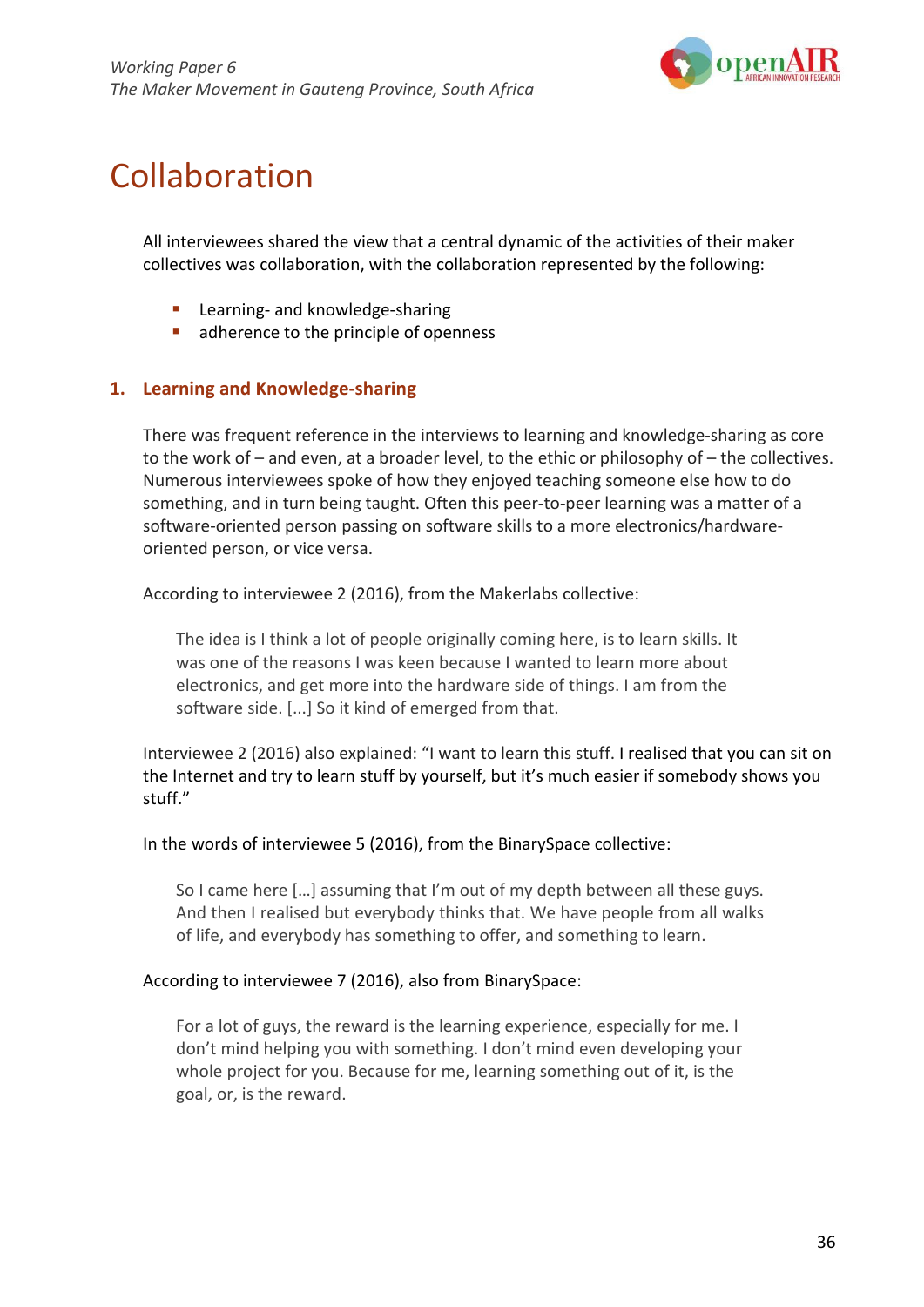

#### According to interviewee 1 (2016), from the Wits DIZ Maker Space,

the most connecting thing is this idea of sharing knowledge, and I think that you can almost tell immediately when you meet with someone whether they have that kind of mindset or not. Especially in the past, they were like "this is my idea, but I mustn't share it because then that guy is just going to take it and make money off it". Whereas the big change is in like "cool I just figured out how to do this completely new thing, hey, let me show you and then you can do it because you might discover something that I wouldn't because your background's slightly different, then you'll share that back to me".

It was found that central to the emphasis on learning and knowledge-sharing was a belief in the power of interdisciplinarity. This dimension was found to be present in all of the collectives, but was particularly notable in the work of the UP MakerSpace, where students from several different disciplines run the centre and, in turn, interact with students from still-other disciplines.

According to interviewee 12 (2016), one of the students working at the UP MakerSpace:

What this place is mostly meant for is that if you don't know something, you can basically find it from somebody else. I know two people that are doing a whole different course, and they have come here to try and learn programming, and programming is not related to their course. So I am guessing that actually helps out. People here are from various departments.

The students running the UP MakerSpace at the time of our interviews were from the disciplines of Mechanical Engineering, Biochemistry, Medicine and Education, with the Education student also working for the university's IT Department.

## **2. Adherence to the Principle of Openness**

We also found that a core dimension of collaboration in the collectives is adherence to the principle of openness. For example, interviewee 4 (2016), when describing the initial SkateHacks sessions – during which he and others were collaborating on what could be done to add electronics to skateboards – said the following:

Basically it was a new idea to them, so it was just like a "wow" thing. […] They were just throwing ideas, what they could think of. It was […] an open idea, so everybody who's willing to actually build a skateboard like that […] can actually build it as well.

Interviewee 15 (2016), a member of the House4Hack collective, explained his attitude towards openness with an anecdote about what happened after House4Hack won two competitions based on a particular remote-control innovation: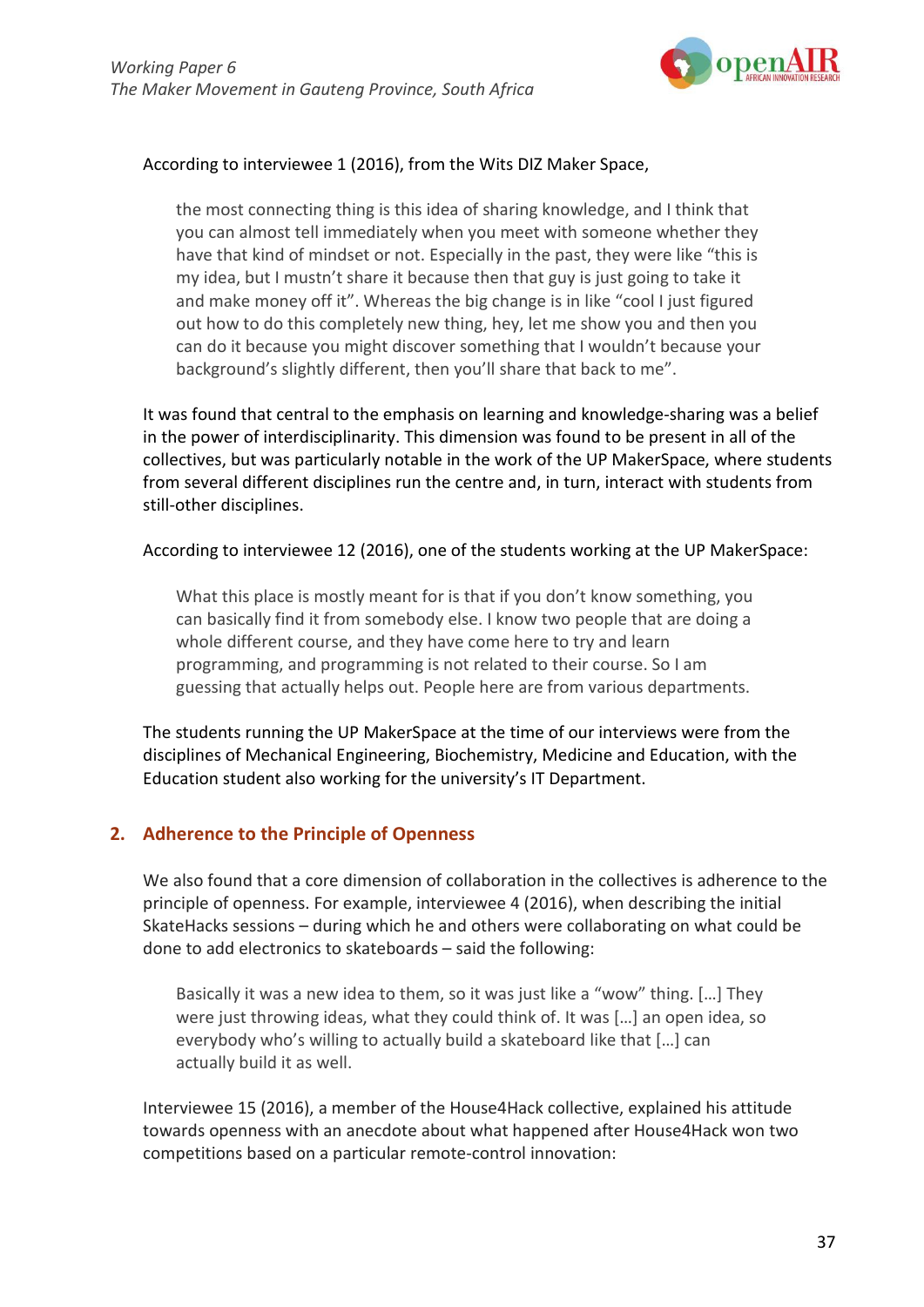

A lot of people came to us and said, like, "okay, so have you patented this thing, are you gonna sell it?" […], and I was like, "you know what, all the code is on […] an open source repository. You can go and download it, and you can go make it yourself, and you can go sell it. Go have fun" […] I had zero interest in trying to build a company out of this. Like, I think it's a great thing and I would love to see it on the shelves. In fact, we spoke to a company down the road […] about making this as a product. So we looked at potential commercial ventures. But the last thing I want to do is sit there programming this thing for the next year, you know. I moved on to other projects. So that kind of gives you the vibe, at least from personal my point of view.

#### And in the words of interviewee 14 (2016):

[i]f you have the ability to make, it's almost like you pretty much have a personal philosophy of generosity, of giving, because it's not a scarcity mentality, right? Because you're able to make things. It's the opposite of consumerism. […] We sometimes do get people that come here with the scarcity mentality, and how you identify them is the first thing they want you to do is sign an NDA [non-disclosure agreement]. And then pretty much at that point, we can tell them to go away, it's not gonna work, we're not there, that's not who we are.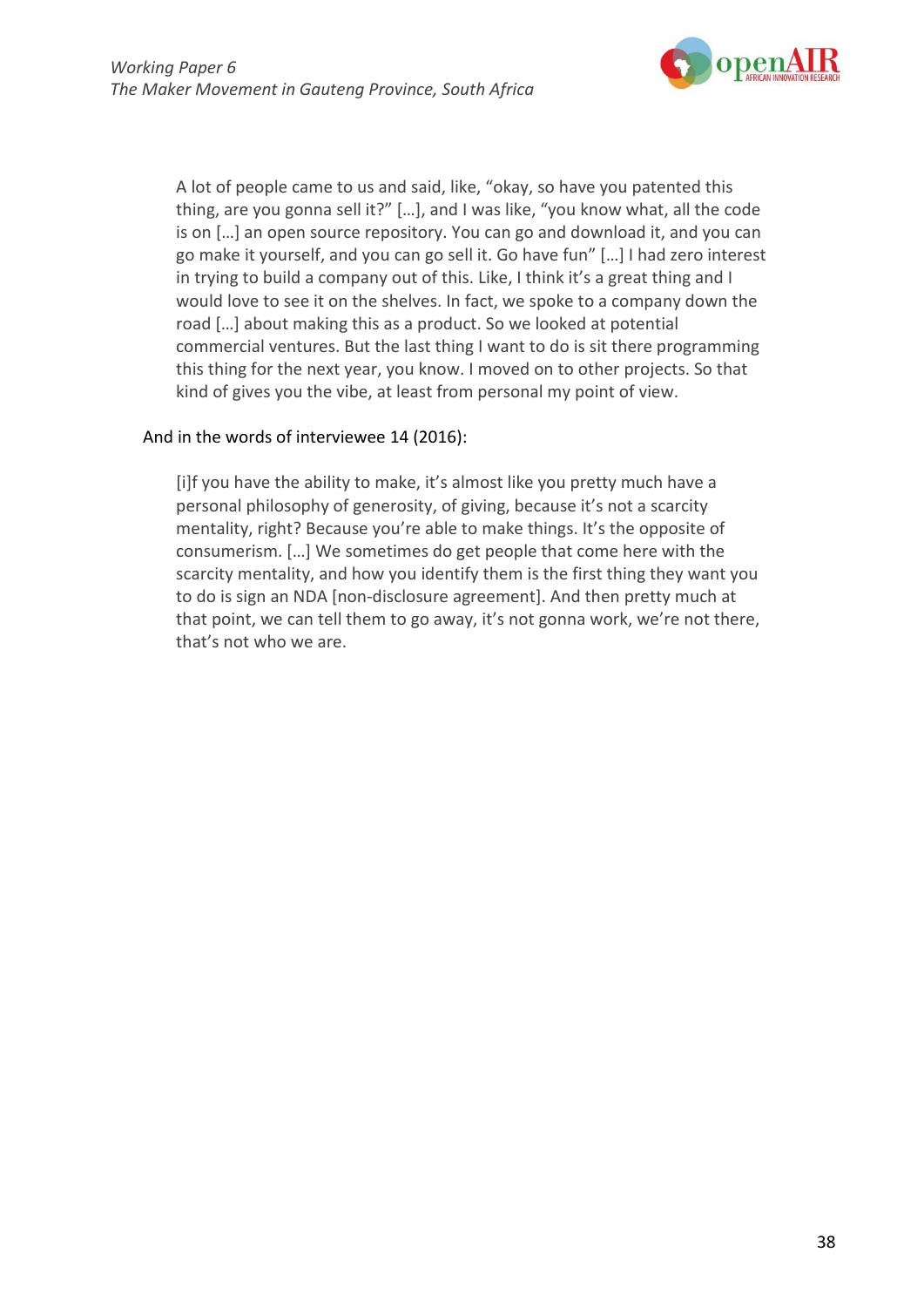

# Preliminary Conclusions and Directions for Further Investigation

We now offer some preliminary conclusions and possible directions for further investigation, grouped into three sections:

- outreach and skills development
- **networking**
- **E** innovation and collaboration

#### **1. Outreach and Skills Development**

We found a greater diversity of outreach and skills development than expected to find. We had, based on anecdotal evidence, assumed that Gauteng's maker movement would have a predominantly middle-class, suburban, male demographic that would make connections with grassroots, informal innovators and craftspeople difficult. We found this not to be the case. While three of the collectives fit the middle-class, suburban, male mould to a great extent, the other five did not. And the best-known of the three that did fit the mould, House4Hack, had taken steps to broaden its reach, and the other two were cognizant of the need to do so.

There was evidence of a wide array of modes of outreach being practiced by the eight collectives we identified, directed at (1) the general public, (2) university students, (3) high school students, (3) entrepreneurs, and (4) grassroots, informal innovators and craftspeople; and (5) girls and women. Given that the oldest collective we identified was only five years old, and that most had only been in existence for between one and three years, it was notable that such a wide range of outreach tools had been developed, all of which appeared to be having a high degree of effectiveness in growing awareness of, and participation in, the maker movement in Gauteng province.

We see several possible future directions for investigation in respect of outreach and skills development

#### **(a) Mobile outreach and skills development**

One area that we feel deserves investigation is the use of mobile maker units  $-$  by Geekulcha and the I Make Makers Lab – to reach township-based innovators and rural craftspeople, respectively. These mobile units would appear to potentially offer avenues for sustained skills development interactions between somewhat-formalised and muchless-formalised innovation contexts, i.e., connections between different points along the continuum formal- and informal-sector innovation.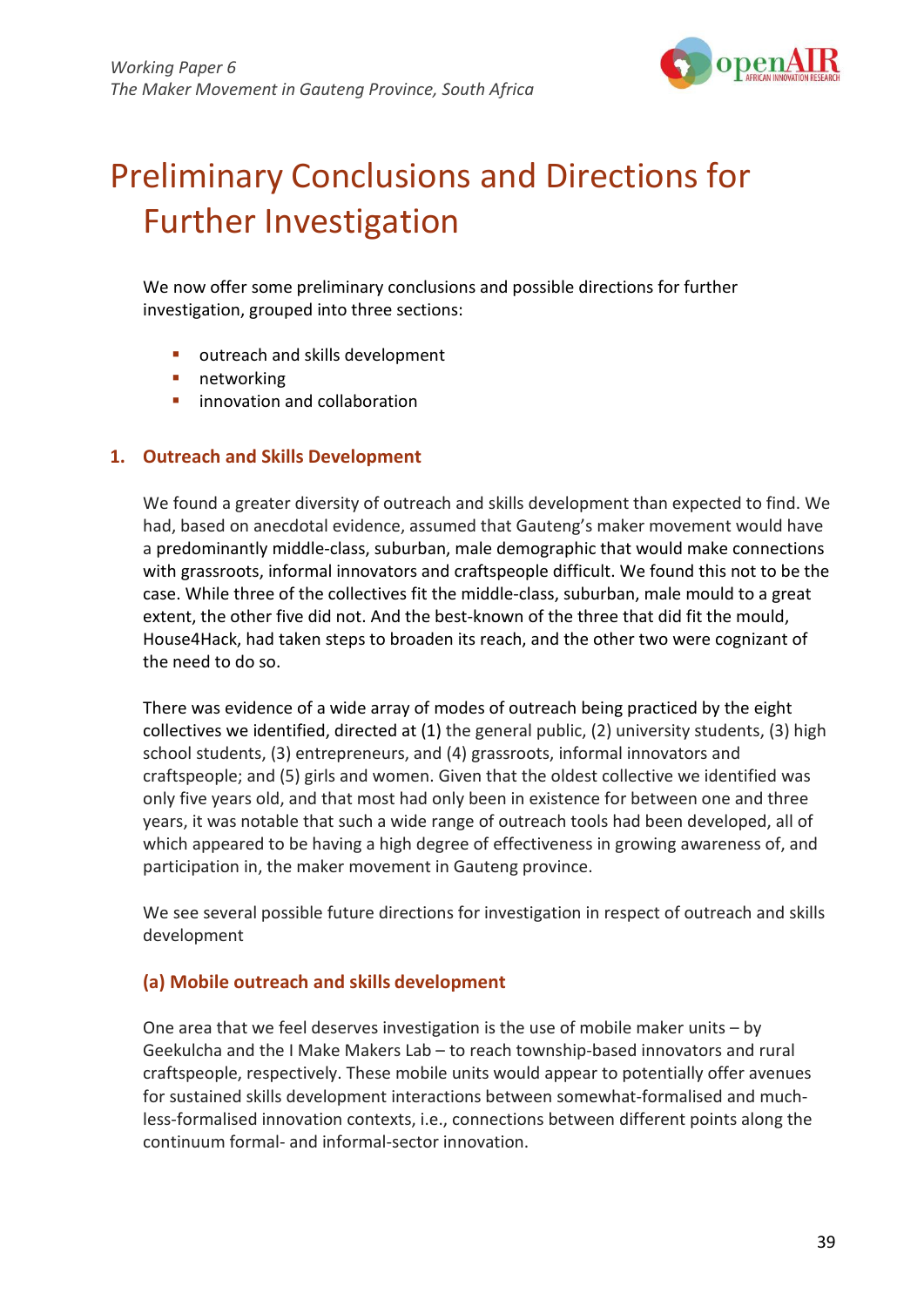

We have also been made aware, via the work of our colleagues at the Open AIR hub in Canada, of mobile outreach and skills development work being performed by the University of Ottawa's Richard L'Abbé Makerspace, including outreach to aboriginal communities. We feel there could be scope for linked studies, in South Africa and Canada, of mobile makerspace outreach and skills development.

## **(b) Outreach to craftspeople**

The efforts being made by I Make, through its Mobile Lab, to engage with rural craftspeople would seem, in our view, to offer potential for an extremely valuable case study of the degree to which the maker movement can be fused with the craft sector in the South African context.

## **(c) STEM and STEAM outreach**

Also potentially deserving further investigation is the work of several of the Gauteng maker collectives in support of STEM and STEAM education at South African high schools. Concern with building STEM and STEAM skills among young people is a global issue, but it takes on particular urgency in developing-world contexts, such as that of South Africa, which are characterised by low levels of STEM/STEAM proficiency and high levels of youth unemployment.

## **2. Networking**

Our findings in respect of networking corresponded in some respects with our expectations, but in other respects exceeded expectations. We were aware, based on anecdotal evidence, that there was some networking among Gauteng maker collectives, particularly among the community-based House4Hack, BinarySpace and Makerlabs collectives. At national level, we were also aware of some efforts at national networking, driven to a great extent by The MakerSpace in Durban. At international level, we knew of the arrival of the Maker Faire Africa brand in Gauteng in 2014 via the staging of one of its events in Johannesburg in 2014. So we were aware of a certain degree of provincial, national and international networking by Gauteng maker collectives.

But what we found in the course of the research were the beginnings of intensified networking by Gauteng maker collectives: with other collectives in Gauteng, with collectives in other parts of South Africa, and with other collectives internationally.

In terms international networking, we found out that only a few days before our interviews with members of the Geekulcha collective, Geekulcha had been part of meetings and events staged in Gauteng, under the British Council's Connect ZA programme, which brought Geekulcha into contact with some key maker movement figures from Nigeria and the UK.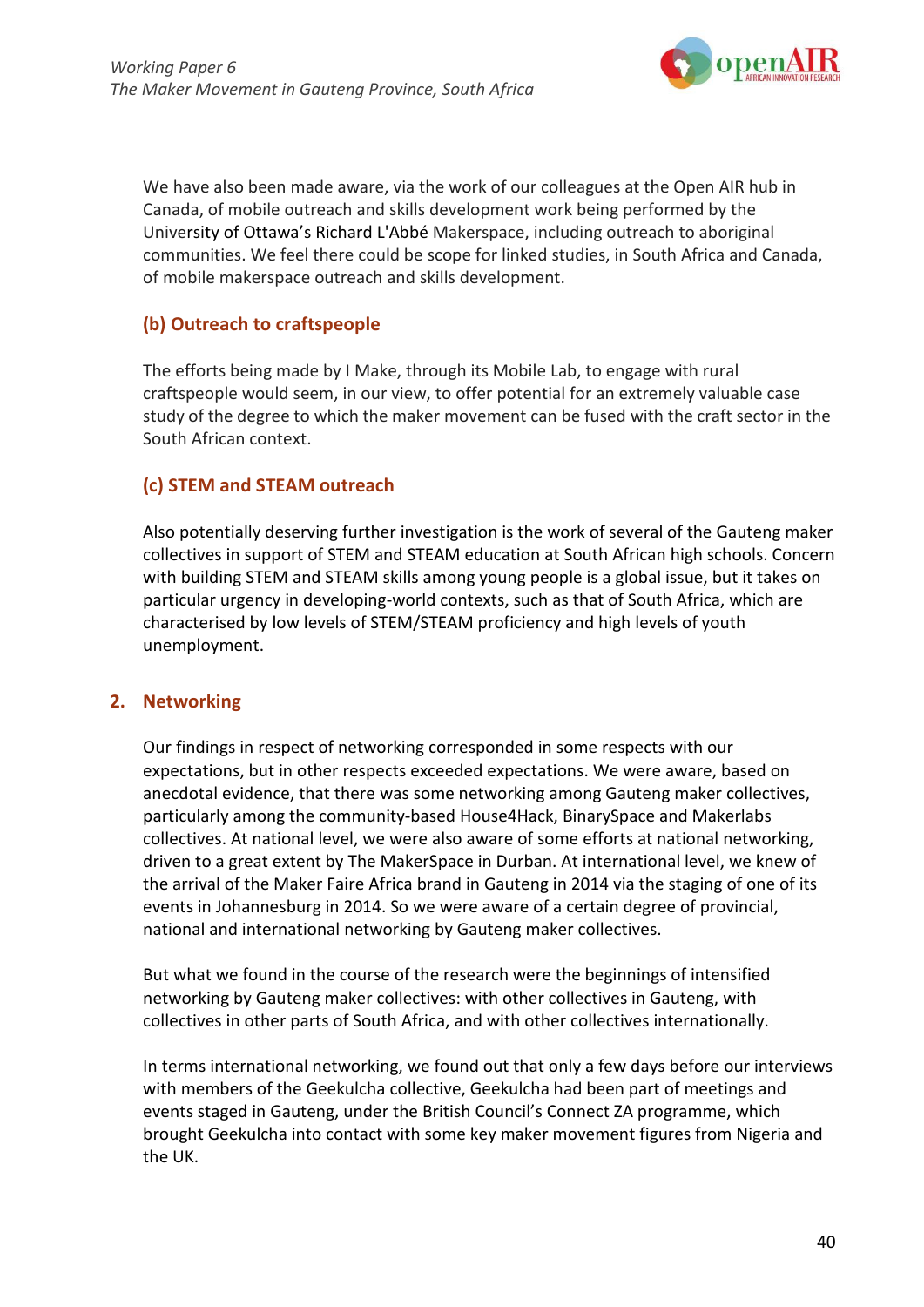

On the provincial front and national front, a few months after our data collection, in August and September 2016, several Gauteng maker collectives came together successfully, spurred on by the national South African Maker Collective that had only really been launched at the beginning of 2016, to stage activities at the Decorex SA Johannesburg event and at the Wits Fak'ugesi event also in Johannesburg.

Of interest going forward will be whether the South African movement finds its networking energies and resources are better focused at international, national, provincial or local/city levels, or whether all four can be sustained and leveraged. In respect of the possible advantages of strong local/city networks among makerspaces, we found evidence of apparently strong backing from both the Tshwane and Johannesburg municipal governments for innovation and start-up support, including hackathons and makeroriented activities. Also there are potentially some worthwhile city-based-network models to emulate overseas, with one of the I Make Makers Lab interviewees pointing to the vibrancy of Amsterdam's network of makerspaces, many of which apparently put strong emphasis on selling of craft-oriented items to the public.

## **3. Innovation and Collaboration**

The interview data that emerged in relation to the themes of innovation and collaboration were extremely rich. Among the areas we feel the interview data shed light on, which we would like to explore via additional pieces of writing and research, are: democratisation of innovation; and informal-sector innovation.

## **(a) Democratisation of Innovation**

Many of the findings generated by the 28 interviews seem clearly to intersect with elements of Von Hippel's "user innovation" framework (Von Hippel, 2005). In his 2005 volume *Democratising Innovation,* Von Hippel sets out his view, based on his examination of sectors as diverse as software and windsurfing equipment, that users, acting either within firms or as individuals, "are increasingly able to innovate for themselves" rather than being reliant on "manufacturer-centric innovation" (2005, p. 1).

## According to Von Hippel:

User-centered innovation processes offer great advantages over the manufacturer-centric innovation development systems that have been the mainstay of commerce for hundreds of years. Users that innovate can develop exactly what they want, rather than relying on manufacturers to act as their (often very imperfect) agents. Moreover, individual users do not have to develop everything they need on their own: they can benefit from innovations developed and freely shared by others. The trend toward democratization of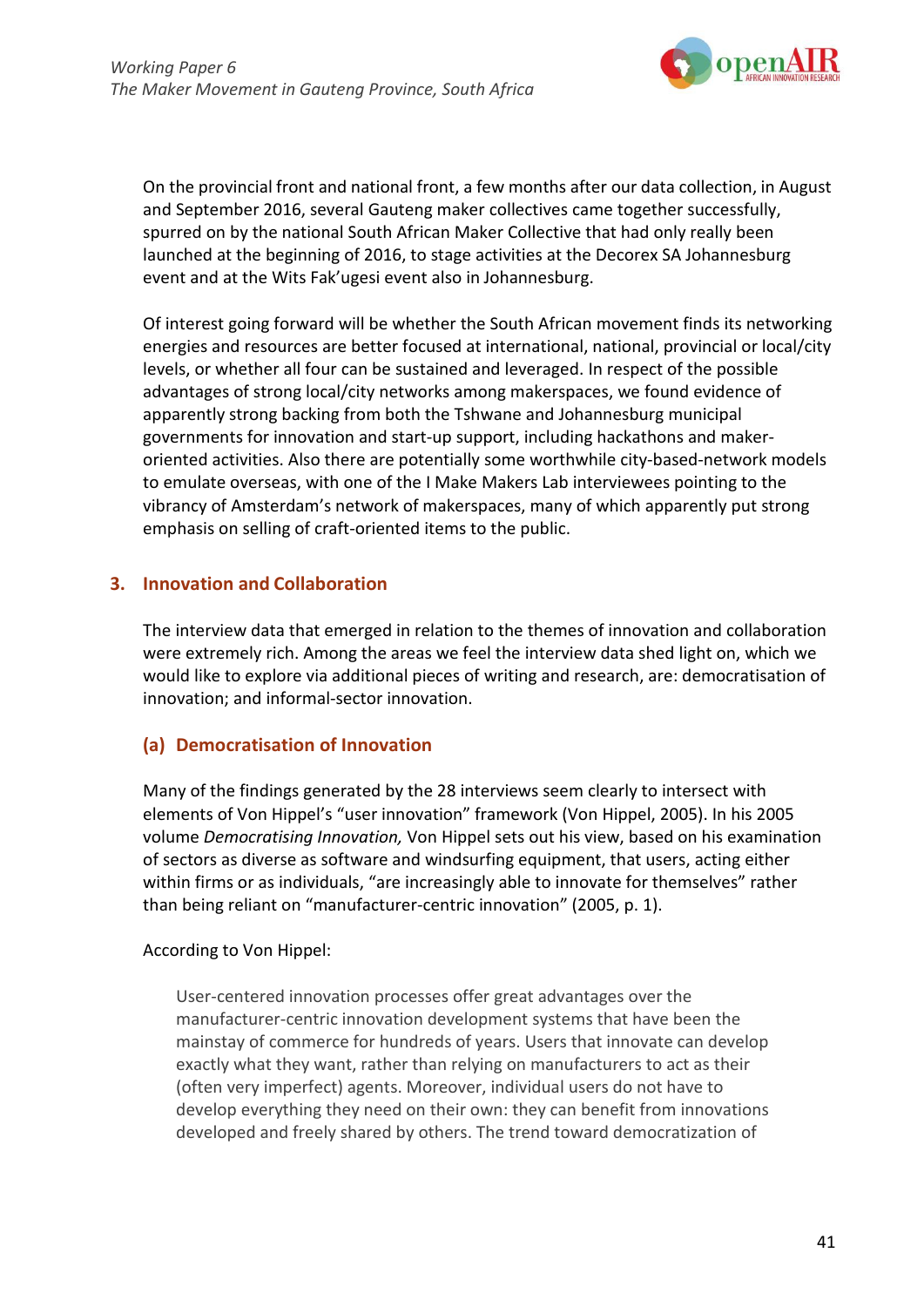

innovation applies to information products such as software and also to physical products. (2005, p. 1)

Von Hippel sets out what he sees as the core causes, motivations and dynamics driving user innovation, many of which resonate, in our preliminary analysis, with the causes, motivations and dynamics described or implied by the Gauteng maker collective members we interviewed.

For instance, Von Hippel examines innovators' desire for customised products, and the "innovate-or-buy" decision-making that drives a lot of user innovation. And with particular resonance to our interview findings, Von Hippel posits that one of the incentives that drives "individual user-innovators to innovate rather than buy" is that

they may value the *process* of innovating because of the enjoyment or learning that it brings them. It might seem strange that user-innovators can enjoy product development enough to want to do it themselves – after all, manufacturers pay their product developers to do such work! On the other hand, it is also clear that enjoyment of problem solving is a motivator for many individual problem solvers in at least some fields. (Von Hippel, 2005, p. 7, emphasis in original)

Also strongly resonant with the statements of many of our interviewees is Von Hippel's analysis of the openness, and lack of protectiveness, that user innovators tend to take towards intellectual property. As Von Hippel writes,

Innovators often freely reveal because it is often the best or the only practical option available to them. Hiding an innovation as a trade secret is unlikely to be successful for long: too many generally know similar things, and some holders of the "secret" information stand to lose little or nothing by freely revealing what they know. Studies find that innovators in many fields view patents as having only limited value. (Von Hippel, 2005, p. 10)

This lack of faith in the patent system was generally held, with only one exception, by the Gauteng maker collective participants who addressed the topic in our interviews.

Also resonating with many of our interviewees' inputs is Von Hippel's writing on "innovation communities", in which he speaks of how "it is important for user-innovators to find ways to combine and leverage their efforts", adding that:

Users achieve this by engaging in many forms of cooperation. Direct, informal user-to-user cooperation (assisting others to innovate, answering questions, and so on) is common. Organized cooperation is also common, with users joining together in networks and communities that provide useful structures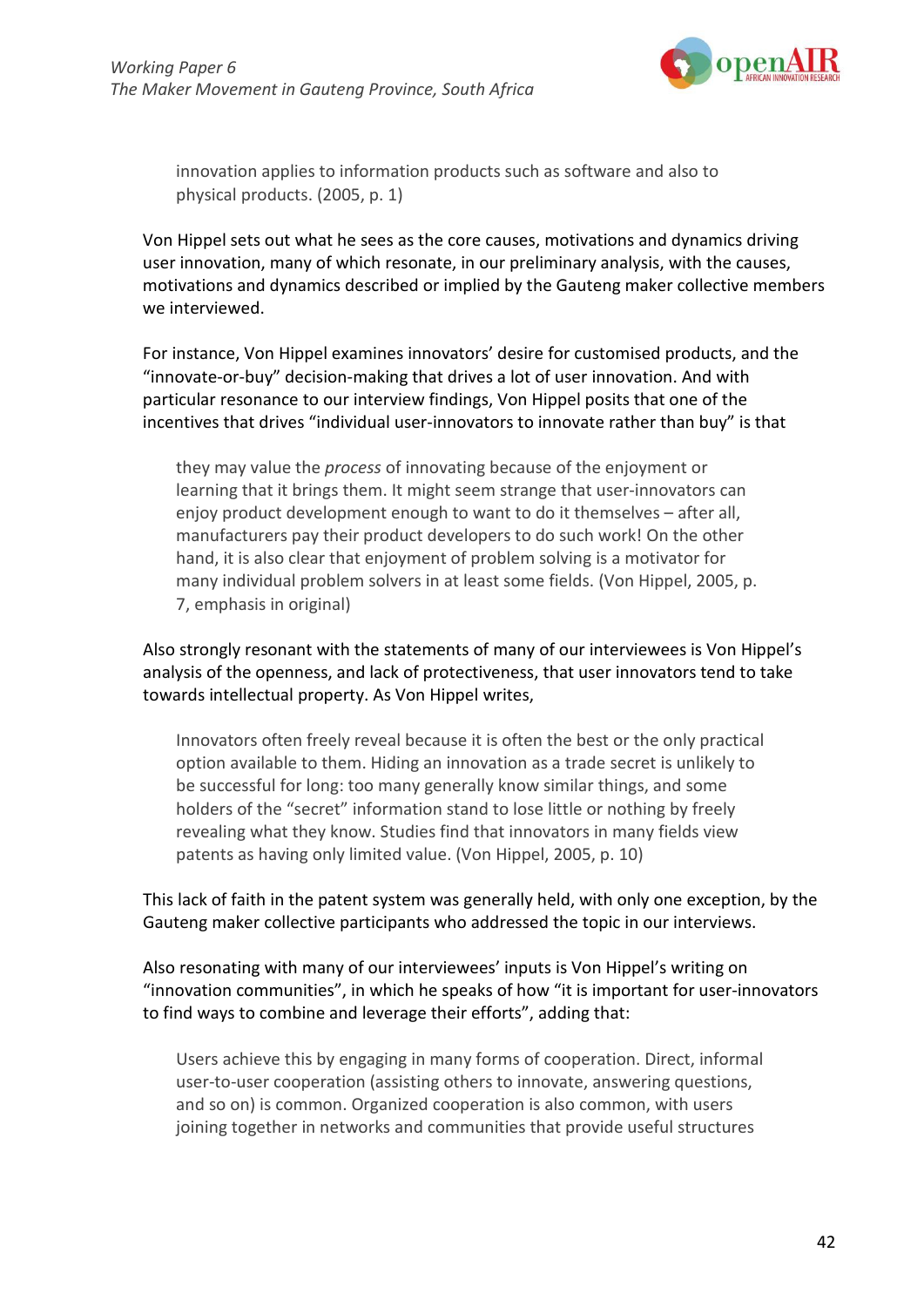

and tools for their interactions and for the distribution of innovations. (Von Hippel, 2005, pp. 10-11)

Of particular resonance in the above-cited passage is Von Hippel's reference to "[d]irect, informal user-to-user cooperation (assisting others to innovate, answering questions, and so on)".

### **(b) Informal-sector Innovation**

The other lens we propose to analyse the interview data through, in a separate piece of literature, is an informal-sector innovation lens.

It is our view that the findings presented above in the section on "Innovation", and in the section on "Collaboration", shed valuable light on how Gauteng maker collectives can be seen as vehicles of informal-sector innovation. All four of the innovation themes covered above – (1) tinkering, hacking, DIY, organic innovation, (2) innovation born of poverty, necessity, (3) process innovation, incremental innovation, (4) re-purposing, recycling – connect in one way or another with existing frameworks for understanding innovation processes in the informal sector (see Bull et al., 2013; De Beer & Armstrong, 2015; Kraemer-Mbula & Wunsch-Vincent, 2016). So too do the two collaboration themes covered above  $-$  (1) learning and knowledge-sharing, and (2) adherence to the principle of openness – have direct relevance to existing analyses of the dynamics of informal-sector innovation (see Kawooya, 2014).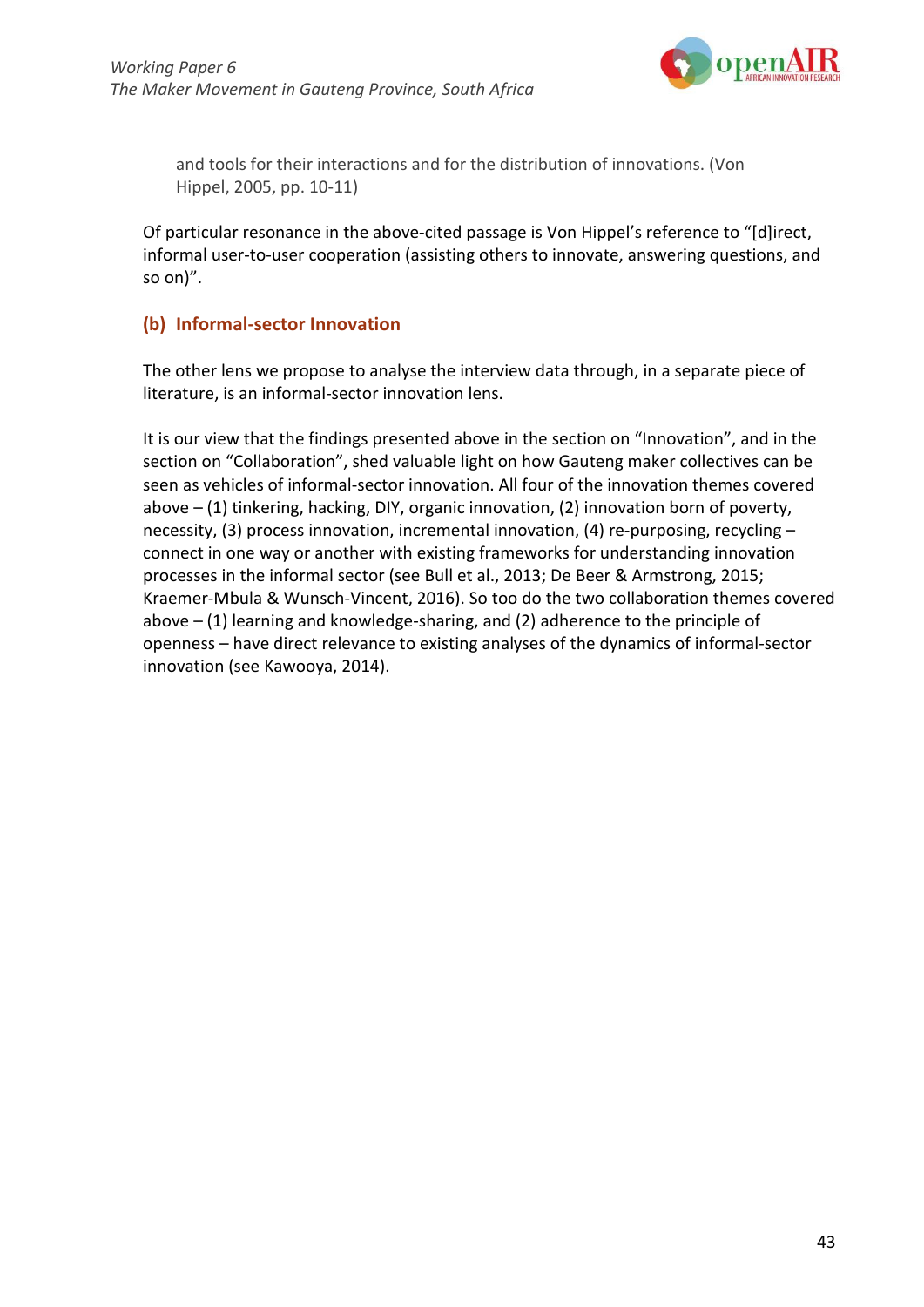

## References

Anderson, C. (2012). *Makers: The new industrial revolution.* New York: Crown Business.

BinarySpace. (2014). [BinarySpace V2.0.](http://www.binaryspace.co.za/?p=384) Retrieved from [http://www.binaryspace.co.za](http://www.binaryspace.co.za/)

- Bull, C., Daniel, S., Kinyanjui, M.N., & Hazeltine, B. (2013). *Country study oninnovation, intellectual property and the informal economy: The informal metalworking sector in Kenya*. WIPO Project on Intellectual Property (IP) and the Informal Economy (CDIP/8/3). Retrieved from [http://www.wipo.int/meetings/en/doc\\_details.jsp?doc\\_id=267443](http://www.wipo.int/meetings/en/doc_details.jsp?doc_id=267443)
- Cavalcanti, G. (2013). Is it a Hackerspace, Makerspace, TechShop, or FabLab[?](http://makezine.com/2013/05/22/the-difference-between-hackerspaces-makerspaces-) [http://makezine.com/2013/05/22/the-difference-between-hackerspaces-makerspaces](http://makezine.com/2013/05/22/the-difference-between-hackerspaces-makerspaces-)techshops-and-fablabs/
- De Beer, J., & Armstrong, C. (2015). Open innovation and knowledge appropriation in African micro and small enterprises (MSEs). *The African Journal of Information and Communication (AJIC), 16*, 60-71. https://doi.org/10.23962//10539/19315
- Eakin, E. (2013, December 23 and 30). The civilization kit. *The New Yorker*. Retrieved fro[m](http://www.newyorker.com/magazine/2013/12/23/the-civilization-kit) <http://www.newyorker.com/magazine/2013/12/23/the-civilization-kit>
- eKasi Labs. (n.d.). Retrie[ved from http://www.theinnovationhub.com/innovation](http://www.theinnovationhub.com/innovation-)projects/ekasi-labs-4
- Fak'ugesi. (2016a). British Council Connect ZA @ Fak'ugesi. Retrieved fro[m](http://fakugesi.co.za/british-council-connect-za-fakugesi/) <http://fakugesi.co.za/british-council-connect-za-fakugesi/>
- ——— (2016b). Fak'ugesi market hack. Retrieved from [http://fakugesi.co.za/event/fakugesi](http://fakugesi.co.za/event/fakugesi-)market-hack
- ——— (2016c). Fak'ugesi Soweto pop up. Retrieved from [http://fakugesi.co.za/event/fakugesi](http://fakugesi.co.za/event/fakugesi-)soweto-pop
- Gauteng City-Region Observatory (GCRO). (n.d.). Website. Retrieved fro[m](http://www.gcro.ac.za/) <http://www.gcro.ac.za/>
- Hatch, M. (2013). *The Maker Movement manifesto: Rules for innovation in the new world of crafters, hackers, and tinkerers.* New York: McGraw-Hill.
- House4Hack. (2014). High altitude glider. Retrieved fro[m http://www.house4hack.co.za/high](http://www.house4hack.co.za/high-)altitude-glider
- htxt.africa. (n.d.). Makers. Retrieved from<http://www.htxt.co.za/features/categories/makers>
- Joburg Centre for Software Engineering (JCSE). (2016). *Annual report: The transformation issue: 2015-16*. Retrieved fro[mhttp://www.jcse.org.za/sites/default/files/u12/JCSE\\_AR\\_2016.pdf](http://www.jcse.org.za/sites/default/files/u12/JCSE_AR_2016.pdf)
- Kawooya, D. (2014). Informal-formal sector interactions in automotive engineering, Kampala. In J. De Beer, C. Armstrong, C. Oguamanam, & T. Schonwetter (Eds.), (2014), *Innovation and intellectual property: Collaborative dynamics in Africa* (pp. 59-76). Cape Town: UCT Press. Retrieved from [http://www.openair.org.za/publications/informal-formal-sector](http://www.openair.org.za/publications/informal-formal-sector-)interactions-in-automotive-engineering-kampala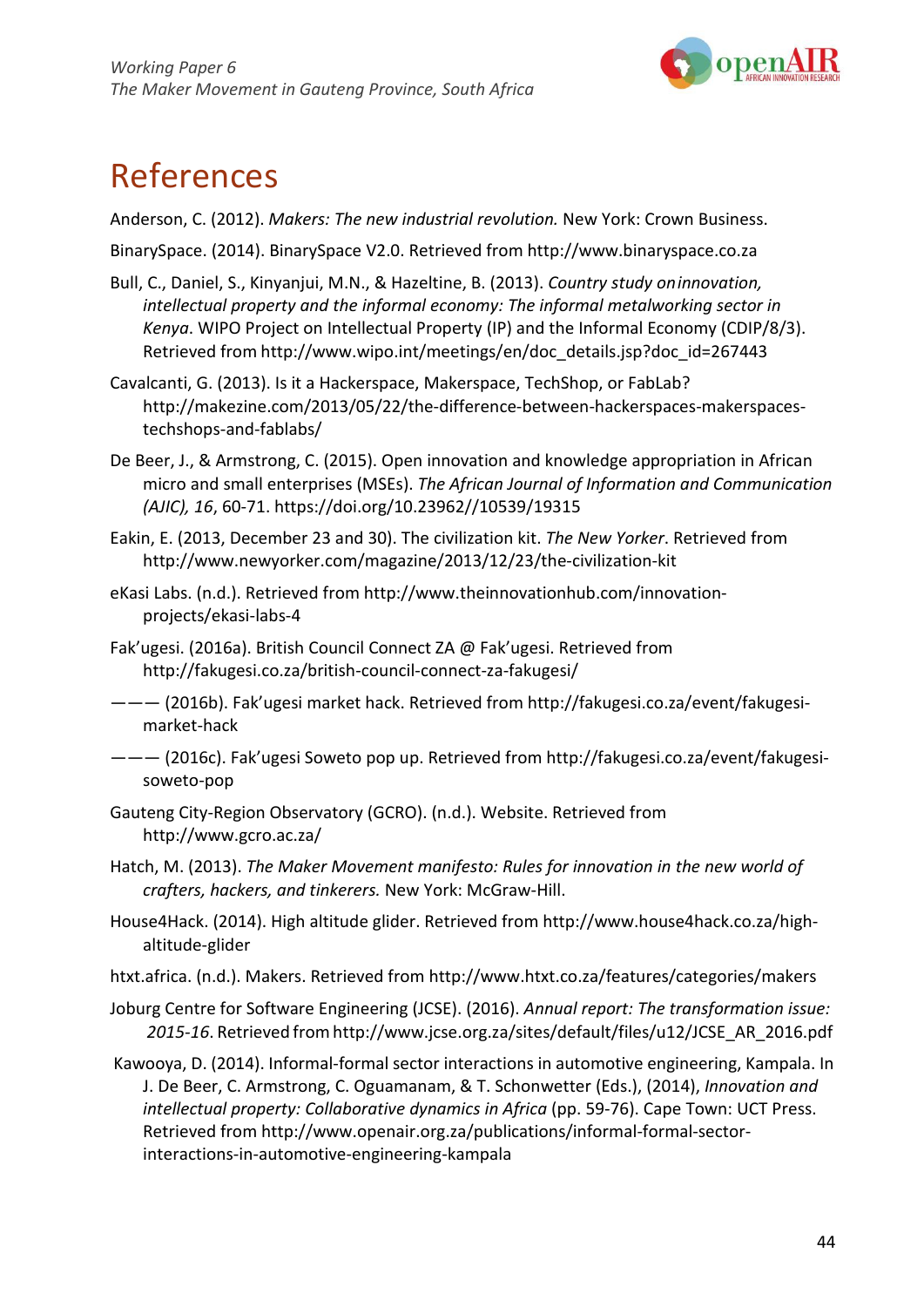

- Kraemer-Mbula, E., & Wunsch-Vincent, S. (Eds), (2016). *The informal economy in developing nations: Hidden engine of innovation?* Cambridge, UK: Cambridge University Press.
- Loytz, B. (2015, September 30). Morgan 3D Printers are a labour of love inspired by the internet. htxt.africa. Ret[rieved from http://www.htxt.co.za/2015/09/30/morgan-3d](http://www.htxt.co.za/2015/09/30/morgan-3d-)printers-are-a-labour-of-love-inspired-by-the-internet
- Maker Faire Africa. (n.d.). Website. Retrieved from [http://makerfaireafrica.com](http://makerfaireafrica.com/)

Maker Media. (n.d.). About us. Retrieved from [http://makermedia.com](http://makermedia.com/)

- Matos, C. (2016, 19 January). Come create at the Makers Corner in this year's Decorex 2016. htxt.africa. Retrieved from [http://www.htxt.co.za/2016/01/19/come-create-at-the-makers](http://www.htxt.co.za/2016/01/19/come-create-at-the-makers-)corner-in-this-years-decorex-2016/
- ——— (2016, 5 August). Giant 3D prints, metal men and more at the MakersCorner in Decorex. htxt.africa. Retrieved from [http://www.htxt.co.za/2016/08/05/giant-3d-prints-metal-men](http://www.htxt.co.za/2016/08/05/giant-3d-prints-metal-men-)and-more-at-the-makerscorner-in-decorex/
- Morgan 3DP. (n.d.). Website. Retrieved from<http://www.morgan3dp.com/>
- Odman-Govender, C. (2014). A maker culture for South Africa. *Computer.* Special Issue: The World of Making.
- Oxford, A. (2013, December 19). South Africa's own Willy Wonka and the 3D printed chocolate factory. htxt.africa. Retr[ieved from http://www.htxt.co.za/2013/12/19/south-africas-own](http://www.htxt.co.za/2013/12/19/south-africas-own-)willy-wonka-and-the-3d-printed-chocolate-factory
- Open African Innovation Research Partnership (Open AIR). (n.d.). Informal sector innovation. Retrieved from<http://www.openair.org.za/informal-sector-innovation>
- Robohand. (n.d.). Retrieved from [http://www.robohand.net](http://www.robohand.net/)
- Tshimologong. (n.d.). Website. Retrieved [from http://www.tshimologong.joburg/](http://www.tshimologong.joburg/)
- Van den Bon, T. (2015). Our near space experiment 11 April 2015 high altitude balloon. BinarySpace blog posting. Retrieved fro[m http://www.binaryspace.co.za/?p=499](http://www.binaryspace.co.za/?p=499)
- Von Hippel, E. (2005). *Democratizing innovation.* Cambridge, MA: The MIT Press.

#### **Research Interviews**

- Interviewee 1. (2016). In-person interview, 22 February.
- Interviewee 2. (2016). In-person interview, 24 February.
- Interviewee 3. (2016). In-person interview, 25 February.
- Interviewee 4. (2016). In-person interview, 25 February.
- Interviewee 5. (2016). In-person interview, 25 February.
- Interviewee 6. (2016). In-person interview, 25 February.
- Interviewee 7. (2016). In-person interview, 25 February.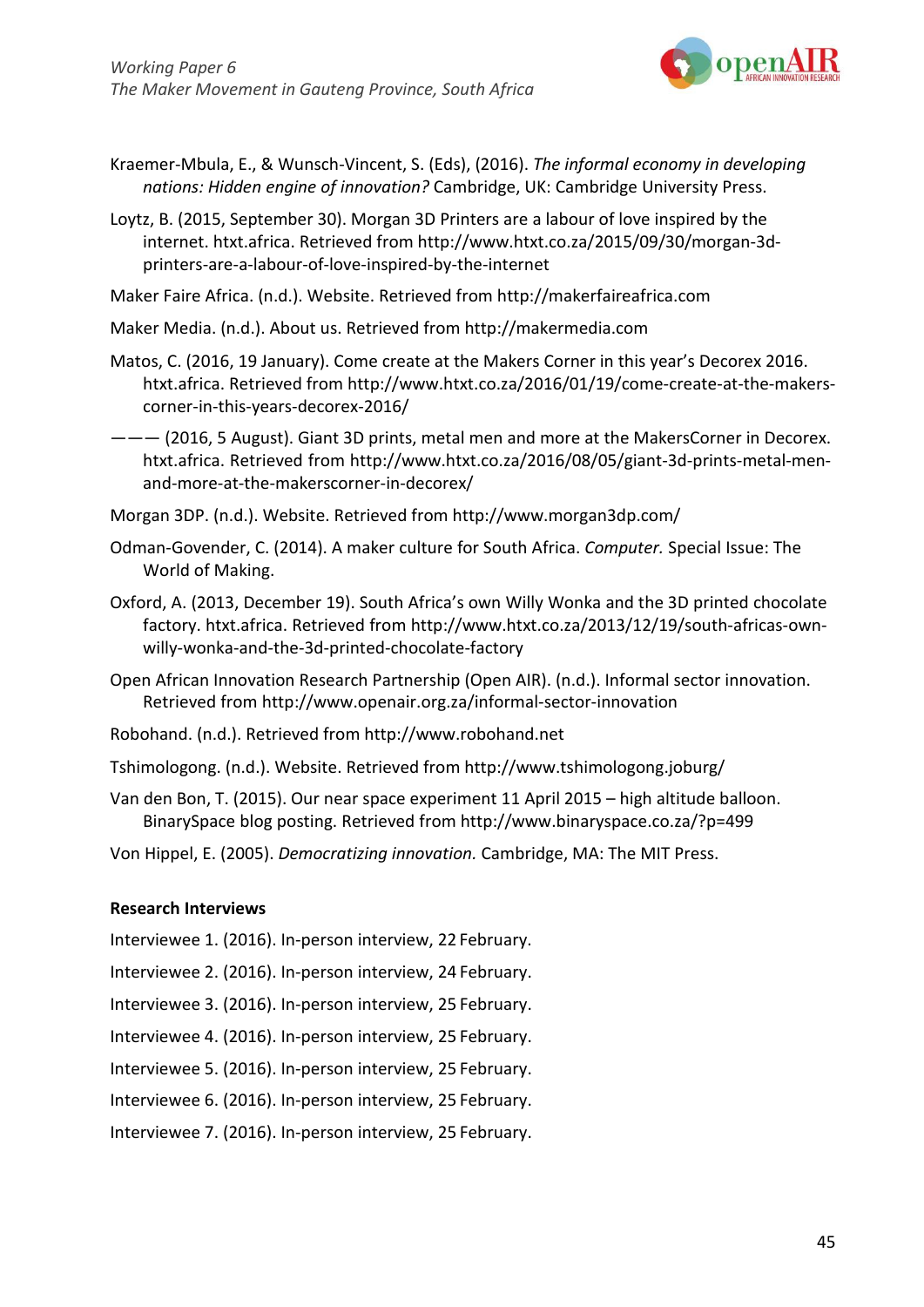

Interviewee 8. (2016). In-person interview, 25 February. Interviewee 9. (2016). In-person interview, 25 February. Interviewee 10. (2016). Interview via Skype, 29 February. Interviewee 11. (2016). In-person interview, 1 March. Interviewee 12. (2016). In-person interview, 1 March. Interviewee 13. (2016). In-person interview, 1 March. Interviewee 14. (2016). In-person interview, 1 March. Interviewee 15. (2016). In-person interview, 1 March. Interviewee 16. (2016). In-person interview, 1 March. Interviewee 17. (2016). In-person interview, 1-2 March. Interviewee 18. (2016). In-person interview, 2 March. Interviewee 19. (2016). In-person interview, 2 March. Interviewee 20. (2016). In-person interview, 2 March. Interviewee 21. (2016). In-person interview, 2 March. Interviewee 22. (2016). In-person interview, 2 March. Interviewee 23. (2016). In-person interview, 3 March. Interviewee 24. (2016). In-person interview, 4 March. Interviewee 25. (2016). In-person interview, 4 March. Interviewee 26. (2016). In-person interview, 4 March. Interviewee 27. (2016). In-person interview, 4 March. Interviewee 28. (2016). Interview via Skype, 10 March.